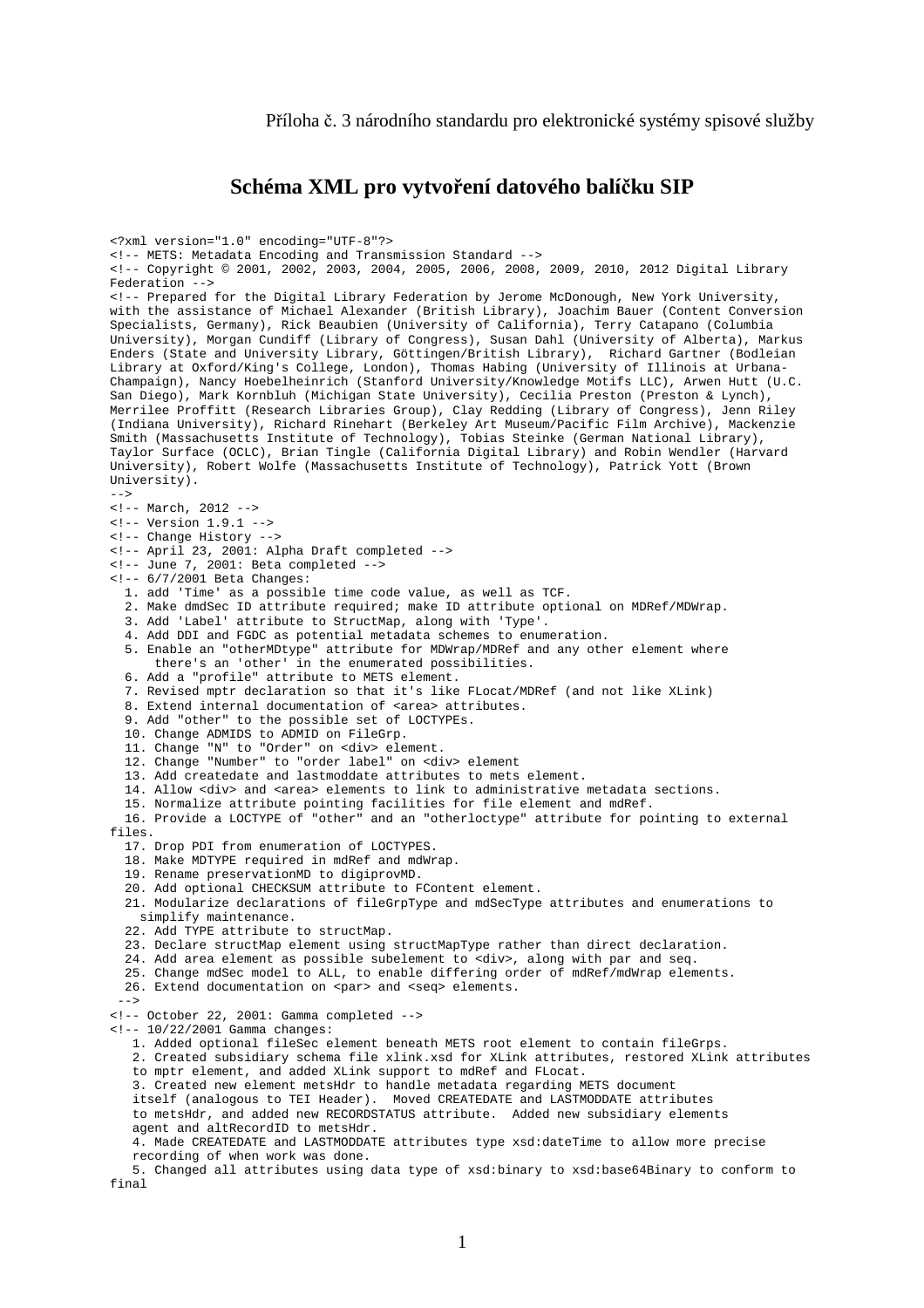W3C schema recommendations. 6. Cleaned up annotations/documentation.  $--&>$ <!-- December 19, 2001: Epsilon and PROTOFINAL completed--> <!-- 12/19/2001 Epsilon changes: 1. Changed sequence operator for StructMap so that only 1 root div element is permitted. 2. Add new roles to agent element's role attribute and support for extensible 'other' role. 3. Add support for extensible 'other' type attribute on agent element. 4. Yet more documentation clean up. 5. Relocate CHECKSUM attribute from FContent to File element. 6. Change the file element's CREATED attribute and fileGroup's VERSDATE attribute to a type of xsd:dateTime 7. Change attribute name DMD for div element to DMDID for consistency's sake. 8. Added new behaviorSec for support of referencing executable code from METS object --> <!-- February 8, 2002: Zeta bug fix to final --> <!-- 2/8/2002 Zeta changes: 1. Eliminated redundant VRA in metadata type enumeration. 2. Changed mdWrap content model, adding xmlData element to eliminate ambiguous content model --> <!-- June 3, 2002: Version 1.1 -->  $\leftarrow$  :-- 6/3/2002 v1.1 changes: 1. Add new structLink section for recording hyperlinks between media represented by structMap nodes. 2. Allow a <par> element to contain a <seq> --> <!-- Dec. 27, 2002: Version 1.2 --> <!-- 12/27/2002 v1.2 changes: 1. Add "USE" attribute to FileGrp, File, FLocat and FContent; 2. Make FLocat repeatable; 3. Have FContent mimic mdWrap in using separate binData/xmlData sections; 4. Copyright statement added; 5. Allow both FLocat and Fcontent in single file element; 6. Allow behaviorSec elements to group through GROUPID attribute; 7. allow descriptive and administrative metadata sections to be grouped through GROUPID attribute; 8. allow <file> element to point to descriptive metadata via DMDID attribute; 9. allow descriptive metadata and all forms of administrative metadata to point to administrative metadata via ADMID attribute; 10. CREATED and STATUS attributes added to all desc. and adm. metadata sections; and 11. clean up documentation in elements to reflect reality.  $--&>$ <!-- May 8, 2003: Version 1.3 --> <!-- 05/05/2003 v1.3 changes: 1. Change "2. OBJID: a primary identifier assigned to the original source document" to "2. OBJID: a primary identifier assigned to the METS object." 2. Add MODS to MDTYPEs. 3. Modify <file> attributes so that instead of just CHECKSUM we have CHECKSUM and CHECKSUMTYPE, where CHECKSUMTYPE is a controlled vocabulary as follows: HAVAL, MD5, SHA-1, SHA-256, SHA-384, SHA-512, TIGER, WHIRLPOOL 4.Alter BehaviorSec to make it recursive, and add a new behavior element to wrap mechanism and interfaceDef elements. --> <!-- May 1, 2004: Version 1.4 --> <!-- 05/01/2003 v1.4 changes: 1. Moved attribute documentation out of element documentation (thank you, Brian Tingle). 2. New CONTENTIDS attribute (and URIs simpleType) added to div, fptr, mptr and area elements for mapping MPEG21 DII Identifier values 3. XLink namespace URI changed to conform with XLink recommendation. 4. ID Attribute added to FContent. 5. ID Attribute addedt to structLink. 6. ID Attribute added to smLink. 7. "LOM" added as metadata type. --> <!-- April 12, 2005: Version 1.5 --> <!-- 04/12/2005 v1.5 changes: 1. Made file element recursive to deal with PREMIS Onion Layer model and support XFDU-ish unpacking specification. 2. Add <stream> element beneath <file> to allow linking of metadata to subfile structures.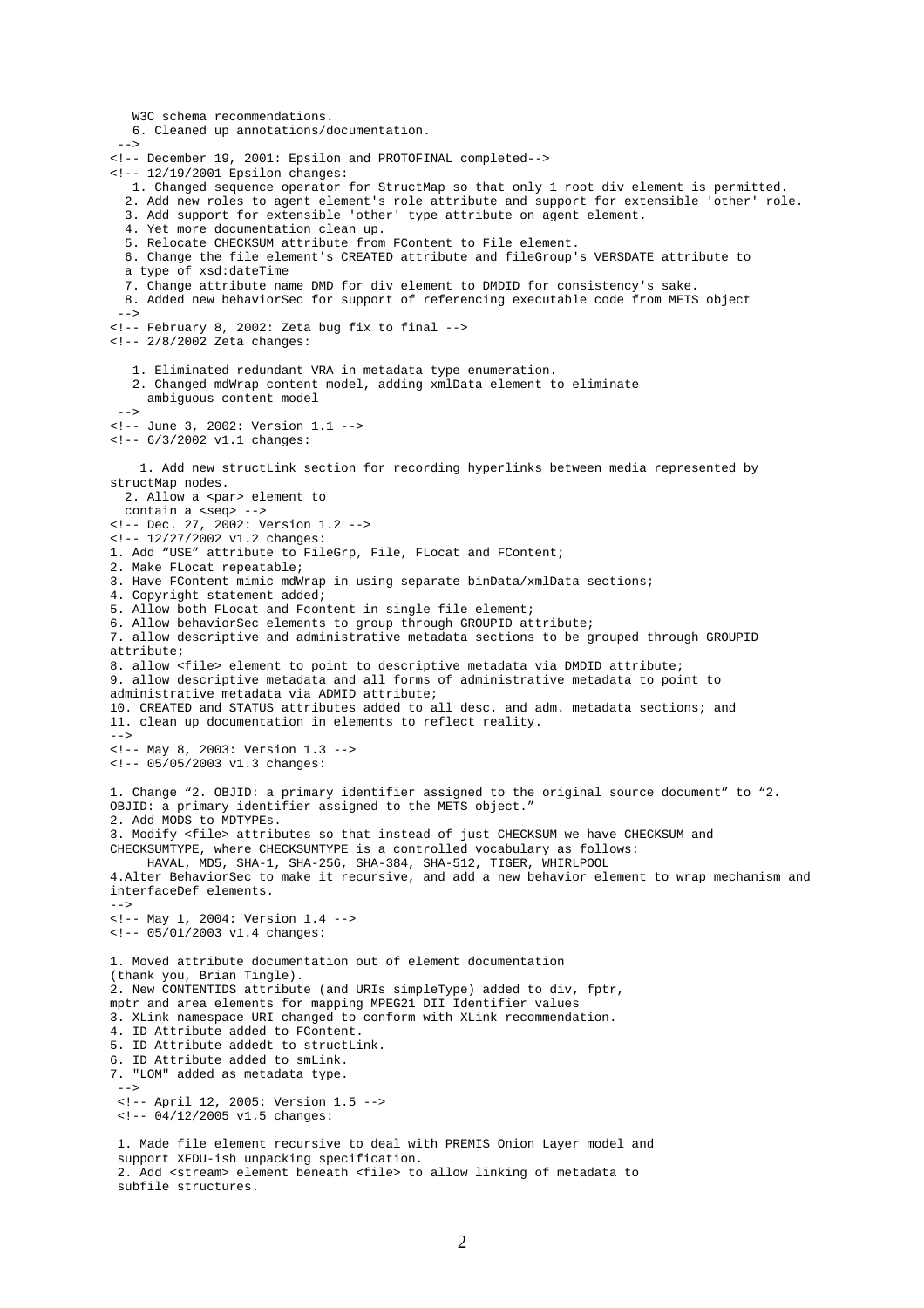3. Modify structLink TO and FROM attributes to put them in XLink namespace. 4. Make processContents "lax" for all xsd:any elements.  $--&>$  <!-- October 18, 2006: Version 1.6 --> <!-- 10/18/2006 v1.6 changes: 1. add ID to stream and transformFile 2. add ADMID to metsHdr 3. make smLink/@xlink:to and smLink/@xlink:from required --> <!-- October 16, 2007/ Jan 20, 2008: Version 1.7 --> <!-- 10/16/2007 01/30/2008 v 1.7 changes: 1. create parType complex type to allow a seq to contain a par 2. create FILECORE attribute group with MIMETYPE, SIZE, CHECKSUM, CHECKSUMTYPE; change fileType, mdWrapType and mdRefType use the attribute group, so mdType and mdRef end up with new SIZE, CHECKSUM, and CHECKSUMTYPE attributes (file does not change) 20080130 2a. CREATED added to FILECORE 3. PREMIS:OBJECT PREMIS:AGENT PREMIS:RIGHTS PREMIS:EVENT added to MDTYPE value enumeration  $--$ <!-- April 2009: Version 1.8 --> <!-- Version 1.8 changes: 1. Add CRC32, Adler-32, MNP to the enumerated values constraining CHECKSUMTYPE to align with MIX messageDigestAlgorithm constraints. 2. Add TEXTMD and METSRIGHTS to the enumeration values constraining MDTYPE. 3. Add an MDTYPEVERSION attribute as a companion to the MDTYPE attribute in the mdRef and mdWrap elements. 4. ID and STRUCTID attributes on the behavior element made optional. Depending on whether the behavior applies to a transformFile element or div elements in the structMap, only one or the other of the attributes would pertain. 5. Documentation aligned with the METS Primer, and corrected. 6. xml:lang="en" atttribute value added to every <documentation> element 7. xlink: extendedLink support added to the <structLink> element by means of a new <smLinkGrp> element, and its child <smLocatorLink> and <smArcLink> elements. --> <!--February 2010: Version 1.9--> <!--Version 1.9 Changes: 1. Added a <metsDocumentID> element to the <metsHdr> for recording a unique identifier for the METS document itself where this is different from the OBJID, the identifier for the entire digital object represented by the METS document. 2. Added "ISO 19115:2003 NAP" to the enumerated values for the MDTYPE attribute in the METADATA attribute group. 3. Added "XPTR" to the enumerated values for the BETYPE attribute on the areaType data type 4. Added BEGIN, END and BETYPE attributes to the <file> and <stream> elements for specifying the location of a nested file or a stream within it's parent file.  $--$ <!-- March 2012: Version 1.9.1 --> <!-- Version 1.9.1 Changes:: 1. Added 'EAC-CPF' as potential metadata scheme to MDTYPE enumeration EAC-CPF = Encoded Archival Context - Corporate Bodies, Persons, and Families http://eac.staatsbibliothek-berlin.de/eac-cpf-schema.html --> <xsd:schema targetNamespace="http://www.loc.gov/METS/" xmlns="http://www.loc.gov/METS/" xmlns:xlink="http://www.w3.org/1999/xlink" xmlns:xsd="http://www.w3.org/2001/XMLSchema" elementFormDefault="qualified" attributeFormDefault="unqualified"> <xsd:import namespace="http://www.w3.org/1999/xlink" schemaLocation="http://www.loc.gov/standards/xlink/xlink.xsd"/> <xsd:element name="mets"> <xsd:annotation> <xsd:documentation xml:lang="en">METS: Metadata Encoding and Transmission Standard. METS is intended to provide a standardized XML format for transmission of complex digital library objects between systems. As such, it can be seen as filling a role similar to that defined for the Submission Information Package (SIP), Archival Information Package (AIP) and Dissemination Information Package (DIP) in the Reference Model for an Open Archival Information System. The root element  $\<1$  inets $\ is establishes the container for the$ information being stored and/or transmitted by the standard. </xsd:documentation> </xsd:annotation> <xsd:complexType> <xsd:complexContent> <xsd:extension base="metsType"/> </xsd:complexContent> </xsd:complexType> </xsd:element>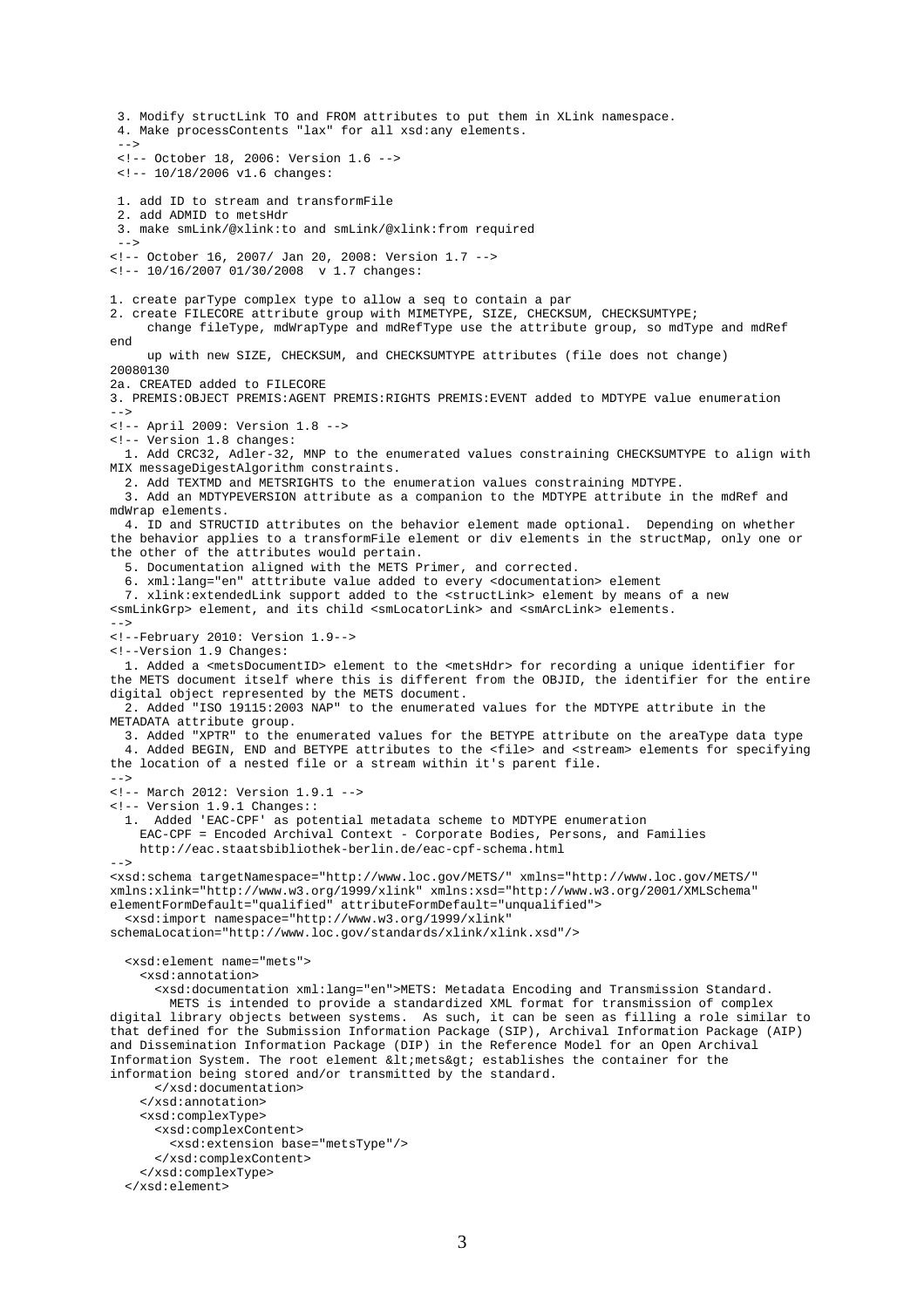```
 <xsd:complexType name="metsType"> 
     <xsd:annotation> 
       <xsd:documentation xml:lang="en">metsType: Complex Type for METS Sections 
       A METS document consists of seven possible subsidiary sections: metsHdr (METS document 
header), dmdSec (descriptive metadata section), amdSec (administrative metadata section),
fileGrp (file inventory group), structLink (structural map linking), structMap (structural
map) and behaviorSec (behaviors section). 
       </xsd:documentation> 
     </xsd:annotation> 
     <xsd:sequence> 
       <xsd:element name="metsHdr" minOccurs="0"> 
         <xsd:annotation> 
           <xsd:documentation xml:lang="en"> 
          The mets header element < metsHdr&gt; captures metadata about the METS document
itself, not the digital object the METS document encodes. Although it records a more limited 
set of metadata, it is very similar in function and purpose to the headers employed in other 
schema such as the Text Encoding Initiative (TEI) or in the Encoded Archival Description 
(EAD). 
       </xsd:documentation> 
         </xsd:annotation> 
         <xsd:complexType> 
           <xsd:sequence> 
              <xsd:element name="agent" minOccurs="0" maxOccurs="unbounded"> 
               <xsd:annotation> 
                 <xsd:documentation xml:lang="en">agent: 
                The agent element < agent&gt; provides for various parties and their roles
with respect to the METS record to be documented. 
                 </xsd:documentation> 
                </xsd:annotation> 
               <xsd:complexType> 
                 <xsd:sequence> 
                    <xsd:element name="name" type="xsd:string"> 
                      <xsd:annotation> 
                        <xsd:documentation xml:lang="en"> 
                      The element <1 and <2 can be used to record the full name of the
document agent. 
                       </xsd:documentation> 
                      </xsd:annotation> 
                    </xsd:element> 
                    <xsd:element name="note" type="xsd:string" minOccurs="0" 
maxOccurs="unbounded"> 
                      <xsd:annotation> 
                        <xsd:documentation xml:lang="en"> 
                      The <1 inote> element can be used to record any additional
information regarding the agent's activities with respect to the METS document. 
                        </xsd:documentation> 
                      </xsd:annotation> 
                    </xsd:element> 
                 </xsd:sequence> 
                 <xsd:attribute name="ID" type="xsd:ID" use="optional"> 
                    <xsd:annotation> 
                     <xsd:documentation xml:lang="en">ID (ID/O): This attribute uniquely 
identifies the element within the METS document, and would allow the element to be referenced 
unambiguously from another element or document via an IDREF or an XPTR. For more information 
on using ID attributes for internal and external linking see Chapter 4 of the METS Primer. 
                      </xsd:documentation> 
                    </xsd:annotation> 
                 </xsd:attribute> 
                 <xsd:attribute name="ROLE" use="required"> 
                    <xsd:annotation> 
                      <xsd:documentation xml:lang="en">ROLE (string/R): Specifies the function 
of the agent with respect to the METS record. The allowed values are: 
CREATOR: The person(s) or institution(s) responsible for the METS document. 
EDITOR: The person(s) or institution(s) that prepares the metadata for encoding. 
ARCHIVIST: The person(s) or institution(s) responsible for the document/collection. 
PRESERVATION: The person(s) or institution(s) responsible for preservation functions. 
DISSEMINATOR: The person(s) or institution(s) responsible for dissemination functions. 
CUSTODIAN: The person(s) or institution(s) charged with the oversight of a
document/collection. 
IPOWNER: Intellectual Property Owner: The person(s) or institution holding copyright, trade or 
service marks or other intellectual property rights for the object. 
OTHER: Use OTHER if none of the preceding values pertains and clarify the type and location 
specifier being used in the OTHERROLE attribute (see below). 
                      </xsd:documentation> 
                    </xsd:annotation> 
                    <xsd:simpleType> 
                      <xsd:restriction base="xsd:string">
```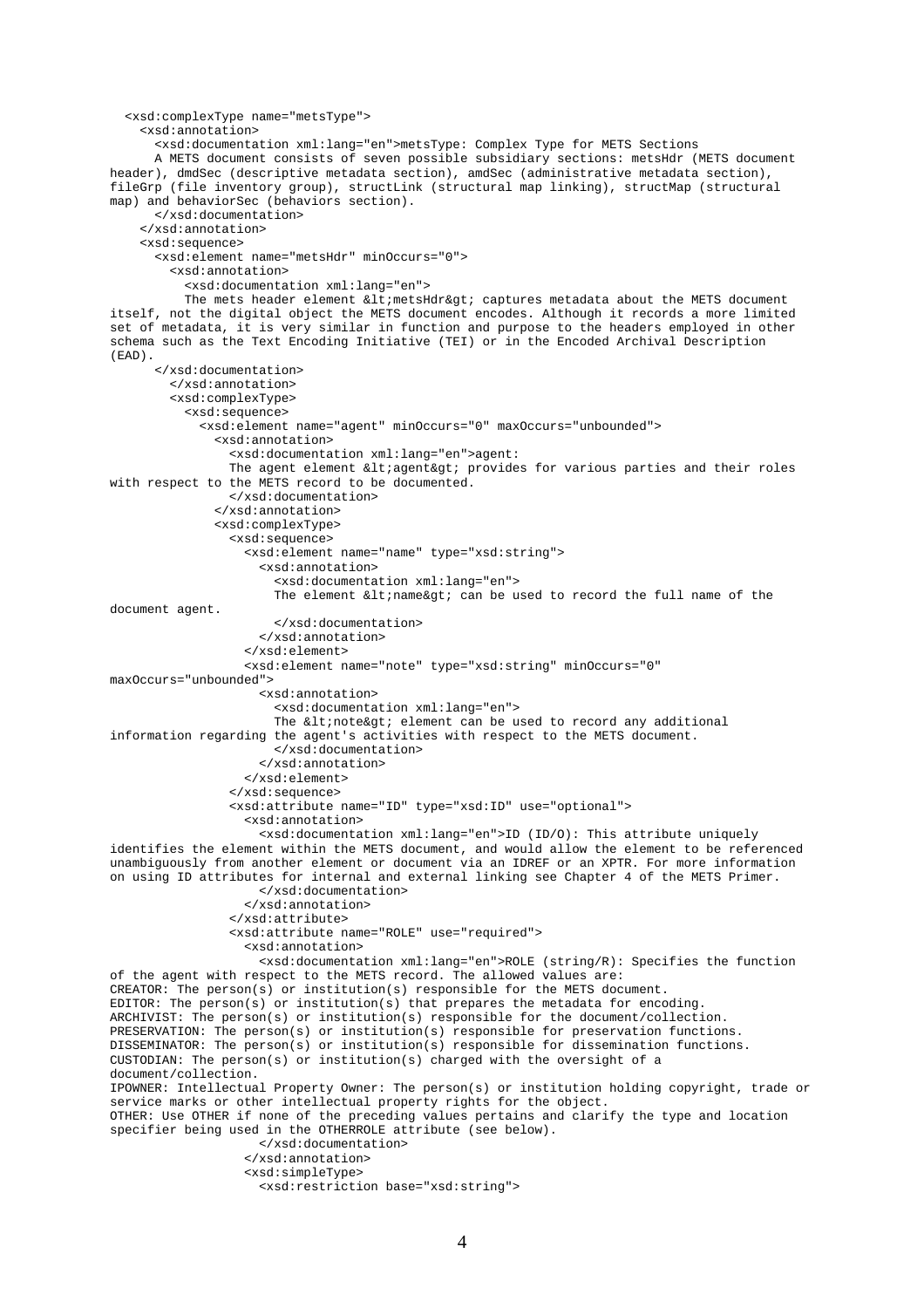```
 <xsd:enumeration value="CREATOR"/> 
                        <xsd:enumeration value="EDITOR"/> 
                        <xsd:enumeration value="ARCHIVIST"/> 
                        <xsd:enumeration value="PRESERVATION"/> 
                        <xsd:enumeration value="DISSEMINATOR"/> 
                        <xsd:enumeration value="CUSTODIAN"/> 
                        <xsd:enumeration value="IPOWNER"/> 
                        <xsd:enumeration value="OTHER"/> 
                      </xsd:restriction> 
                    </xsd:simpleType> 
                  </xsd:attribute> 
                  <xsd:attribute name="OTHERROLE" type="xsd:string" use="optional"> 
                    <xsd:annotation> 
                      <xsd:documentation xml:lang="en">OTHERROLE (string/O): Denotes a role not 
contained in the allowed values set if OTHER is indicated in the ROLE attribute. 
                      </xsd:documentation> 
                    </xsd:annotation> 
                  </xsd:attribute> 
                  <xsd:attribute name="TYPE" use="optional"> 
                    <xsd:annotation> 
                      <xsd:documentation xml:lang="en">TYPE (string/O): is used to specify the 
type of AGENT. It must be one of the following values: 
INDIVIDUAL: Use if an individual has served as the agent. 
ORGANIZATION: Use if an institution, corporate body, association, non-profit enterprise, 
government, religious body, etc. has served as the agent. 
OTHER: Use OTHER if none of the preceding values pertain and clarify the type of agent 
specifier being used in the OTHERTYPE attribute 
                      </xsd:documentation> 
                    </xsd:annotation> 
                    <xsd:simpleType> 
                      <xsd:restriction base="xsd:string"> 
                        <xsd:enumeration value="INDIVIDUAL"/> 
                        <xsd:enumeration value="ORGANIZATION"/> 
                        <xsd:enumeration value="OTHER"/> 
                      </xsd:restriction> 
                    </xsd:simpleType> 
                  </xsd:attribute> 
                  <xsd:attribute name="OTHERTYPE" type="xsd:string" use="optional"> 
                    <xsd:annotation> 
                      <xsd:documentation xml:lang="en">OTHERTYPE (string/O): Specifies the type 
of agent when the value OTHER is indicated in the TYPE attribute. 
                     </xsd:documentation> 
                    </xsd:annotation> 
                  </xsd:attribute> 
               </xsd:complexType> 
             </xsd:element> 
             <xsd:element name="altRecordID" minOccurs="0" maxOccurs="unbounded"> 
               <xsd:annotation> 
                  <xsd:documentation xml:lang="en"> 
                  The alternative record identifier element <altRecordID&gt; allows one to
use alternative record identifier values for the digital object represented by the METS 
document; the primary record identifier is stored in the OBJID attribute in the root 
< mets&gt; element.
                  </xsd:documentation> 
                </xsd:annotation> 
               <xsd:complexType> 
                  <xsd:simpleContent> 
                    <xsd:extension base="xsd:string">
                      <xsd:attribute name="ID" type="xsd:ID" use="optional"> 
                        <xsd:annotation> 
                          <xsd:documentation xml:lang="en">ID (ID/O): This attribute uniquely 
identifies the element within the METS document, and would allow the element to be referenced 
unambiguously from another element or document via an IDREF or an XPTR. For more information 
on using ID attributes for internal and external linking see Chapter 4 of the METS Primer. 
                          </xsd:documentation> 
                        </xsd:annotation> 
                      </xsd:attribute> 
                      <xsd:attribute name="TYPE" type="xsd:string" use="optional"> 
                        <xsd:annotation> 
                          <xsd:documentation xml:lang="en">TYPE (string/O): A description of the 
identifier type (e.g., OCLC record number, LCCN, etc.). 
                          </xsd:documentation> 
                        </xsd:annotation> 
                      </xsd:attribute> 
                    </xsd:extension> 
                  </xsd:simpleContent> 
                </xsd:complexType>
```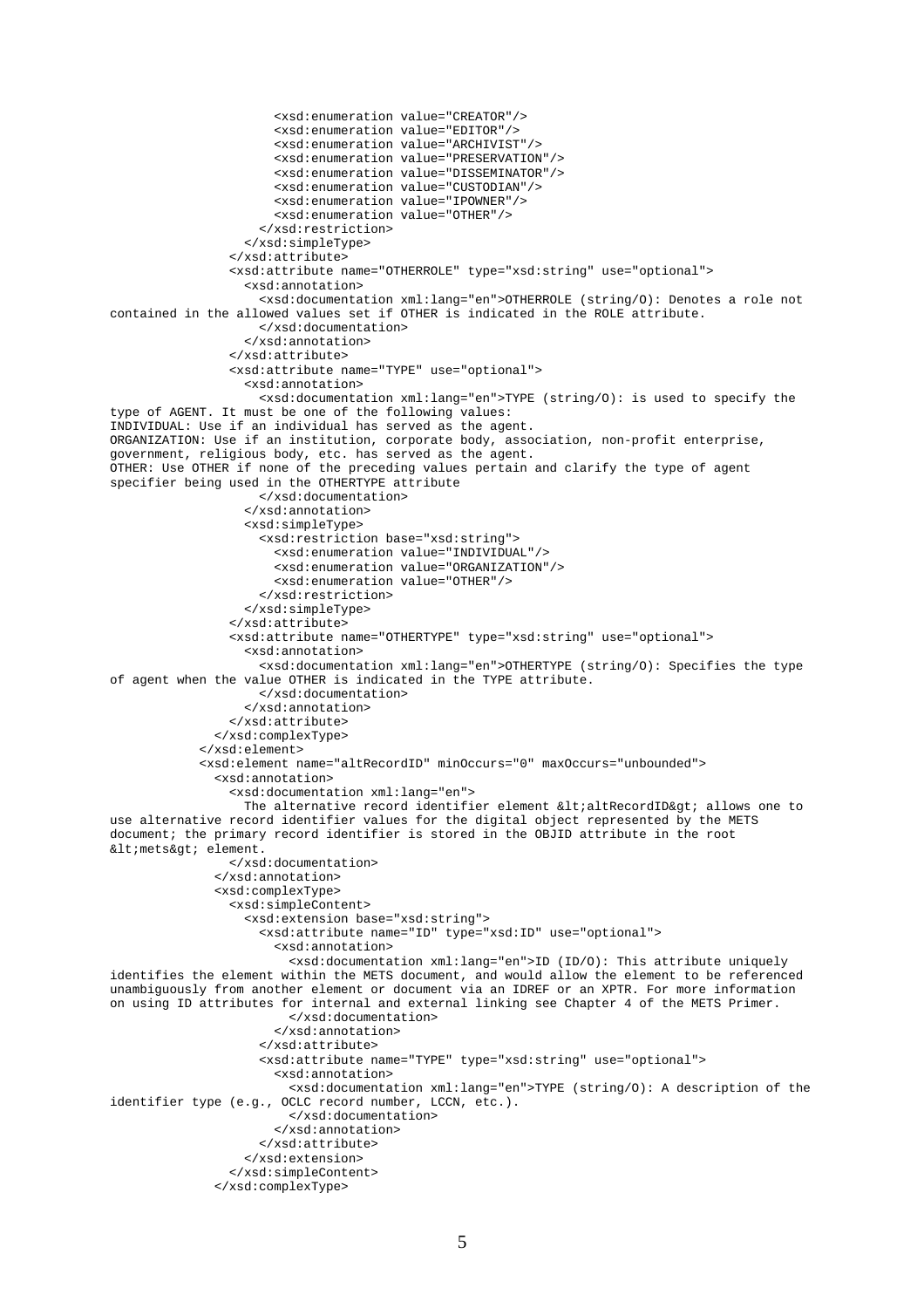```
 </xsd:element> 
             <xsd:element name="metsDocumentID" minOccurs="0"> 
               <xsd:annotation> 
                 <xsd:documentation xml:lang="en"> 
                  The metsDocument identifier element < metsDocumentID&gt; allows a unique
identifier to be assigned to the METS document itself. This may be different from the OBJID 
attribute value in the root < mets&qt; element, which uniquely identifies the entire digital
object represented by the METS document. 
                 </xsd:documentation> 
                </xsd:annotation> 
               <xsd:complexType> 
                 <xsd:simpleContent> 
                    <xsd:extension base="xsd:string">
                      <xsd:attribute name="ID" type="xsd:ID" use="optional"> 
                        <xsd:annotation> 
                          <xsd:documentation xml:lang="en">ID (ID/O): This attribute uniquely 
identifies the element within the METS document, and would allow the element to be referenced 
unambiguously from another element or document via an IDREF or an XPTR. For more information 
on using ID attributes for internal and external linking see Chapter 4 of the METS Primer. 
                          </xsd:documentation> 
                        </xsd:annotation> 
                      </xsd:attribute> 
                      <xsd:attribute name="TYPE" type="xsd:string" use="optional"> 
                        <xsd:annotation> 
                          <xsd:documentation xml:lang="en">TYPE (string/O): A description of the 
identifier type. 
                          </xsd:documentation> 
                        </xsd:annotation> 
                      </xsd:attribute> 
                    </xsd:extension> 
                 </xsd:simpleContent> 
               </xsd:complexType> 
             </xsd:element> 
           </xsd:sequence> 
           <xsd:attribute name="ID" type="xsd:ID" use="optional"> 
             <xsd:annotation> 
               <xsd:documentation xml:lang="en">ID (ID/O): This attribute uniquely identifies 
the element within the METS document, and would allow the element to be referenced 
unambiguously from another element or document via an IDREF or an XPTR. For more information 
on using ID attributes for internal and external linking see Chapter 4 of the METS Primer. 
               </xsd:documentation> 
             </xsd:annotation> 
           </xsd:attribute> 
           <xsd:attribute name="ADMID" type="xsd:IDREFS" use="optional"> 
             <xsd:annotation> 
               <xsd:documentation xml:lang="en">ADMID (IDREFS/O): Contains the ID attribute 
values of the <techMD&gt;, &lt;sourceMD&gt;, &lt;rightsMD&gt; and/or &lt;digiprovMD&gt;
elements within the \<l tandSec> of the METS document that contain administrative metadata
pertaining to the METS document itself. For more information on using METS IDREFS and IDREF 
type attributes for internal linking, see Chapter 4 of the METS Primer. 
               </xsd:documentation> 
             </xsd:annotation> 
           </xsd:attribute> 
           <xsd:attribute name="CREATEDATE" type="xsd:dateTime" use="optional"> 
             <xsd:annotation> 
               <xsd:documentation xml:lang="en">CREATEDATE (dateTime/O): Records the date/time 
the METS document was created. 
               </xsd:documentation> 
              </xsd:annotation> 
           </xsd:attribute> 
           <xsd:attribute name="LASTMODDATE" type="xsd:dateTime" use="optional"> 
             <xsd:annotation> 
               <xsd:documentation xml:lang="en">LASTMODDATE (dateTime/O): Is used to indicate 
the date/time the METS document was last modified. 
               </xsd:documentation> 
             </xsd:annotation> 
           </xsd:attribute> 
           <xsd:attribute name="RECORDSTATUS" type="xsd:string" use="optional"> 
             <xsd:annotation> 
               <xsd:documentation xml:lang="en">RECORDSTATUS (string/O): Specifies the status 
of the METS document. It is used for internal processing purposes. 
               </xsd:documentation> 
             </xsd:annotation> 
           </xsd:attribute> 
         </xsd:complexType> 
       </xsd:element> 
       <xsd:element name="dmdSec" type="mdSecType" minOccurs="0" maxOccurs="unbounded">
```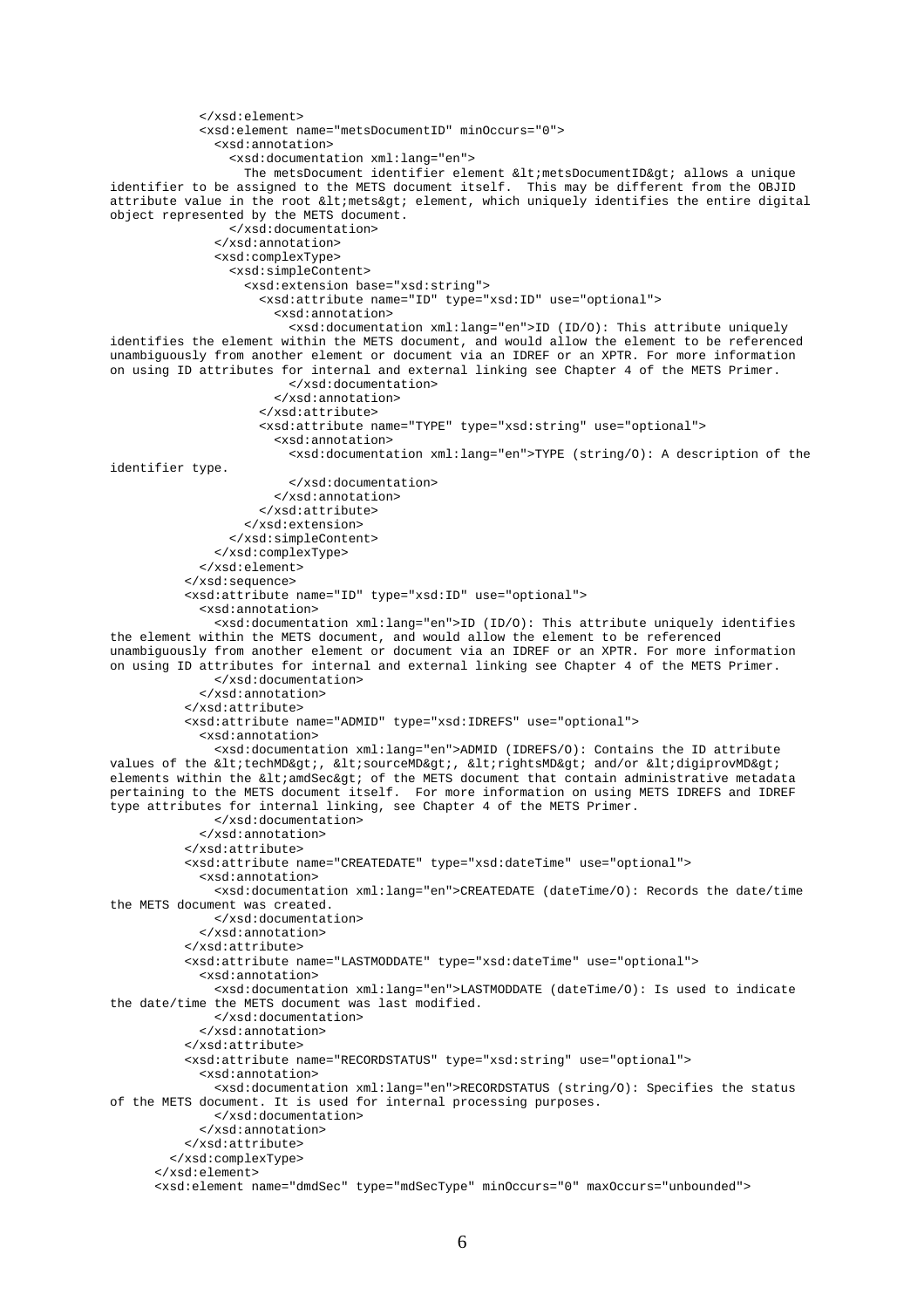#### <xsd:annotation>

<xsd:documentation xml:lang="en">

A descriptive metadata section <dmdSec&gt; records descriptive metadata pertaining to the METS object as a whole or one of its components. The <dmdSec&gt; element conforms to same generic datatype as the <techMD&gt;, &lt;rightsMD&gt;, &lt;sourceMD&gt; and <digiprovMD&gt; elements, and supports the same sub-elements and attributes. A descriptive metadata element can either wrap the metadata (mdWrap) or reference it in an external location (mdRef) or both. METS allows multiple <dmdSec&gt; elements; and descriptive metadata can be associated with any METS element that supports a DMDID attribute. Descriptive metadata can be expressed according to many current description standards (i.e., MARC, MODS, Dublin Core, TEI Header, EAD, VRA, FGDC, DDI) or a locally produced XML schema.

 </xsd:documentation> </xsd:annotation>

</xsd:element>

 <xsd:element name="amdSec" type="amdSecType" minOccurs="0" maxOccurs="unbounded"> <xsd:annotation>

<xsd:documentation xml:lang="en">

 The administrative metadata section <amdSec> contains the administrative metadata pertaining to the digital object, its components and any original source material from which the digital object is derived. The &ltiamdSec> is separated into four subsections that accommodate technical metadata (techMD), intellectual property rights (rightsMD), analog/digital source metadata (sourceMD), and digital provenance metadata (digiprovMD). Each of these subsections can either wrap the metadata (mdWrap) or reference it in an external location (mdRef) or both. Multiple instances of the <amdSec&qt; element can occur within a METS document and multiple instances of its subsections can occur in one <amdSec&gt; element. This allows considerable flexibility in the structuring of the administrative metadata. METS does not define a vocabulary or syntax for encoding administrative metadata. Administrative metadata can be expressed within the amdSec subelements according to many current community defined standards, or locally produced XML schemas. </xsd:documentation> </xsd:annotation> </xsd:element> <xsd:element name="fileSec" minOccurs="0"> <xsd:annotation> <xsd:documentation xml:lang="en"> The overall purpose of the content file section element <fileSec&gt; is to provide an inventory of and the location for the content files that comprise the digital object being described in the METS document. </xsd:documentation> </xsd:annotation> <xsd:complexType> <xsd:sequence> <xsd:element name="fileGrp" maxOccurs="unbounded"> <xsd:annotation> <xsd:documentation xml:lang="en"> A sequence of file group elements < fileGrp&gt; can be used group the digital files comprising the content of a METS object either into a flat arrangement or, because each file group element can itself contain one or more file group elements, into a nested (hierarchical) arrangement. In the case where the content files are images of different formats and resolutions, for example, one could group the image content files by format and create a separate  $\<1$ tileGrp $<0$  for each image format/resolution such as: -- one <fileGrp&gt; for the thumbnails of the images -- one <fileGrp&gt; for the higher resolution JPEGs of the image -- one <fileGrp&gt; for the master archival TIFFs of the images For a text resource with a variety of content file types one might group the content files at the highest level by type, and then use the altifileGrpagt; element's nesting capabilities to subdivide a  $illeGrp> by format within the type, such as:$ -- one <fileGrp&gt; for all of the page images with nested &lt;fileGrp&gt; elements for each image format/resolution (tiff, jpeg, gif) -- one <fileGrp&gt; for a PDF version of all the pages of the document -- one <fileGrp&gt; for a TEI encoded XML version of the entire document or each of its pages. A <fileGrp&gt; may contain zero or more &lt;fileGrp&gt; elements and or &lt;file&gt; elements. </xsd:documentation> </xsd:annotation> <xsd:complexType> <xsd:complexContent> <xsd:extension base="fileGrpType"/> </xsd:complexContent> </xsd:complexType> </xsd:element> </xsd:sequence> <xsd:attribute name="ID" type="xsd:ID" use="optional"> <xsd:annotation>

 <xsd:documentation xml:lang="en">ID (ID/O): This attribute uniquely identifies the element within the METS document, and would allow the element to be referenced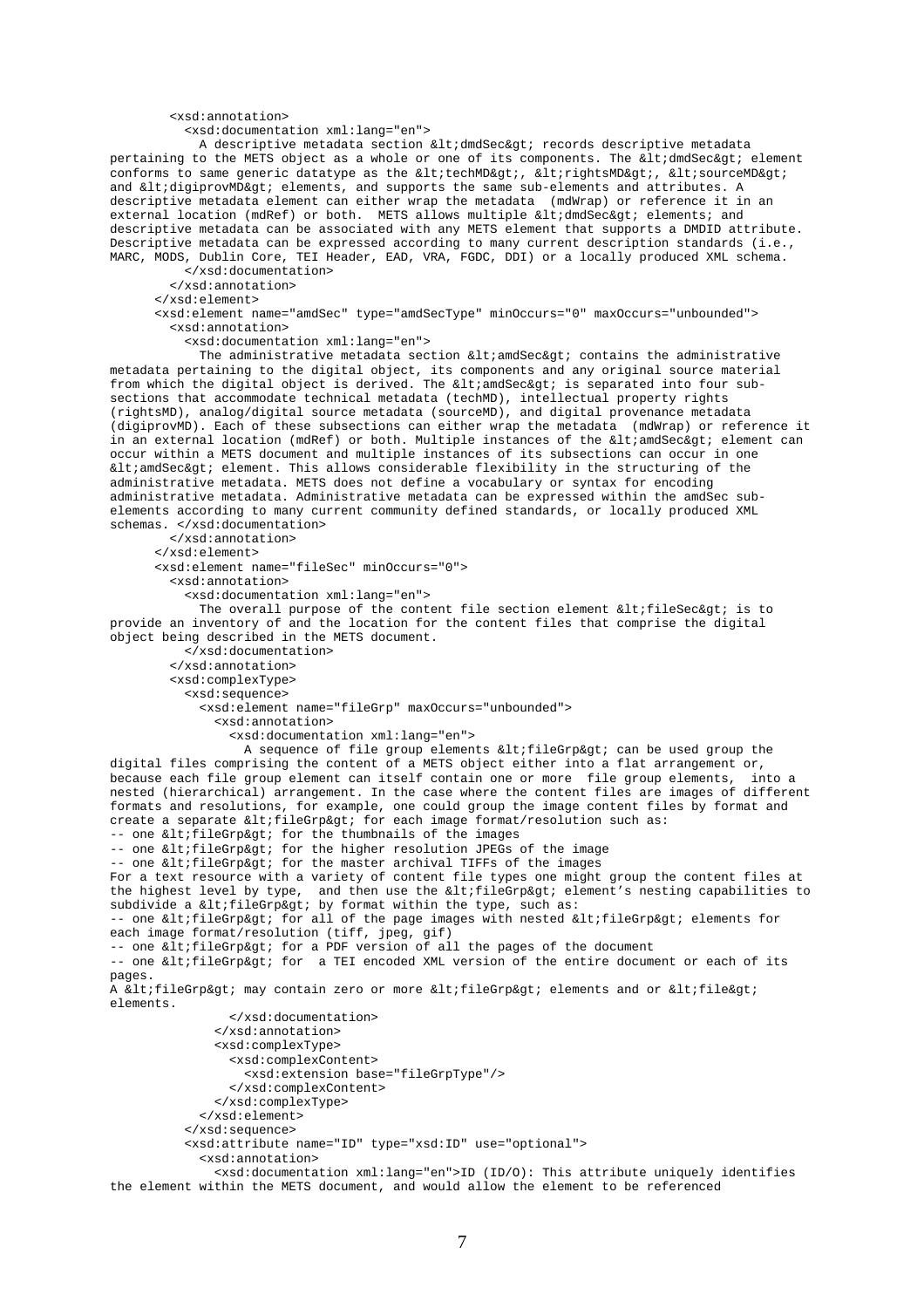unambiguously from another element or document via an IDREF or an XPTR. For more information on using ID attributes for internal and external linking see Chapter 4 of the METS Primer. </xsd:documentation>

```
 </xsd:annotation>
```
</xsd:attribute>

</xsd:complexType>

</xsd:element>

<xsd:element name="structMap" type="structMapType" maxOccurs="unbounded">

<xsd:annotation>

<xsd:documentation xml:lang="en">

The structural map section  $\<$ istructMap&qt; is the heart of a METS document. It provides a means for organizing the digital content represented by the  $\ file $\>l$  elements$ in the <fileSec&gt; of the METS document into a coherent hierarchical structure. Such a hierarchical structure can be presented to users to facilitate their comprehension and navigation of the digital content. It can further be applied to any purpose requiring an understanding of the structural relationship of the content files or parts of the content files. The organization may be specified to any level of granularity (intellectual and or physical) that is desired. Since the < structMap&gt; element is repeatable, more than one organization can be applied to the digital content represented by the METS document. The hierarchical structure specified by a < structMap&gt; is encoded as a tree of nested <div> elements. A <div> element may directly point to content via child file pointer <fptr&gt; elements (if the content is represented in the &lt;fileSec&lt;) or child METS pointer < mptr&gt; elements (if the content is represented by an external METS document). The < fptr&gt; element may point to a single whole &lt; file&gt; element that manifests its parent  $\idiv $\i, or to part of a  $\ifile $\; that manifests its  $\idiv $\i.$$$$$$ It can also point to multiple files or parts of files that must be played/displayed either in sequence or in parallel to reveal its structural division. In addition to providing a means for organizing content, the  $\<1$  istructMap> provides a mechanism for linking content at any hierarchical level with relevant descriptive and administrative metadata.

```
 </xsd:documentation> 
         </xsd:annotation> 
       </xsd:element> 
       <xsd:element name="structLink" minOccurs="0">
         <xsd:annotation> 
           <xsd:documentation xml:lang="en"> 
            The structural link section element < structLink& at; allows for the
specification of hyperlinks between the different components of a METS structure that are 
delineated in a structural map. This element is a container for a single, repeatable element, 
<smLink&gt; which indicates a hyperlink between two nodes in the structural map. The
<structLink&gt; section in the METS document is identified using its XML ID attributes.
           </xsd:documentation> 
         </xsd:annotation> 
         <xsd:complexType> 
           <xsd:complexContent>
```
<xsd:extension base="structLinkType"/>

```
 </xsd:complexContent>
```
</xsd:complexType>

```
 </xsd:element>
```
<xsd:element name="behaviorSec" type="behaviorSecType" minOccurs="0"

maxOccurs="unbounded"> <xsd:annotation>

<xsd:documentation xml:lang="en">

A behavior section element  $\< l$  ibehavior $S$ ec $\< g$ t; associates executable behaviors with content in the METS document by means of a repeatable behavior  $\<1$  the havior  $\ element.$ This element has an interface definition < interfaceDef&qt; element that represents an abstract definition of the set of behaviors represented by a particular behavior section. A < behavior&gt; element also has a &lt; mechanism&gt; element which is used to point to a module of executable code that implements and runs the behavior defined by the interface definition. The < behaviorSec&gt; element, which is repeatable as well as nestable, can be used to group individual behaviors within the structure of the METS document. Such grouping can be useful for organizing families of behaviors together or to indicate other relationships between particular behaviors.</xsd:documentation>

 </xsd:annotation> </xsd:element> </xsd:sequence> <xsd:attribute name="ID" type="xsd:ID" use="optional"> <xsd:annotation> <xsd:documentation xml:lang="en">ID (ID/O): This attribute uniquely identifies the

element within the METS document, and would allow the element to be referenced unambiguously from another element or document via an IDREF or an XPTR. For more information on using ID attributes for internal and external linking see Chapter 4 of the METS Primer. </xsd:documentation>

```
 </xsd:annotation> 
 </xsd:attribute>
```
 <xsd:attribute name="OBJID" type="xsd:string" use="optional"> <xsd:annotation>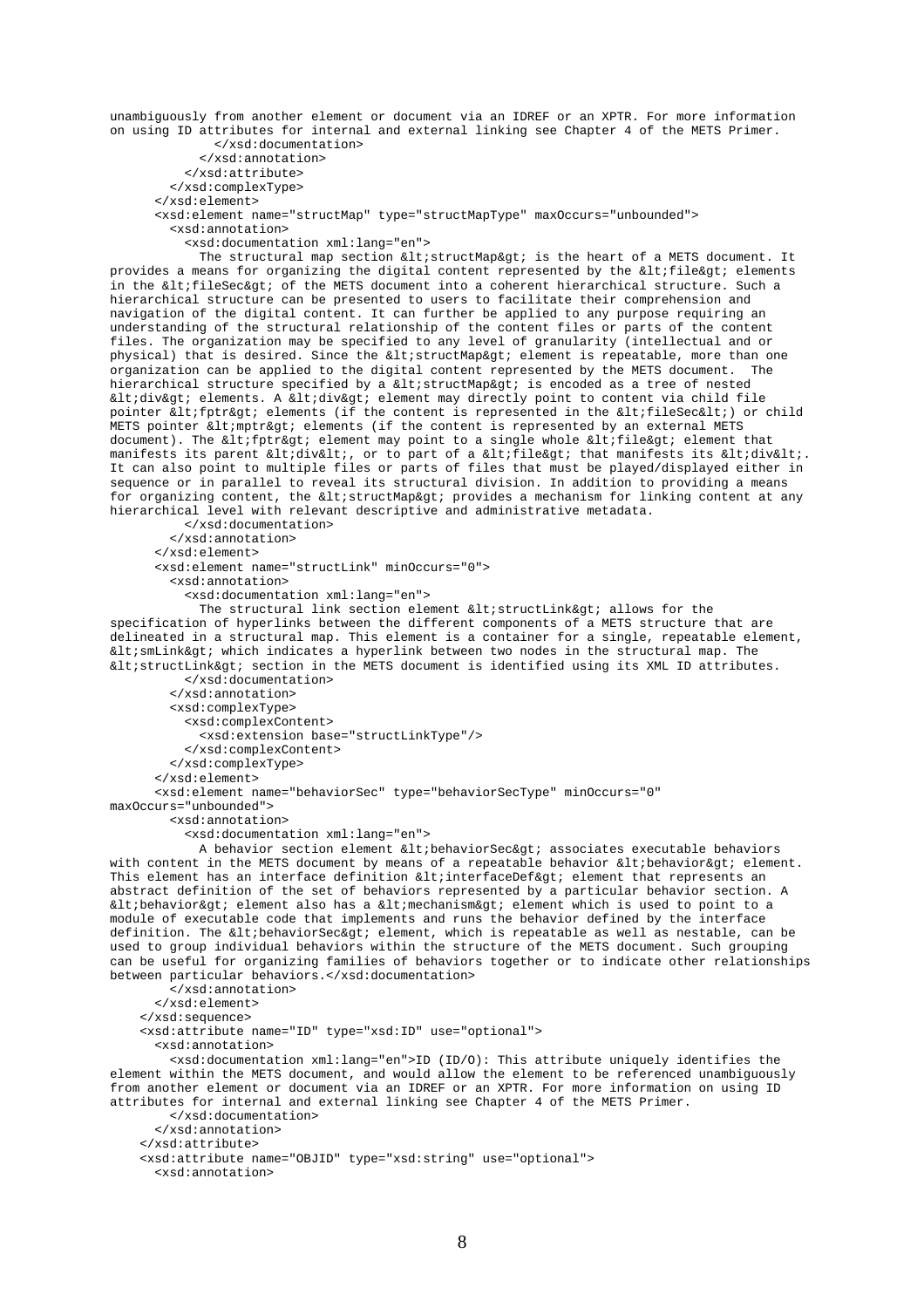<xsd:documentation xml:lang="en">OBJID (string/O): Is the primary identifier assigned to the METS object as a whole. Although this attribute is not required, it is strongly recommended. This identifier is used to tag the entire METS object to external systems, in contrast with the ID identifier. </xsd:documentation> </xsd:annotation> </xsd:attribute> <xsd:attribute name="LABEL" type="xsd:string" use="optional"> <xsd:annotation> <xsd:documentation xml:lang="en">LABEL (string/O): Is a simple title string used to identify the object/entity being described in the METS document for the user. </xsd:documentation> </xsd:annotation> </xsd:attribute> <xsd:attribute name="TYPE" type="xsd:string" use="optional"> <xsd:annotation> <xsd:documentation xml:lang="en">TYPE (string/O): Specifies the class or type of the object, e.g.: book, journal, stereograph, dataset, video, etc. </xsd:documentation> </xsd:annotation> </xsd:attribute> <xsd:attribute name="PROFILE" type="xsd:string" use="optional"> <xsd:annotation> <xsd:documentation xml:lang="en">PROFILE (string/O): Indicates to which of the registered profile(s) the METS document conforms. For additional information about PROFILES see Chapter 5 of the METS Primer. </xsd:documentation> </xsd:annotation> </xsd:attribute> </xsd:complexType> <xsd:complexType name="amdSecType"> <xsd:annotation> <xsd:documentation xml:lang="en">amdSecType: Complex Type for Administrative Metadata Sections The administrative metadata section consists of four possible subsidiary sections: techMD (technical metadata for text/image/audio/video files), rightsMD (intellectual property rights metadata), sourceMD (analog/digital source metadata), and digiprovMD (digital provenance metadata, that is, the history of migrations/translations performed on a digital library object from it's original digital capture/encoding). </xsd:documentation> </xsd:annotation> <xsd:sequence> <xsd:element name="techMD" type="mdSecType" minOccurs="0" maxOccurs="unbounded"> <xsd:annotation> <xsd:documentation xml:lang="en"> A technical metadata element < techMD& at; records technical metadata about a component of the METS object, such as a digital content file. The  $\ it element$ conforms to same generic datatype as the <dmdSec&gt;, &lt;rightsMD&gt;, &lt;sourceMD&gt; and <digiprovMD&qt; elements, and supports the same sub-elements and attributes. A technical metadata element can either wrap the metadata (mdWrap) or reference it in an external location (mdRef) or both. METS allows multiple < techMD&gt; elements; and technical metadata can be associated with any METS element that supports an ADMID attribute. Technical metadata can be expressed according to many current technical description standards (such as MIX and textMD) or a locally produced XML schema. </xsd:documentation> </xsd:annotation> </xsd:element> <xsd:element name="rightsMD" type="mdSecType" minOccurs="0" maxOccurs="unbounded"> <xsd:annotation> <xsd:documentation xml:lang="en"> An intellectual property rights metadata element < rightsMD&gt; records information about copyright and licensing pertaining to a component of the METS object. The  $\<$ itirightsMD> element conforms to same generic datatype as the  $\<$ idmdSec>,  $\<$ ititechMD>,  $\<$ isourceMD> and  $\<$ idigiprovMD> elements, and supports the same sub-elements and attributes. A rights metadata element can either wrap the metadata (mdWrap) or reference it in an external location (mdRef) or both. METS allows multiple <rightsMD&gt; elements; and rights metadata can be associated with any METS element that supports an ADMID attribute. Rights metadata can be expressed according current rights description standards (such as CopyrightMD and rightsDeclarationMD) or a locally produced XML schema. </xsd:documentation> </xsd:annotation> </xsd:element> <xsd:element name="sourceMD" type="mdSecType" minOccurs="0" maxOccurs="unbounded"> <xsd:annotation> <xsd:documentation xml:lang="en">

A source metadata element < sourceMD&gt; records descriptive and administrative metadata about the source format or media of a component of the METS object such as a digital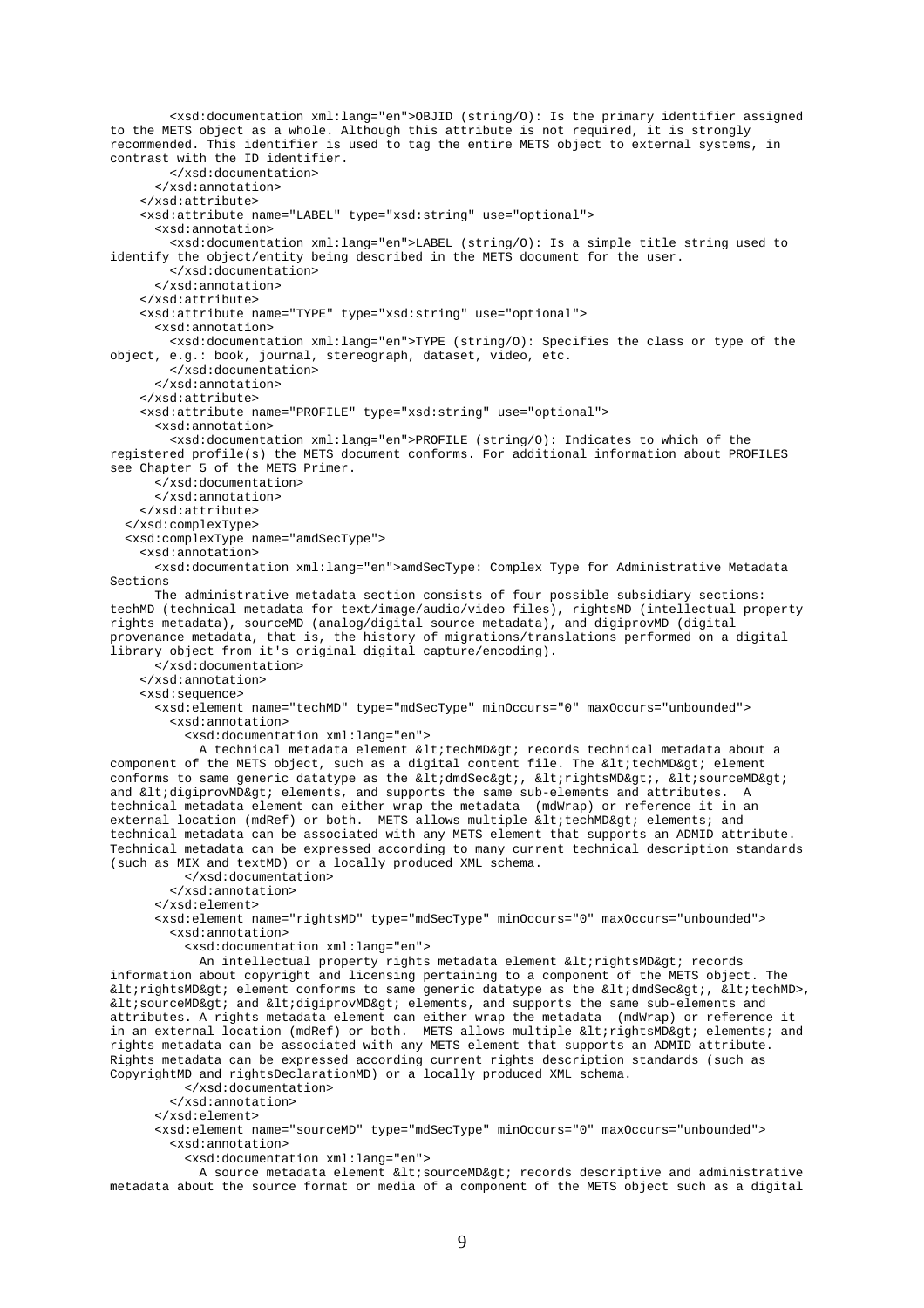content file. It is often used for discovery, data administration or preservation of the digital object. The  $\< 1$ tisourceMD $< q$ tiselement conforms to same generic datatype as the <dmdSec&gt;, &lt;techMD&gt;, &lt;rightsMD&gt;, and &lt;digiprovMD&gt; elements, and supports the same sub-elements and attributes. A source metadata element can either wrap the metadata (mdWrap) or reference it in an external location (mdRef) or both. METS allows multiple  $<$ lt; sourceMD $<$ gt; elements; and source metadata can be associated with any METS element that supports an ADMID attribute. Source metadata can be expressed according to current source description standards (such as PREMIS) or a locally produced XML schema.

</xsd:documentation>

</xsd:annotation>

</xsd:element>

 <xsd:element name="digiprovMD" type="mdSecType" minOccurs="0" maxOccurs="unbounded"> <xsd:annotation>

<xsd:documentation xml:lang="en">

A digital provenance metadata element <digiprovMD&gt; can be used to record any preservation-related actions taken on the various files which comprise a digital object (e.g., those subsequent to the initial digitization of the files such as transformation or migrations) or, in the case of born digital materials, the files' creation. In short, digital provenance should be used to record information that allows both archival/library staff and scholars to understand what modifications have been made to a digital object and/or its constituent parts during its life cycle. This information can then be used to judge how those processes might have altered or corrupted the object's ability to accurately represent the original item. One might, for example, record master derivative relationships and the process by which those derivations have been created. Or the  $\<$ iltidigiprovMD $\<$ qti element could contain information regarding the migration/transformation of a file from its original digitization (e.g., OCR, TEI, etc.,)to its current incarnation as a digital object (e.g., JPEG2000). The  $\text{alt}$ ; digiprovMD> element conforms to same generic datatype as the  $\text{alt}$ ; dmdSec>,  $\ : techMD>,  $\ :  $\exists$  and  $\;  $\exists$  and  $\ isourceMD> elements, and supports the same sub$$$$ elements and attributes. A digital provenance metadata element can either wrap the metadata (mdWrap) or reference it in an external location (mdRef) or both. METS allows multiple <digiprovMD> elements; and digital provenance metadata can be associated with any METS element that supports an ADMID attribute. Digital provenance metadata can be expressed according to current digital provenance description standards (such as PREMIS) or a locally produced XML schema.

 </xsd:documentation> </xsd:annotation> </xsd:element> </xsd:sequence> <xsd:attribute name="ID" type="xsd:ID" use="optional"> <xsd:annotation>

 <xsd:documentation xml:lang="en">ID (ID/O): This attribute uniquely identifies the element within the METS document, and would allow the element to be referenced unambiguously from another element or document via an IDREF or an XPTR. For more information on using ID attributes for internal and external linking see Chapter 4 of the METS Primer.

 </xsd:documentation> </xsd:annotation>

</xsd:attribute>

</xsd:complexType>

<xsd:complexType name="fileGrpType">

<xsd:annotation>

<xsd:documentation xml:lang="en">fileGrpType: Complex Type for File Groups

 The file group is used to cluster all of the digital files composing a digital library object in a hierarchical arrangement (fileGrp is recursively defined to enable the creation of the hierarchy). Any file group may contain zero or more file elements. File elements in turn can contain one or more FLocat elements (a pointer to a file containing content for this object) and/or a FContent element (the contents of the file, in either XML or Base64 encoding).

```
 </xsd:documentation> 
 </xsd:annotation> 
 <xsd:choice> 
   <xsd:element name="fileGrp" type="fileGrpType" minOccurs="0" maxOccurs="unbounded"/> 
   <xsd:element name="file" minOccurs="0" maxOccurs="unbounded" type="fileType" > 
     <xsd:annotation> 
       <xsd:documentation xml:lang="en">
```
The file element  $\ ; file  $\>g$  provides access to the content files for the digital$ object being described by the METS document. A <file&gt; element may contain one or more  $klt$ ; FLocat> elements which provide pointers to a content file and/or a  $klt$ ; FContent> element which wraps an encoded version of the file. Embedding files using  $\ FContent $\t; can$$ be a valuable feature for exchanging digital objects between repositories or for archiving versions of digital objects for off-site storage. All <FLocat&gt; and &lt;FContent&gt; elements should identify and/or contain identical copies of a single file. The  $\<$ ilile $\>$ element is recursive, thus allowing sub-files or component files of a larger file to be listed in the inventory. Alternatively, by using the < stream&gt; element, a smaller component of a file or of a related file can be placed within a  $\<1$  ile $\>0$  element. Finally, by using the <transformFile&gt; element, it is possible to include within a &lt;file&gt; element a different version of a file that has undergone a transformation for some reason, such as format migration.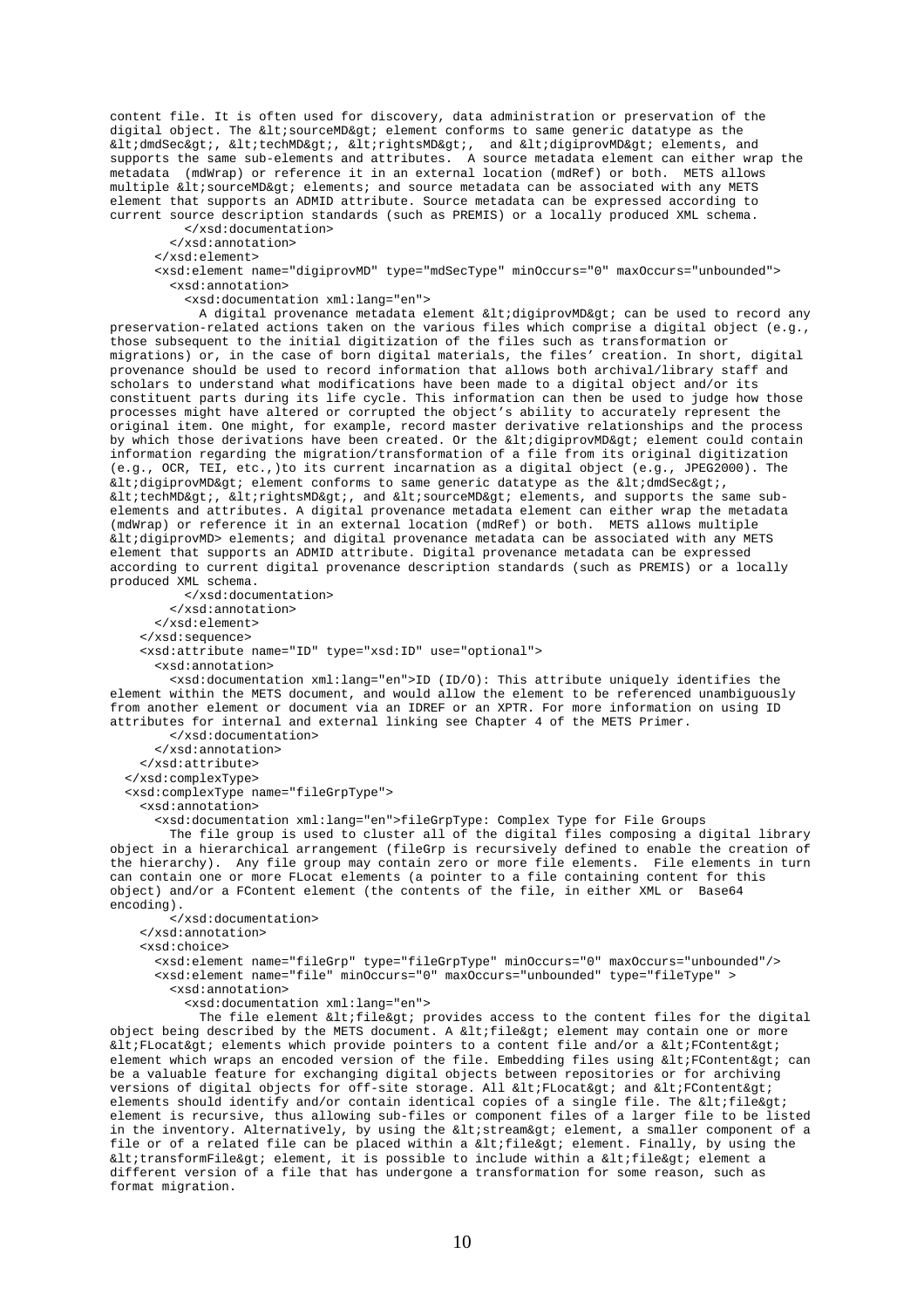```
 </xsd:documentation> 
         </xsd:annotation> 
       </xsd:element> 
     </xsd:choice> 
     <xsd:attribute name="ID" type="xsd:ID" use="optional"> 
       <xsd:annotation> 
         <xsd:documentation xml:lang="en">ID (ID/O): This attribute uniquely identifies the 
element within the METS document, and would allow the element to be referenced unambiguously 
from another element or document via an IDREF or an XPTR. For more information on using ID 
attributes for internal and external linking see Chapter 4 of the METS Primer. 
         </xsd:documentation> 
       </xsd:annotation> 
     </xsd:attribute> 
     <xsd:attribute name="VERSDATE" type="xsd:dateTime" use="optional"> 
       <xsd:annotation> 
         <xsd:documentation xml:lang="en">VERSDATE (dateTime/O): An optional dateTime attribute 
specifying the date this version/fileGrp of the digital object was created. 
         </xsd:documentation> 
       </xsd:annotation> 
     </xsd:attribute> 
     <xsd:attribute name="ADMID" type="xsd:IDREFS" use="optional"> 
       <xsd:annotation> 
         <xsd:documentation xml:lang="en">ADMID (IDREF/O): Contains the ID attribute values of 
the <techMD&qt;, &lt;sourceMD&qt;, &lt;rightsMD&qt; and/or &lt;digiprovMD&qt; elements
within the <amdSec&gt; of the METS document applicable to all of the files in a particular
file group. For more information on using METS IDREFS and IDREF type attributes for internal 
linking, see Chapter 4 of the METS Primer. 
         </xsd:documentation> 
       </xsd:annotation> 
     </xsd:attribute> 
     <xsd:attribute name="USE" type="xsd:string" use="optional"> 
       <xsd:annotation> 
         <xsd:documentation xml:lang="en">USE (string/O): A tagging attribute to indicate the 
intended use of files within this file group (e.g., master, reference, thumbnails for image 
files). A USE attribute can be expressed at the altifile Grp agt; level, the altifile agt; level,
the <FLocat&gt; level and/or the &lt;FContent&gt; level. A USE attribute value at the
\text{alt}: fileGrp&gt: level should pertain to all of the files in the \text{alt}: fileGrp&gt:. A USE
attribute at the <file&gt; level should pertain to all copies of the file as represented by
subsidiary <FLocat&qt; and/or &lt;FContent&qt; elements. A USE attribute at the
<FLocat&gt; or &lt;FContent&gt; level pertains to the particular copy of the file that is
either referenced (\< l\text{th} \text{FLocal}\> j) or wrapped (\< l\text{th} \text{FContent}\> j).
         </xsd:documentation> 
       </xsd:annotation> 
     </xsd:attribute> 
   </xsd:complexType> 
   <xsd:complexType name="structMapType"> 
     <xsd:annotation> 
       <xsd:documentation xml:lang="en">structMapType: Complex Type for Structural Maps 
       The structural map (structMap) outlines a hierarchical structure for the original object 
being encoded, using a series of nested div elements. 
       </xsd:documentation> 
     </xsd:annotation> 
     <xsd:sequence> 
       <xsd:element name="div" type="divType"> 
         <xsd:annotation> 
           <xsd:documentation xml:lang="en"> 
             The structural divisions of the hierarchical organization provided by a 
<structMap&gt; are represented by division &lt;div&gt; elements, which can be nested to any
depth. Each <div&gt; element can represent either an intellectual (logical) division or a
physical division. Every altidivagt; node in the structural map hierarchy may be connected
(via subsidiary <mptr&gt; or &lt;fptr&gt; elements) to content files which represent that
div's portion of the whole document. 
           </xsd:documentation> 
         </xsd:annotation> 
       </xsd:element> 
     </xsd:sequence> 
     <xsd:attribute name="ID" type="xsd:ID" use="optional"> 
       <xsd:annotation> 
         <xsd:documentation xml:lang="en">ID (ID/O): This attribute uniquely identifies the 
element within the METS document, and would allow the element to be referenced unambiguously 
from another element or document via an IDREF or an XPTR. For more information on using ID 
attributes for internal and external linking see Chapter 4 of the METS Primer. 
         </xsd:documentation> 
       </xsd:annotation> 
     </xsd:attribute> 
     <xsd:attribute name="TYPE" type="xsd:string" use="optional"> 
       <xsd:annotation>
```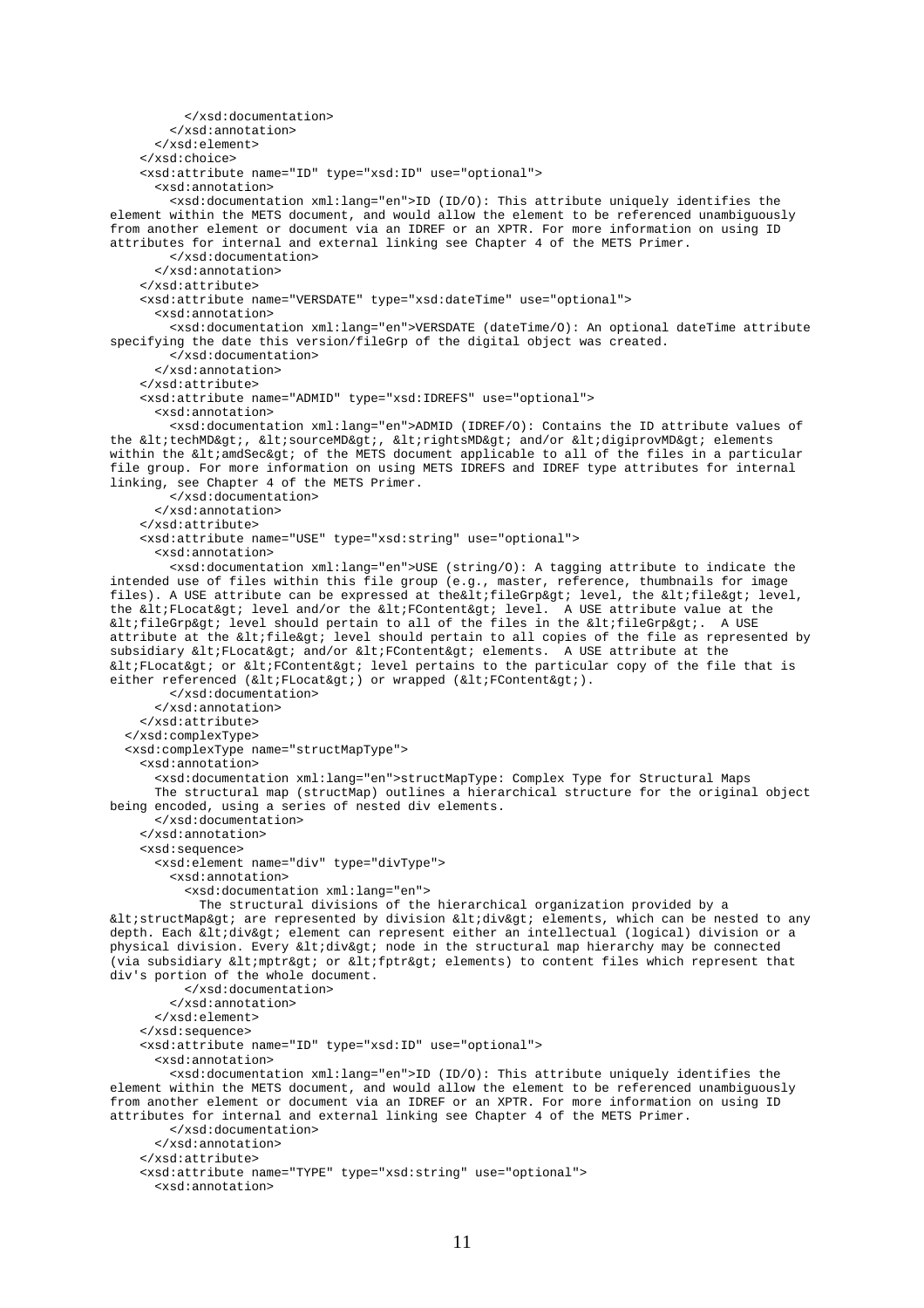<xsd:documentation xml:lang="en">TYPE (string/O): Identifies the type of structure represented by the <structMap&gt;. For example, a &lt;structMap&gt; that represented a purely logical or intellectual structure could be assigned a TYPE value of "logical" whereas a  $\<$  istructMap> that represented a purely physical structure could be assigned a TYPE value of "physical". However, the METS schema neither defines nor requires a common vocabulary for this attribute. A METS profile, however, may well constrain the values for the < structMap&qt; TYPE.

 </xsd:documentation> </xsd:annotation> </xsd:attribute> <xsd:attribute name="LABEL" type="xsd:string" use="optional"> <xsd:annotation>

<xsd:documentation xml:lang="en">LABEL (string/0): Describes the &lt;structMap&gt; to viewers of the METS document. This would be useful primarily where more than one <structMap&gt; is provided for a single object. A descriptive LABEL value, in that case, could clarify to users the purpose of each of the available structMaps.

</xsd:documentation>

</xsd:annotation>

</xsd:attribute>

</xsd:complexType>

<xsd:complexType name="divType">

<xsd:annotation>

<xsd:documentation xml:lang="en">divType: Complex Type for Divisions

 The METS standard represents a document structurally as a series of nested div elements, that is, as a hierarchy (e.g., a book, which is composed of chapters, which are composed of subchapters, which are composed of text). Every div node in the structural map hierarchy may be connected (via subsidiary mptr or fptr elements) to content files which represent that div's portion of the whole document.

SPECIAL NOTE REGARDING DIV ATTRIBUTE VALUES: to clarify the differences between the ORDER, ORDERLABEL, and LABEL attributes for the  $\delta$ ltidiv $\delta$ gti element, imagine a text with 10 roman numbered pages followed by 10 arabic numbered pages. Page iii would have an ORDER of " 3", an ORDERLABEL of "iii" and a LABEL of "Page iii", while page 3 would have an ORDER of "13", an ORDERLABEL of "3" and a LABEL of "Page 3". </xsd:documentation>

 </xsd:annotation> <xsd:sequence> <xsd:element name="mptr" minOccurs="0" maxOccurs="unbounded"> <xsd:annotation>

<xsd:documentation xml:lang="en">

Like the < fptr&gt; element, the METS pointer element &lt; mptr&gt; represents digital content that manifests its parent <div&gt; element. Unlike the &lt;fptr&gt;, which either directly or indirectly points to content represented in the  $\<1$  fileSec $\t; of the$ parent METS document, the < mptr&gt; element points to content represented by an external METS document. Thus, this element allows multiple discrete and separate METS documents to be organized at a higher level by a separate METS document. For example, METS documents representing the individual issues in the series of a journal could be grouped together and organized by a higher level METS document that represents the entire journal series. Each of the <div&gt; elements in the &lt;structMap&gt; of the METS document representing the journal series would point to a METS document representing an issue. It would do so via a child  $\< l$  imptr $\> l$  element. Thus the  $\< l$  imptr $\> g$  element gives METS users considerable flexibility in managing the depth of the <structMap&qt; hierarchy of individual METS documents. The  $\< l$  imptr $\< qt$ ; element points to an external METS document by means of an xlink:href attribute and associated XLink attributes.

 </xsd:documentation> </xsd:annotation> <xsd:complexType> <xsd:attribute name="ID" type="xsd:ID" use="optional"> <xsd:annotation>

 <xsd:documentation xml:lang="en">ID (ID/O): This attribute uniquely identifies the element within the METS document, and would allow the element to be referenced unambiguously from another element or document via an IDREF or an XPTR. For more information on using ID attributes for internal and external linking see Chapter 4 of the METS Primer. </xsd:documentation>

</xsd:annotation>

</xsd:attribute>

<xsd:attributeGroup ref="LOCATION"/>

<xsd:attributeGroup ref="xlink:simpleLink"/>

<xsd:attribute name="CONTENTIDS" type="URIs" use="optional">

<xsd:annotation>

 <xsd:documentation xml:lang="en">CONTENTIDS (URI/O): Content IDs for the content represented by the < mptr&gt; (equivalent to DIDL DII or Digital Item Identifier, a unique external ID).

</xsd:documentation>

</xsd:annotation>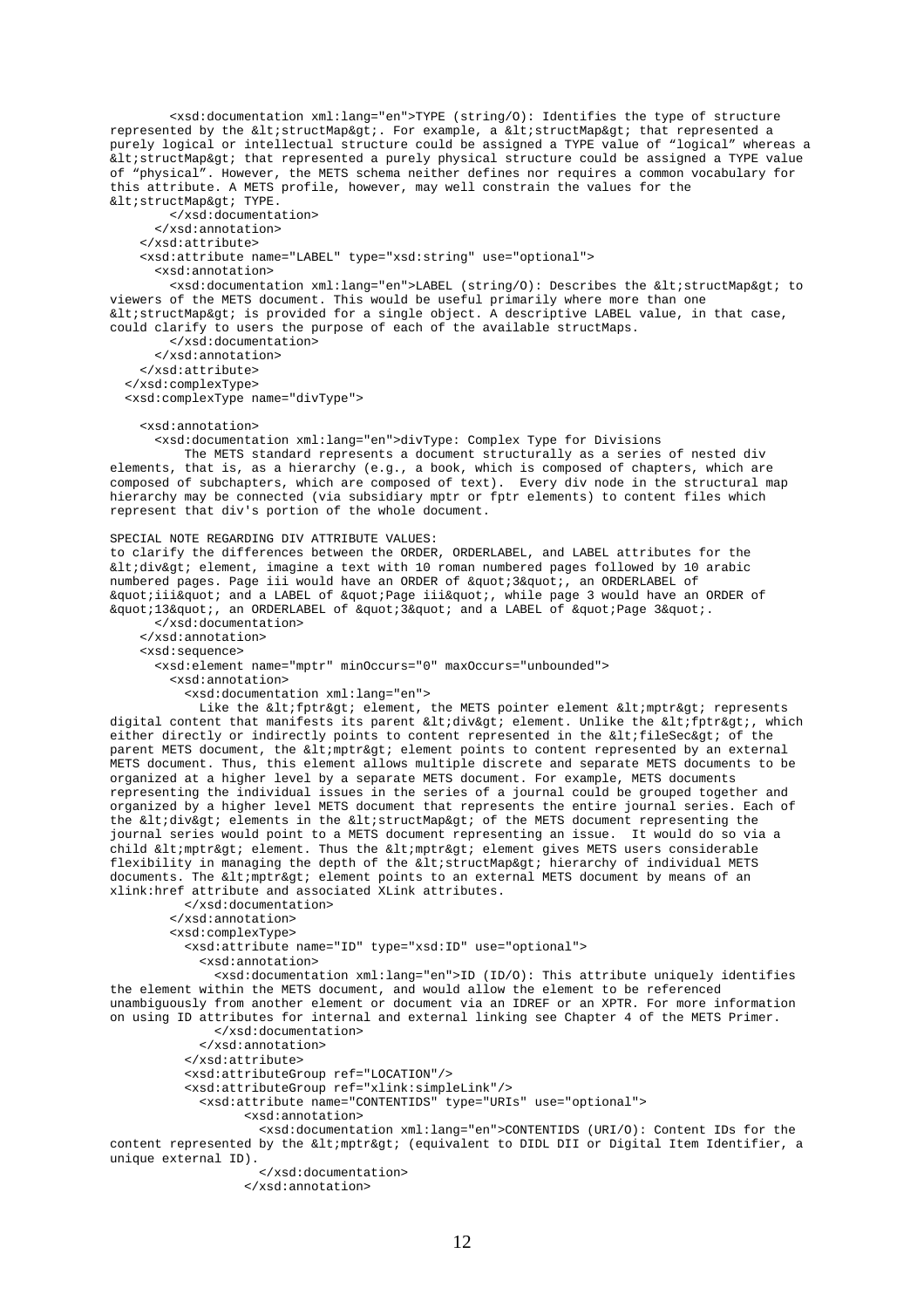</xsd:attribute> </xsd:complexType> </xsd:element> <xsd:element name="fptr" minOccurs="0" maxOccurs="unbounded"> <xsd:annotation> <xsd:documentation xml:lang="en"> The < fptr&qt; or file pointer element represents digital content that manifests its parent <div&qt; element. The content represented by an &lt;fptr&qt; element must consist of integral files or parts of files that are represented by  $\ ile $\>q$  elements in$ the <fileSec&gt;. Via its FILEID attribute, an &lt;fptr&gt; may point directly to a single integral <file&gt; element that manifests a structural division. However, an &lt;fptr&gt; element may also govern an < area&gt; element, a &lt; par&gt;, or a &lt; seq&gt; which in turn would point to the relevant file or files. A child <area&gt; element can point to part of a <file&gt; that manifests a division, while the &lt;par&gt; and &lt;seq&gt; elements can point to multiple files or parts of files that together manifest a division. More than one < fptr&gt; element can be associated with a &lt;div&gt; element. Typically sibling  $\<$ i $f$ ptr $\>$  elements represent alternative versions, or manifestations, of the same content

 </xsd:documentation> </xsd:annotation> <xsd:complexType> <xsd:choice> <xsd:element name="par" type="parType" minOccurs="0"> <xsd:annotation> <xsd:documentation xml:lang="en">

The < par&gt; or parallel files element aggregates pointers to files, parts of files, and/or sequences of files or parts of files that must be played or displayed simultaneously to manifest a block of digital content represented by an  $\<1$  fptr $\t; element.$ This might be the case, for example, with multi-media content, where a still image might have an accompanying audio track that comments on the still image. In this case, a  $\<1$ element would aggregate two < area&gt; elements, one of which pointed to the image file and one of which pointed to the audio file that must be played in conjunction with the image. The  $\<$  it area $\>$  element associated with the image could be further qualified with SHAPE and COORDS attributes if only a portion of the image file was pertinent and the  $\<1$ tarea $\ti$ element associated with the audio file could be further qualified with BETYPE, BEGIN, EXTTYPE, and EXTENT attributes if only a portion of the associated audio file should be played in conjunction with the image.

> </xsd:documentation> </xsd:annotation> </xsd:element> <xsd:element name="seq" type="seqType" minOccurs="0"> <xsd:annotation> <xsd:documentation xml:lang="en">

The sequence of files element  $klt; s$ eq $k$ qt; aqqreqates pointers to files, parts of files and/or parallel sets of files or parts of files that must be played or displayed sequentially to manifest a block of digital content. This might be the case, for example, if the parent <div&gt; element represented a logical division, such as a diary entry, that spanned multiple pages of a diary and, hence, multiple page image files. In this case, a < seq&gt; element would aggregate multiple, sequentially arranged &lt; area&gt; elements, each of which pointed to one of the image files that must be presented sequentially to manifest the entire diary entry. If the diary entry started in the middle of a page, then the first <area&gt; element (representing the page on which the diary entry starts) might be further qualified, via its SHAPE and COORDS attributes, to specify the specific, pertinent area of the associated image file.

 </xsd:documentation> </xsd:annotation> </xsd:element> <xsd:element name="area" type="areaType" minOccurs="0"> <xsd:annotation> <xsd:documentation xml:lang="en"> The area element < area&gt; typically points to content consisting of just

a portion or area of a file represented by a <file&gt; element in the &lt;fileSec&gt;. In some contexts, however, the < area&gt; element can also point to content represented by an integral file. A single  $\&l$ tiarea $&g$ ti element would appear as the direct child of a  $klt: \tilde{f}$ ptr $k$ gt; element when only a portion of a  $klt: \tilde{f}$ ile $k$ gt;, rather than an integral <file&gt;, manifested the digital content represented by the &lt;fptr&gt;. Multiple < area&gt; elements would appear as the direct children of a &lt; par&gt; element or a < seq&gt; element when multiple files or parts of files manifested the digital content represented by an  $\< l$ ; fptr $< q$ ; element. When used in the context of a  $< l$ ; er $< q$ ; or < seq&gt; element an &lt; area&gt; element can point either to an integral file or to a segment of a file as necessary.

```
 </xsd:documentation> 
     </xsd:annotation> 
   </xsd:element> 
 </xsd:choice> 
 <xsd:attribute name="ID" type="xsd:ID" use="optional"> 
   <xsd:annotation>
```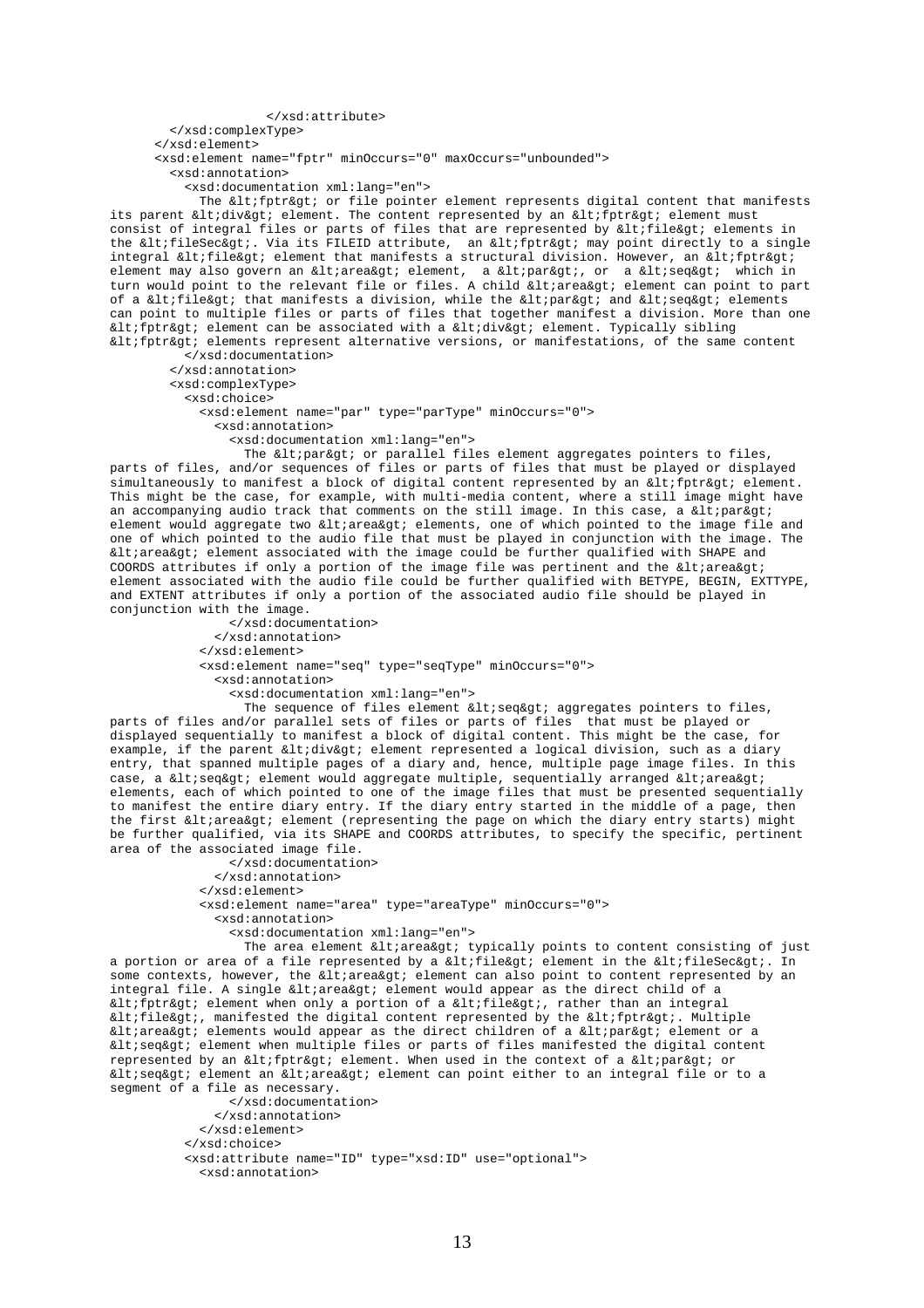<xsd:documentation xml:lang="en">ID (ID/O): This attribute uniquely identifies the element within the METS document, and would allow the element to be referenced unambiguously from another element or document via an IDREF or an XPTR. For more information on using ID attributes for internal and external linking see Chapter 4 of the METS Primer. </xsd:documentation> </xsd:annotation> </xsd:attribute> <xsd:attribute name="FILEID" type="xsd:IDREF" use="optional"> <xsd:annotation> <xsd:documentation xml:lang="en">FILEID (IDREF/O): An optional attribute that provides the XML ID identifying the  $klt$ ; file $kgt$ ; element that links to and/or contains the digital content represented by the <fptr&gt;. A &lt;fptr&gt; element should only have a FILEID attribute value if it does not have a child  $\< l$ iarea $\> g$ ;,  $\< l$ ipar $\> g$ ior  $\< l$ iseq $\> g$ i element. If it has a child element, then the responsibility for pointing to the relevant content falls to this child element or its descendants. </xsd:documentation> </xsd:annotation> </xsd:attribute> <xsd:attribute name="CONTENTIDS" type="URIs" use="optional"> <xsd:annotation> <xsd:documentation xml:lang="en">CONTENTIDS (URI/O): Content IDs for the content represented by the < fptr&gt; (equivalent to DIDL DII or Digital Item Identifier, a unique external ID). </xsd:documentation> </xsd:annotation> </xsd:attribute> </xsd:complexType> </xsd:element> <xsd:element name="div" type="divType" minOccurs="0" maxOccurs="unbounded"/> </xsd:sequence> <xsd:attribute name="ID" type="xsd:ID" use="optional"> <xsd:annotation> <xsd:documentation xml:lang="en">ID (ID/O): This attribute uniquely identifies the element within the METS document, and would allow the element to be referenced unambiguously from another element or document via an IDREF or an XPTR. For more information on using ID attributes for internal and external linking see Chapter 4 of the METS Primer. </xsd:documentation> </xsd:annotation> </xsd:attribute> <xsd:attribute name="ORDER" type="xsd:integer" use="optional"> <xsd:annotation> <xsd:documentation xml:lang="en">ORDER (integer/O): A representation of the div's order among its siblings (e.g., its absolute, numeric sequence). For an example, and clarification of the distinction between ORDER and ORDERLABEL, see the description of the ORDERLABEL attribute. </xsd:documentation> </xsd:annotation> </xsd:attribute> <xsd:attribute name="ORDERLABEL" type="xsd:string" use="optional"> <xsd:annotation> <xsd:documentation xml:lang="en">ORDERLABEL (string/O): A representation of the div's order among its siblings (e.g., "xii"), or of any non-integer native numbering system. It is presumed that this value will still be machine actionable (e.g., it would support 'go to page \_\_\_' function), and it should not be used as a replacement/substitute for the LABEL attribute. To understand the differences between ORDER, ORDERLABEL and LABEL, imagine a text with 10 roman numbered pages followed by 10 arabic numbered pages. Page iii would have an ORDER of "3", an ORDERLABEL of "iii" and a LABEL of "Page iii", while page 3 would have an ORDER of "13", an ORDERLABEL of "3" and a LABEL of "Page 3". </xsd:documentation> </xsd:annotation> </xsd:attribute> <xsd:attribute name="LABEL" type="xsd:string" use="optional"> <xsd:annotation> <xsd:documentation xml:lang="en">LABEL (string/O): An attribute used, for example, to identify a <div&gt; to an end user viewing the document. Thus a hierarchical arrangement of the <div&gt; LABEL values could provide a table of contents to the digital content represented by a METS document and facilitate the users' navigation of the digital object. Note that a altidivagt; LABEL should be specific to its level in the structural map. In the case of a book with chapters, the book <div&gt; LABEL should have the book title and the chapter <div&gt;; LABELs should have the individual chapter titles, rather than having the chapter <div&gt; LABELs combine both book title and chapter title . For further of the distinction between LABEL and ORDERLABEL see the description of the ORDERLABEL attribute. </xsd:documentation> </xsd:annotation> </xsd:attribute> <xsd:attribute name="DMDID" type="xsd:IDREFS" use="optional"> <xsd:annotation>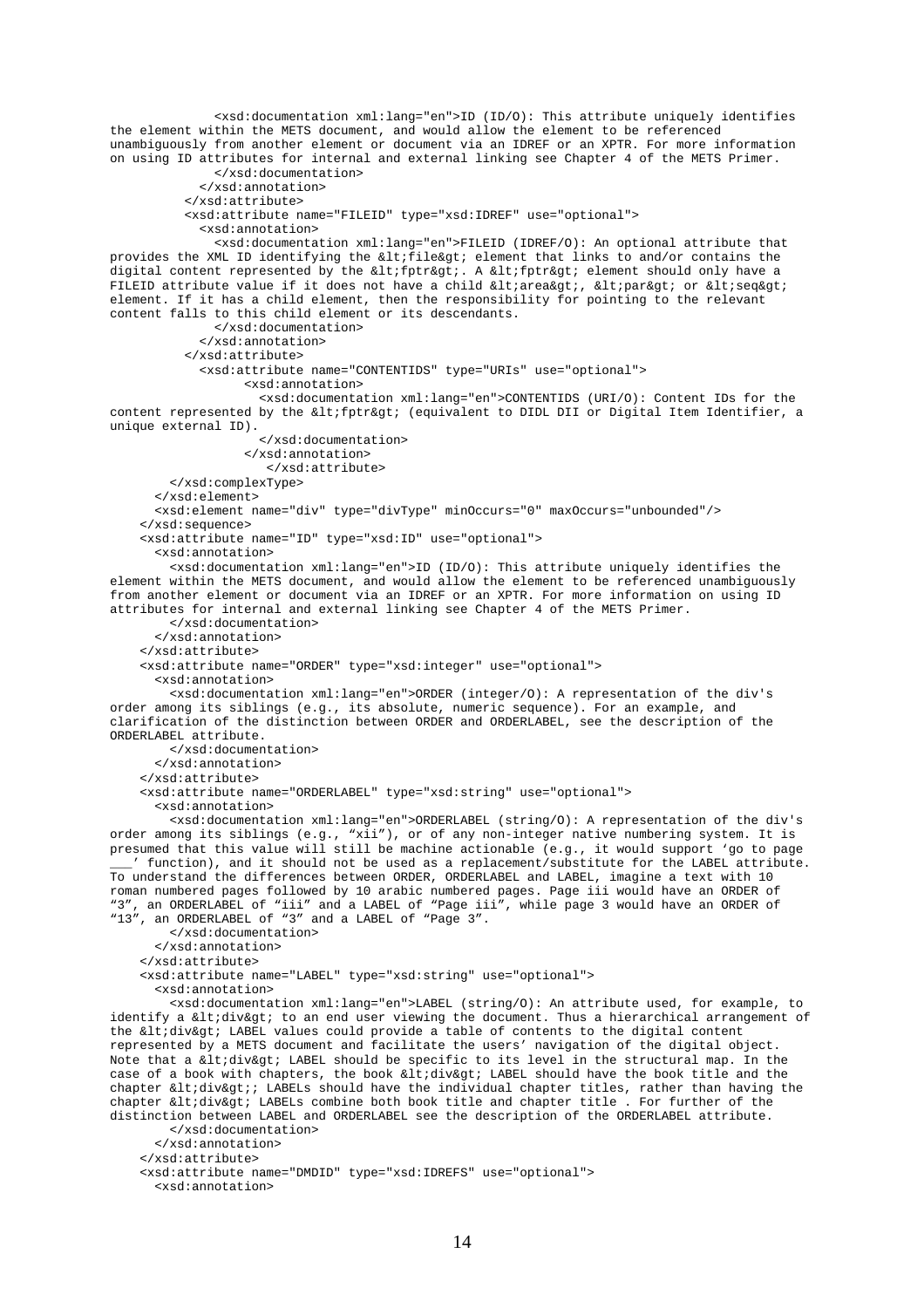<xsd:documentation xml:lang="en">DMDID (IDREFS/O): Contains the ID attribute values identifying the <dmdSec&gt;, elements in the METS document that contain or link to descriptive metadata pertaining to the structural division represented by the current <div> element. For more information on using METS IDREFS and IDREF type attributes for internal linking, see Chapter 4 of the METS Primer. </xsd:documentation>

```
 </xsd:annotation> 
     </xsd:attribute> 
     <xsd:attribute name="ADMID" type="xsd:IDREFS" use="optional"> 
       <xsd:annotation> 
         <xsd:documentation xml:lang="en">ADMID (IDREFS/O): Contains the ID attribute values 
identifying the \<lrightsMD>, <lisourceMD>, <liticchMD> and/or <ltidigiprovMD>
elements within the <amdSec&gt; of the METS document that contain or link to administrative
metadata pertaining to the structural division represented by the <div&gt; element.
Typically the <div&gt; ADMID attribute would be used to identify the &lt;rightsMD&gt;
element or elements that pertain to the <div&gt;, but it could be used anytime there was a
need to link a \<lidiv\>gt; with pertinent administrative metadata. For more information on
using METS IDREFS and IDREF type attributes for internal linking, see Chapter 4 of the METS 
Primer. 
         </xsd:documentation> 
       </xsd:annotation> 
     </xsd:attribute> 
     <xsd:attribute name="TYPE" type="xsd:string" use="optional"> 
       <xsd:annotation> 
         <xsd:documentation xml:lang="en">TYPE (string/O): An attribute that specifies the type 
of structural division that the <div&gt; element represents. Possible &lt;div&gt; TYPE
attribute values include: chapter, article, page, track, segment, section etc. METS places no 
constraints on the possible TYPE values. Suggestions for controlled vocabularies for TYPE may 
be found on the METS website. 
         </xsd:documentation> 
       </xsd:annotation> 
     </xsd:attribute> 
       <xsd:attribute name="CONTENTIDS" type="URIs" use="optional"> 
       <xsd:annotation> 
         <xsd:documentation xml:lang="en">CONTENTIDS (URI/O): Content IDs for the content 
represented by the <div&gt; (equivalent to DIDL DII or Digital Item Identifier, a unique
external ID). 
         </xsd:documentation> 
       </xsd:annotation> 
       </xsd:attribute> 
     <xsd:attribute ref="xlink:label"> 
       <xsd:annotation> 
         <xsd:documentation xml:lang="en">xlink:label - an xlink label to be referred to by an 
smLink element</xsd:documentation> 
       </xsd:annotation> 
     </xsd:attribute> 
   </xsd:complexType> 
   <xsd:complexType name="parType"> 
     <xsd:annotation> 
       <xsd:documentation xml:lang="en">parType: Complex Type for Parallel Files 
        The < par&gt; or parallel files element aggregates pointers to files, parts of
files, and/or sequences of files or parts of files that must be played or displayed 
simultaneously to manifest a block of digital content represented by an \< l firither \> l element.
       </xsd:documentation> 
     </xsd:annotation> 
     <xsd:choice maxOccurs="unbounded"> 
       <xsd:element name="area" type="areaType" minOccurs="0"/> 
       <xsd:element name="seq" type="seqType" minOccurs="0"/> 
     </xsd:choice> 
     <xsd:attribute name="ID" type="xsd:ID" use="optional"> 
       <xsd:annotation> 
         <xsd:documentation xml:lang="en">ID (ID/O): This attribute uniquely identifies the 
element within the METS document, and would allow the element to be referenced unambiguously 
from another element or document via an IDREF or an XPTR. For more information on using ID 
attributes for internal and external linking see Chapter 4 of the METS Primer. 
         </xsd:documentation> 
       </xsd:annotation> 
     </xsd:attribute> 
   </xsd:complexType> 
   <xsd:complexType name="seqType"> 
     <xsd:annotation> 
       <xsd:documentation xml:lang="en">seqType: Complex Type for Sequences of Files 
           The seq element should be used to link a div to a set of content files when those 
files should be played/displayed sequentially to deliver content to a user. Individual 
<area&gt; subelements within the seq element provide the links to the files or portions
```
</xsd:documentation>

thereof.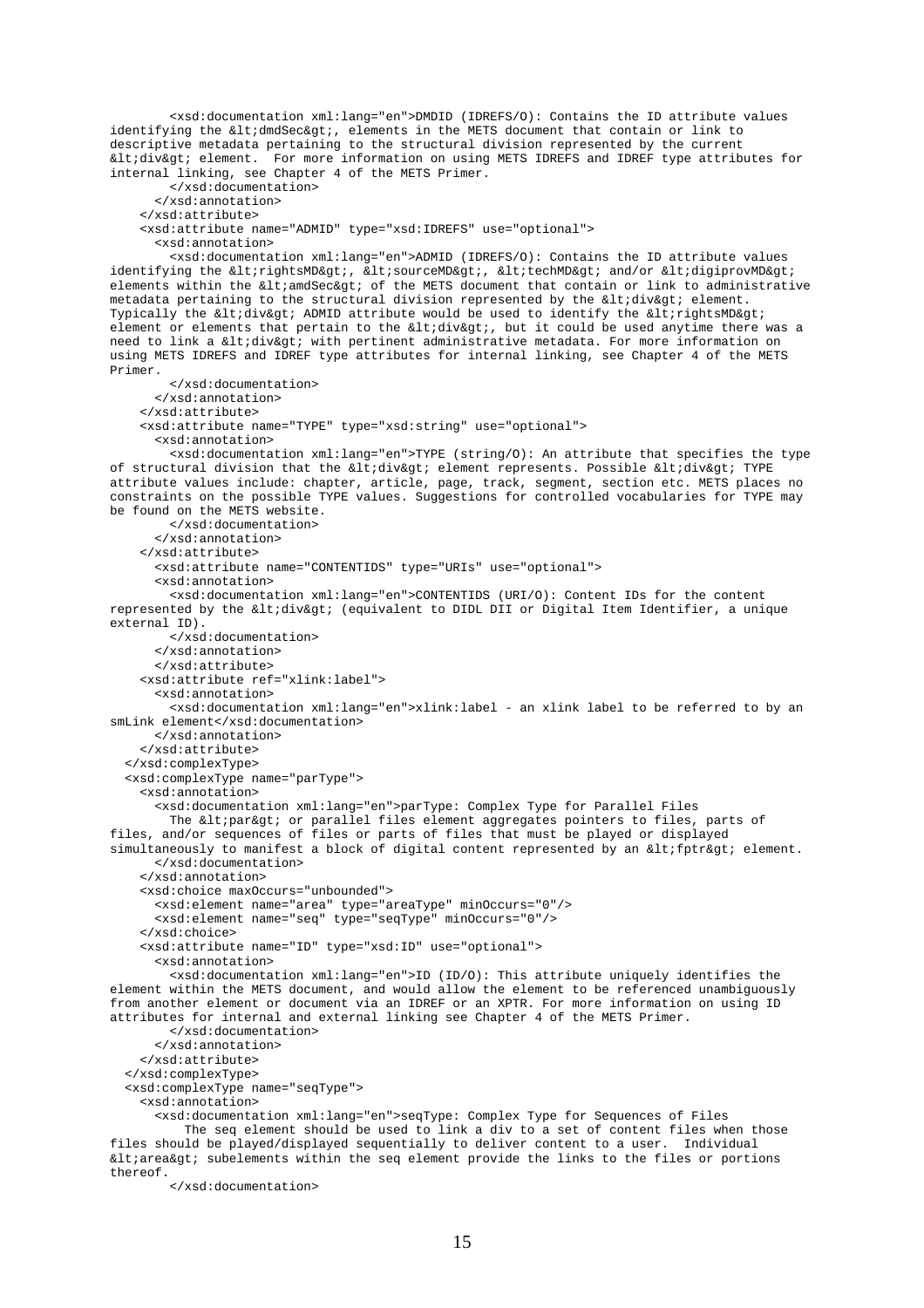```
 </xsd:annotation> 
     <xsd:choice maxOccurs="unbounded"> 
       <xsd:element name="area" type="areaType" minOccurs="0"/> 
       <xsd:element name="par" type="parType" minOccurs="0"/> 
     </xsd:choice> 
     <xsd:attribute name="ID" type="xsd:ID" use="optional"> 
       <xsd:annotation> 
         <xsd:documentation xml:lang="en">ID (ID/O): This attribute uniquely identifies the 
element within the METS document, and would allow the element to be referenced unambiguously 
from another element or document via an IDREF or an XPTR. For more information on using ID 
attributes for internal and external linking see Chapter 4 of the METS Primer. 
         </xsd:documentation> 
       </xsd:annotation> 
     </xsd:attribute> 
   </xsd:complexType> 
   <xsd:complexType name="areaType"> 
     <xsd:annotation> 
       <xsd:documentation xml:lang="en">areaType: Complex Type for Area Linking 
         The area element provides for more sophisticated linking between a div element and 
content files representing that div, be they text, image, audio, or video files. An area 
element can link a div to a point within a file, to a one-dimension segment of a file (e.g., 
text segment, image line, audio/video clip), or a two-dimensional section of a file (e.g, 
subsection of an image, or a subsection of the video display of a video file. The area 
element has no content; all information is recorded within its various attributes. 
       </xsd:documentation> 
     </xsd:annotation> 
     <xsd:attribute name="ID" type="xsd:ID" use="optional"> 
       <xsd:annotation> 
         <xsd:documentation xml:lang="en">ID (ID/O): This attribute uniquely identifies the 
element within the METS document, and would allow the element to be referenced unambiguously 
from another element or document via an IDREF or an XPTR. For more information on using ID 
attributes for internal and external linking see Chapter 4 of the METS Primer. 
         </xsd:documentation> 
       </xsd:annotation> 
     </xsd:attribute> 
     <xsd:attribute name="FILEID" type="xsd:IDREF" use="required"> 
       <xsd:annotation> 
         <xsd:documentation xml:lang="en">FILEID (IDREF/R): An attribute which provides the XML 
ID value that identifies the \<l ifile\>q; element in the \<l ifileSec> that then points to
and/or contains the digital content represented by the klti areakgti element. It must contain
an ID value represented in an ID attribute associated with a \< 1ile\> element in the
\< it: fileSec\<qt: element in the same METS document.
         </xsd:documentation> 
       </xsd:annotation> 
     </xsd:attribute> 
     <xsd:attribute name="SHAPE" use="optional"> 
       <xsd:annotation> 
         <xsd:documentation xml:lang="en">SHAPE (string/O): An attribute that can be used as in 
HTML to define the shape of the relevant area within the content file pointed to by the 
<area&gt; element. Typically this would be used with image content (still image or video
frame) when only a portion of an integal image map pertains. If SHAPE is specified then COORDS 
must also be present. SHAPE should be used in conjunction with COORDS in the manner defined 
for the shape and coords attributes on an HTML4 \< 1 area\< g element. SHAPE must contain one
of the following values: 
RECT 
CIRCLE 
POLY 
         </xsd:documentation> 
       </xsd:annotation> 
       <xsd:simpleType> 
         <xsd:restriction base="xsd:string"> 
           <xsd:enumeration value="RECT"/> 
           <xsd:enumeration value="CIRCLE"/> 
           <xsd:enumeration value="POLY"/> 
         </xsd:restriction> 
       </xsd:simpleType> 
     </xsd:attribute> 
     <xsd:attribute name="COORDS" type="xsd:string" use="optional"> 
       <xsd:annotation> 
         <xsd:documentation xml:lang="en">COORDS (string/O): Specifies the coordinates in an 
image map for the shape of the pertinent area as specified in the SHAPE attribute. While
```
technically optional, SHAPE and COORDS must both appear together to define the relevant area of image content. COORDS should be used in conjunction with SHAPE in the manner defined for the COORDs and SHAPE attributes on an HTML4  $\< 1$  area $\< t$  element. COORDS must be a comma delimited string of integer value pairs representing coordinates (plus radius in the case of CIRCLE) within an image map. Number of coordinates pairs depends on shape: RECT: x1, y1, x2, y2; CIRC: x1, y1; POLY: x1, y1, x2, y2, x3, y3 . . .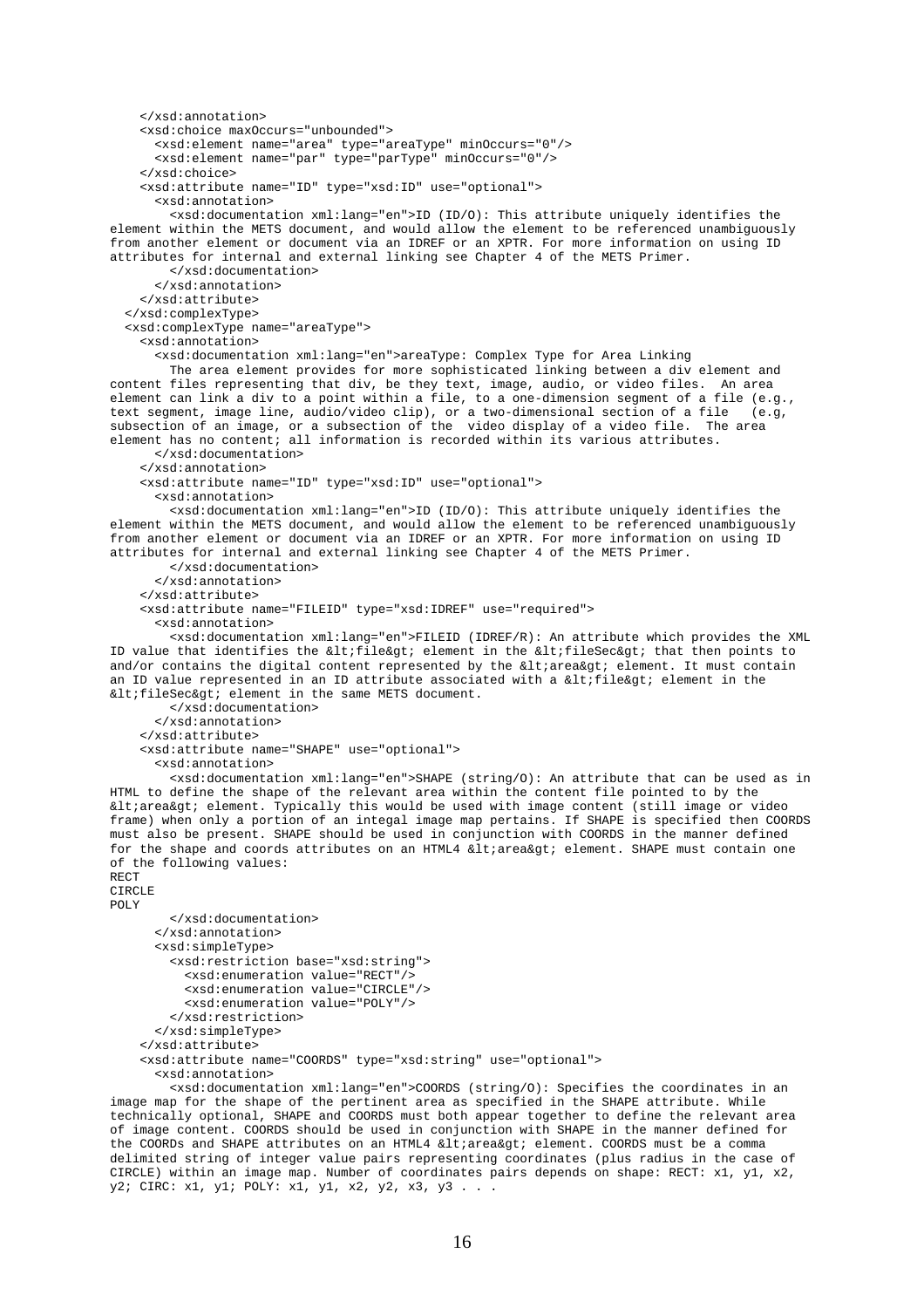```
 </xsd:documentation> 
       </xsd:annotation> 
     </xsd:attribute> 
     <xsd:attribute name="BEGIN" type="xsd:string" use="optional"> 
       <xsd:annotation> 
         <xsd:documentation xml:lang="en">BEGIN (string/O): An attribute that specifies the 
point in the content file where the relevant section of content begins. It can be used in 
conjunction with either the END attribute or the EXTENT attribute as a means of defining the 
relevant portion of the referenced file precisely. It can only be interpreted meaningfully in 
conjunction with the BETYPE or EXTTYPE, which specify the kind of beginning/ending point 
values or beginning/extent values that are being used. The BEGIN attribute can be used with or 
without a companion END or EXTENT element. In this case, the end of the content file is 
assumed to be the end point. 
         </xsd:documentation> 
       </xsd:annotation> 
     </xsd:attribute> 
     <xsd:attribute name="END" type="xsd:string" use="optional"> 
       <xsd:annotation> 
         <xsd:documentation xml:lang="en">END (string/O): An attribute that specifies the point 
in the content file where the relevant section of content ends. It can only be interpreted 
meaningfully in conjunction with the BETYPE, which specifies the kind of ending point values 
being used. Typically the END attribute would only appear in conjunction with a BEGIN element. 
         </xsd:documentation> 
       </xsd:annotation> 
     </xsd:attribute> 
     <xsd:attribute name="BETYPE" use="optional"> 
       <xsd:annotation> 
         <xsd:documentation xml:lang="en">BETYPE: Begin/End Type. 
           BETYPE (string/O): An attribute that specifies the kind of BEGIN and/or END values 
that are being used. For example, if BYTE is specified, then the BEGIN and END point values 
represent the byte offsets into a file. If IDREF is specified, then the BEGIN element 
specifies the ID value that identifies the element in a structured text file where the 
relevant section of the file begins; and the END value (if present) would specify the ID value 
that identifies the element with which the relevant section of the file ends. Must be one of 
the following values: 
BYTE 
IDREF 
SMIL 
MTDT
SMPTE-25 
SMPTE-24 
SMPTE-DF30 
SMPTE-NDF30 
SMPTE-DF29 97
SMPTE-NDF29.97 
TIME 
TCF
XPTR 
         </xsd:documentation> 
       </xsd:annotation> 
       <xsd:simpleType> 
         <xsd:restriction base="xsd:string"> 
           <xsd:enumeration value="BYTE"/> 
           <xsd:enumeration value="IDREF"/> 
           <xsd:enumeration value="SMIL"/> 
           <xsd:enumeration value="MIDI"/> 
           <xsd:enumeration value="SMPTE-25"/> 
           <xsd:enumeration value="SMPTE-24"/> 
           <xsd:enumeration value="SMPTE-DF30"/> 
           <xsd:enumeration value="SMPTE-NDF30"/> 
           <xsd:enumeration value="SMPTE-DF29.97"/> 
           <xsd:enumeration value="SMPTE-NDF29.97"/>
           <xsd:enumeration value="TIME"/> 
           <xsd:enumeration value="TCF"/> 
           <xsd:enumeration value="XPTR"/> 
         </xsd:restriction> 
       </xsd:simpleType> 
     </xsd:attribute> 
     <xsd:attribute name="EXTENT" type="xsd:string" use="optional"> 
       <xsd:annotation> 
         <xsd:documentation xml:lang="en">EXTENT (string/O): An attribute that specifies the 
extent of the relevant section of the content file. Can only be interpreted meaningfully in 
conjunction with the EXTTYPE which specifies the kind of value that is being used. Typically 
the EXTENT attribute would only appear in conjunction with a BEGIN element and would not be
```
#### used if the BEGIN point represents an IDREF.

</xsd:documentation>

</xsd:annotation>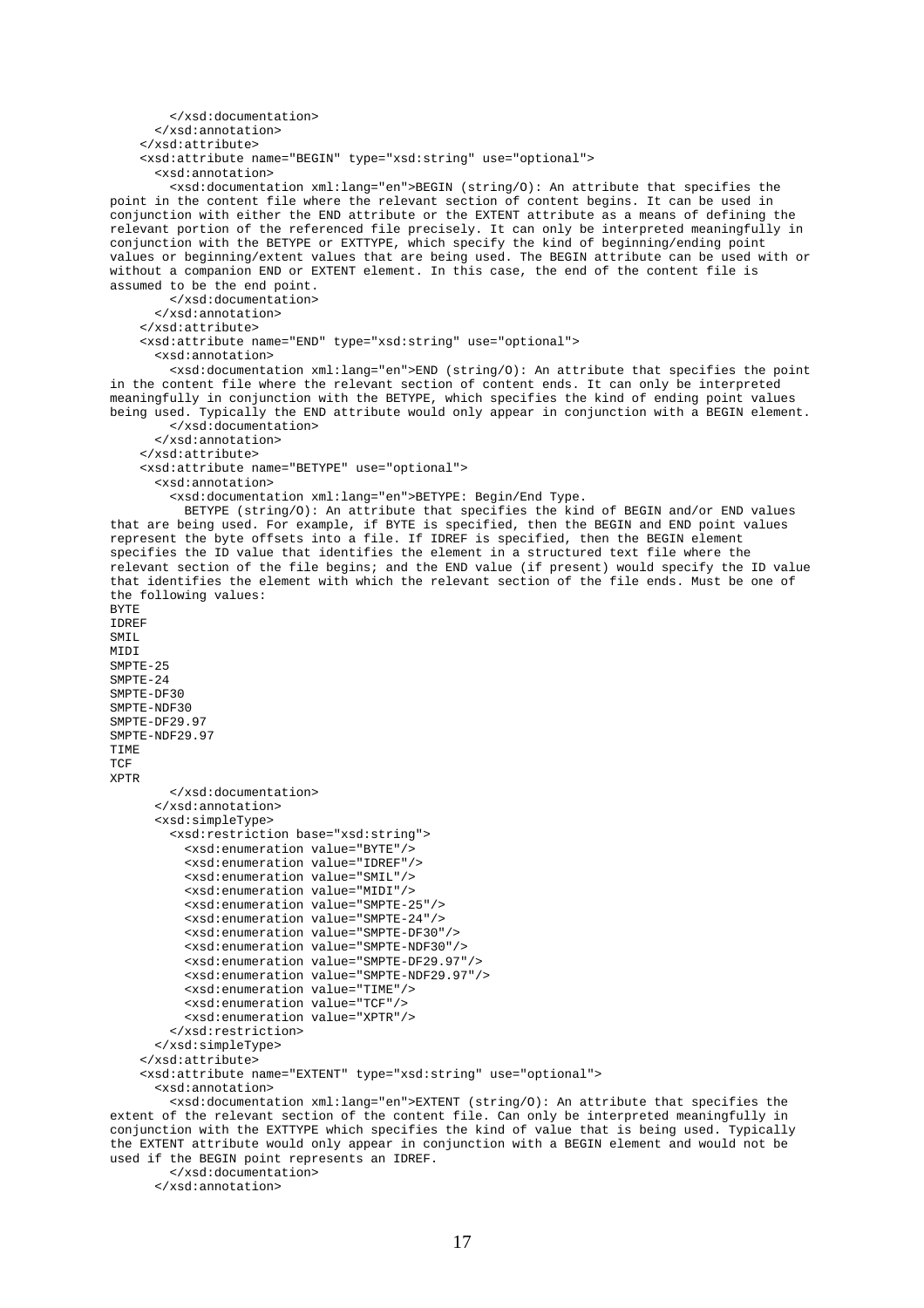```
 </xsd:attribute> 
     <xsd:attribute name="EXTTYPE" use="optional"> 
       <xsd:annotation> 
         <xsd:documentation xml:lang="en">EXTTYPE (string/O): An attribute that specifies the 
kind of EXTENT values that are being used. For example if BYTE is specified then EXTENT would 
represent a byte count. If TIME is specified the EXTENT would represent a duration of time. 
EXTTYPE must be one of the following values: 
BYTE 
SMTT.
MTDT
SMPTE-25 
SMPTE-24 
SMPTE-DF30 
SMPTE-NDF30 
SMPTE-DF29.97 
SMPTE-NDF29.97 
TIME 
TCF. 
         </xsd:documentation> 
       </xsd:annotation> 
       <xsd:simpleType> 
         <xsd:restriction base="xsd:string"> 
           <xsd:enumeration value="BYTE"/> 
           <xsd:enumeration value="SMIL"/> 
           <xsd:enumeration value="MIDI"/> 
           <xsd:enumeration value="SMPTE-25"/> 
           <xsd:enumeration value="SMPTE-24"/> 
           <xsd:enumeration value="SMPTE-DF30"/> 
           <xsd:enumeration value="SMPTE-NDF30"/> 
           <xsd:enumeration value="SMPTE-DF29.97"/> 
           <xsd:enumeration value="SMPTE-NDF29.97"/>
           <xsd:enumeration value="TIME"/> 
           <xsd:enumeration value="TCF"/> 
         </xsd:restriction> 
       </xsd:simpleType> 
     </xsd:attribute> 
     <xsd:attribute name="ADMID" type="xsd:IDREFS" use="optional"> 
       <xsd:annotation> 
         <xsd:documentation xml:lang="en">ADMID (IDREFS/O): Contains the ID attribute values 
identifying the \<lrightsMD>, <lisourceMD>, <litechMD> and/or <ltidigiprovMD>
elements within the \< 1 and \< \< \< 0 of the METS document that contain or link to administrative
metadata pertaining to the content represented by the < area&qt; element. Typically the
\< Liarea&qt; ADMID attribute would be used to identify the \< LirightsMD&qt; element or
elements that pertain to the \&ltiarea&sti, but it could be used anytime there was a need to
link an <area&gt; with pertinent administrative metadata. For more information on using
METS IDREFS and IDREF type attributes for internal linking, see Chapter 4 of the METS Primer 
         </xsd:documentation> 
       </xsd:annotation> 
     </xsd:attribute> 
       <xsd:attribute name="CONTENTIDS" type="URIs" use="optional"> 
       <xsd:annotation> 
         <xsd:documentation xml:lang="en">CONTENTIDS (URI/O): Content IDs for the content 
represented by the <area&gt; (equivalent to DIDL DII or Digital Item Identifier, a unique
external ID). 
         </xsd:documentation> 
       </xsd:annotation> 
       </xsd:attribute> 
   </xsd:complexType> 
   <xsd:complexType name="structLinkType"> 
     <xsd:annotation> 
       <xsd:documentation xml:lang="en">structLinkType: Complex Type for Structural Map Linking 
         The Structural Map Linking section allows for the specification of hyperlinks between 
different components of a METS structure delineated in a structural map. structLink contains
a single, repeatable element, smLink. Each smLink element indicates a hyperlink between two 
nodes in the structMap. The structMap nodes recorded in smLink are identified using their XML 
ID attribute values. 
       </xsd:documentation> 
     </xsd:annotation> 
     <xsd:choice maxOccurs="unbounded"> 
       <xsd:element name="smLink"> 
         <xsd:annotation> 
           <xsd:documentation xml:lang="en"> 
            The Structural Map Link element < smLink&gt; identifies a hyperlink between two
nodes in the structural map. You would use \< 1tismLink< gti, for instance, to note the existence
of hypertext links between web pages, if you wished to record those links within METS. NOTE: 
< smLink&gt; is an empty element. The location of the &lt; smLink&gt; element to which the
\<lt; smLink\>rielement is pointing MUST be stored in the xlink: href attribute.
```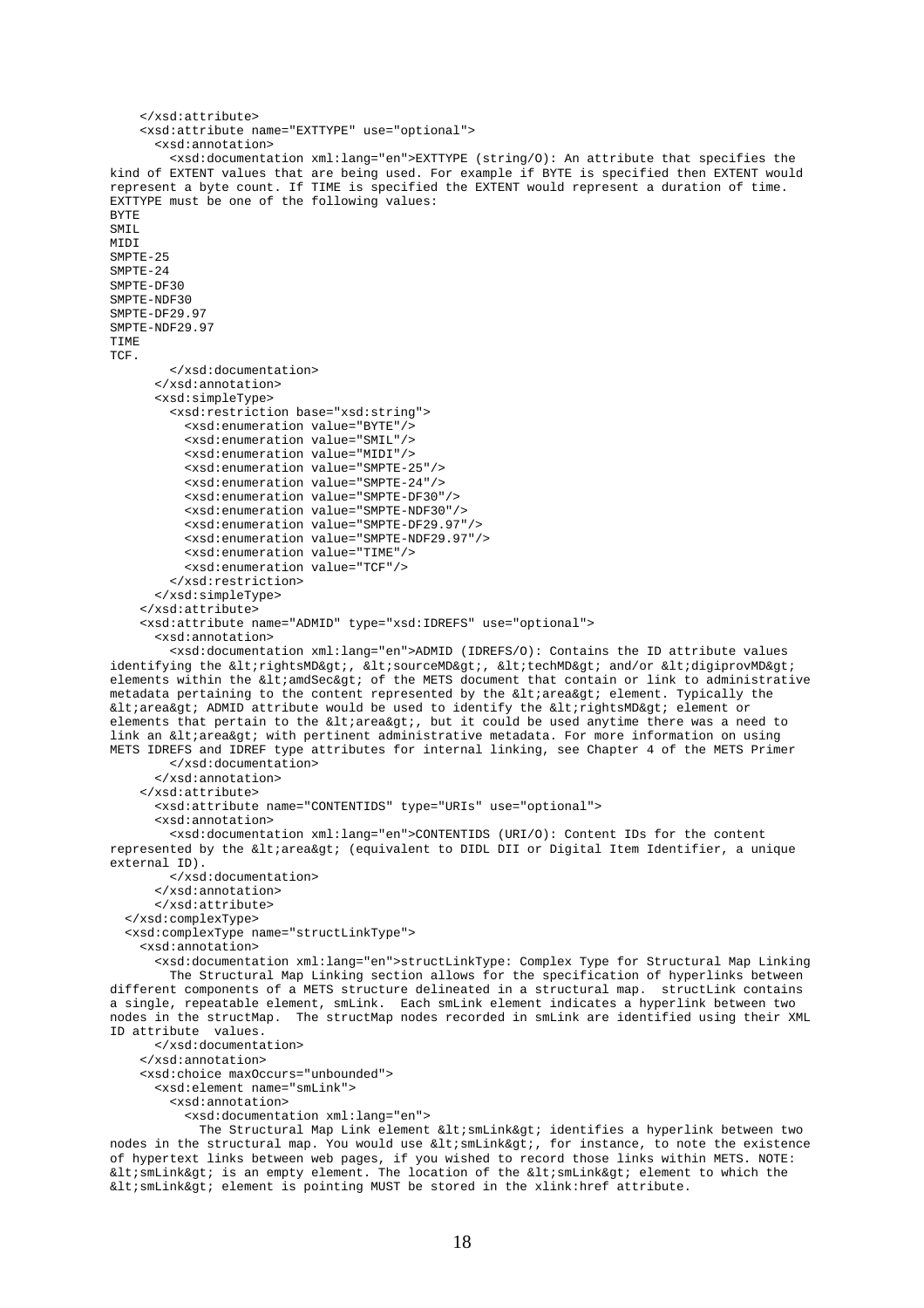```
 </xsd:documentation> 
         </xsd:annotation> 
         <xsd:complexType> 
           <xsd:attribute name="ID" type="xsd:ID" use="optional"> 
              <xsd:annotation> 
                <xsd:documentation xml:lang="en">ID (ID/O): This attribute uniquely identifies 
the element within the METS document, and would allow the element to be referenced 
unambiguously from another element or document via an IDREF or an XPTR. For more information 
on using ID attributes for internal and external linking see Chapter 4 of the METS Primer. 
                </xsd:documentation> 
              </xsd:annotation> 
           </xsd:attribute> 
           <xsd:attribute ref="xlink:arcrole" use="optional"> 
              <xsd:annotation> 
                <xsd:documentation xml:lang="en"> 
                  xlink:arcrole - the role of the link, as per the xlink specification. See 
http://www.w3.org/TR/xlink/ 
                </xsd:documentation> 
              </xsd:annotation> 
           </xsd:attribute> 
           <xsd:attribute ref="xlink:title" use="optional"> 
             <xsd:annotation> 
                <xsd:documentation xml:lang="en"> 
                 xlink:title - a title for the link (if needed), as per the xlink 
specification. See http://www.w3.org/TR/xlink/ 
                </xsd:documentation> 
              </xsd:annotation> 
           </xsd:attribute> 
           <xsd:attribute ref="xlink:show" use="optional"> 
             <xsd:annotation> 
                <xsd:documentation xml:lang="en"> 
                  xlink:show - see the xlink specification at http://www.w3.org/TR/xlink/ 
                </xsd:documentation> 
             </xsd:annotation> 
           </xsd:attribute> 
           <xsd:attribute ref="xlink:actuate" use="optional"> 
             <xsd:annotation> 
                <xsd:documentation xml:lang="en"> 
                 xlink:actuate - see the xlink specification at http://www.w3.org/TR/xlink/ 
                </xsd:documentation> 
              </xsd:annotation> 
           </xsd:attribute> 
           <xsd:attribute ref="xlink:to" use="required"> 
              <xsd:annotation> 
                <xsd:documentation xml:lang="en"> 
                 xlink:to - the value of the label for the element in the structMap you are 
linking to. 
                </xsd:documentation> 
             </xsd:annotation> 
           </xsd:attribute> 
           <xsd:attribute ref="xlink:from" use="required"> 
             <xsd:annotation> 
                <xsd:documentation xml:lang="en"> 
                  xlink:from - the value of the label for the element in the structMap you are 
linking from. 
               </xsd:documentation> 
              </xsd:annotation> 
           </xsd:attribute> 
         </xsd:complexType> 
       </xsd:element> 
       <xsd:element name="smLinkGrp"> 
         <xsd:annotation> 
           <xsd:documentation xml:lang="en"> 
            The structMap link group element < smLinkGrp&gt; provides an implementation of
xlink:extendLink, and provides xlink compliant mechanisms for establishing xlink:arcLink type 
links between 2 or more <div&gt; elements in &lt;structMap&gt; element(s) occurring within
the same METS document or different METS documents. The smLinkGrp could be used as an 
alternative to the \< 1 smLink< qt; element to establish a one-to-one link between < 1 idiv< qt;
elements in the same METS document in a fully xlink compliant manner. However, it can also be 
used to establish one-to-many or many-to-many links between <div&gt; elements. For example,
if a METS document contains two \<itistructMap\<i elements, one of which represents a purely
logical structure and one of which represents a purely physical structure, the 
< smLinkGrp&gt; element would provide a means of mapping a &lt; div&gt; representing a
logical entity (for example, a newspaper article) with multiple <div&gt; elements in the
physical <structMap&gt; representing the physical areas that together comprise the logical
entity (for example, the <div&gt; elements representing the page areas that together
```
comprise the newspaper article).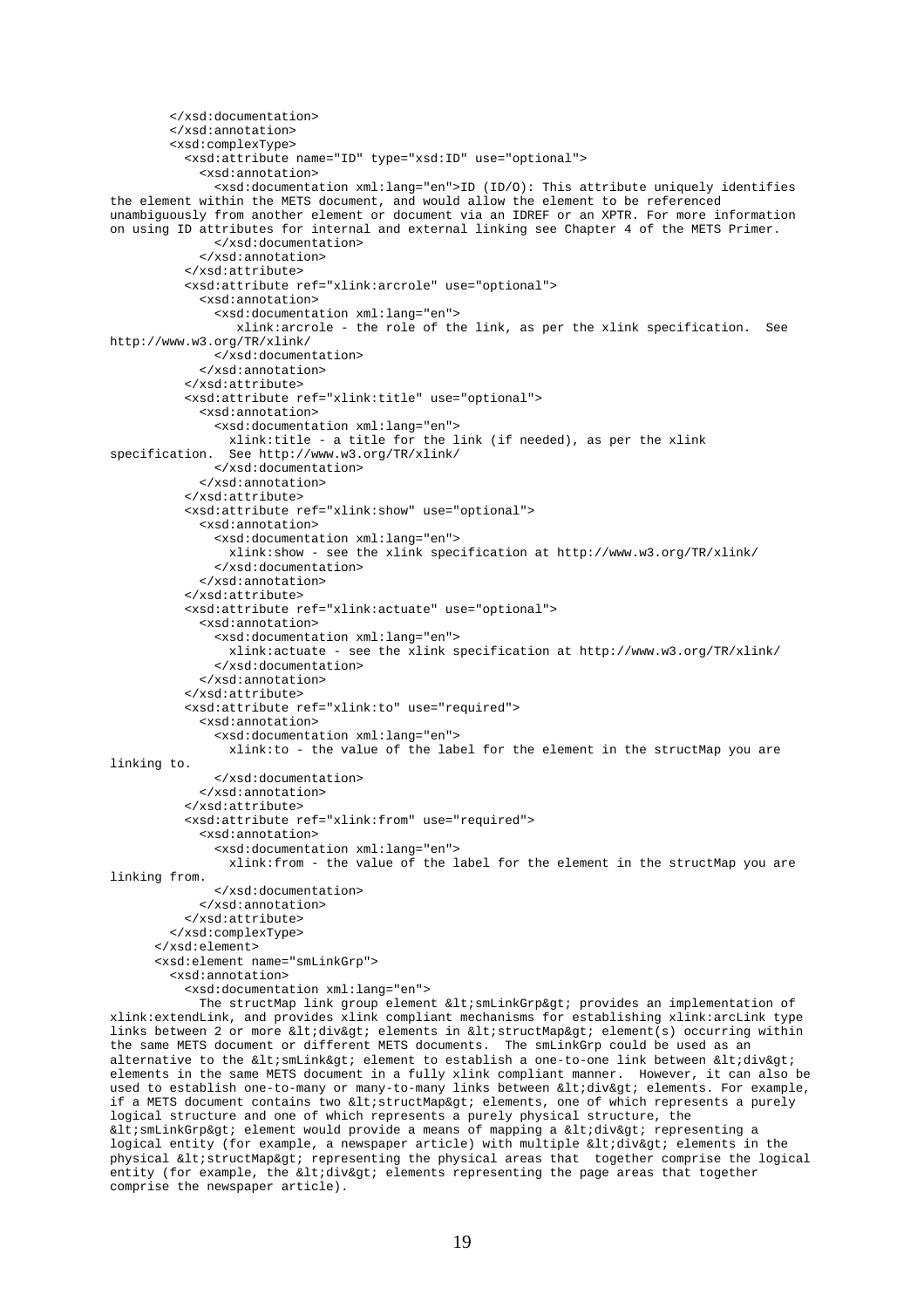</xsd:documentation> </xsd:annotation> <xsd:complexType> <xsd:sequence> <xsd:element name="smLocatorLink" minOccurs="2" maxOccurs="unbounded" > <xsd:annotation> <xsd:documentation xml:lang="en"> The structMap locator link element  $klt$ ; smLocatorLink $k$ qt; is of xlink:type "locator". It provides a means of identifying a <div&gt; element that will participate in one or more of the links specified by means of  $\< l$  ; smArcLink $\< q$ ; elements within the same <smLinkGrp&gt;. The participating &lt;div&gt; element that is represented by the  $\<1$ tismLocatorLink $\>0$  is identified by means of a URI in the associate xlink:href attribute. The lowest level of this xlink:href URI value should be a fragment identifier that references the ID value that identifies the relevant <div&gt; element. For example, "xlink:href='#div20'" where "div20" is the ID value that identifies the pertinent <div&qt; in the current METS document. Although not required by the xlink specification, an < smLocatorLink&gt; element will typically include an xlink:label attribute in this context, as the < smArcLink&gt; elements will reference these labels to establish the from and to sides of each arc link. </xsd:documentation> </xsd:annotation> <xsd:complexType> <xsd:attribute name="ID" type="xsd:ID"> <xsd:annotation> <xsd:documentation xml:lang="en">ID (ID/O): This attribute uniquely identifies the element within the METS document, and would allow the element to be referenced unambiguously from another element or document via an IDREF or an XPTR. For more information on using ID attributes for internal and external linking see Chapter 4 of the METS Primer.</xsd:documentation> </xsd:annotation> </xsd:attribute> <xsd:attributeGroup ref="xlink:locatorLink"/> </xsd:complexType> </xsd:element> <xsd:element name="smArcLink" minOccurs="1" maxOccurs="unbounded"> <xsd:complexType> <xsd:annotation> <xsd:documentation xml:lang="en"> The structMap arc link element  $\< 1$  is  $\> 0$  is of xlink:type " arc" It can be used to establish a traversal link between two <div&gt; elements as identified by < smLocatorLink&gt; elements within the same smLinkGrp element. The associated xlink:from and xlink:to attributes identify the from and to sides of the arc link by referencing the xlink: label attribute values on the participating smLocatorLink elements. </xsd:documentation> </xsd:annotation> <xsd:attribute name="ID" type="xsd:ID"> <xsd:annotation> <xsd:documentation xml:lang="en">ID (ID/O): This attribute uniquely identifies the element within the METS document, and would allow the element to be referenced unambiguously from another element or document via an IDREF or an XPTR. For more information on using ID attributes for internal and external linking see Chapter 4 of the METS Primer.</xsd:documentation> </xsd:annotation> </xsd:attribute> <xsd:attributeGroup ref="xlink:arcLink"/> <xsd:attribute name="ARCTYPE" type="xsd:string"> <xsd:annotation> <xsd:documentation xml:lang="en">ARCTYPE (string/O):The ARCTYPE attribute provides a means of specifying the relationship between the  $\<$ iltio $\<$ qi $\>$ ilements participating in the arc link, and hence the purpose or role of the link. While it can be considered analogous to the xlink: arcrole attribute, its type is a simple string, rather than anyURI. ARCTYPE has no xlink specified meaning, and the xlink:arcrole attribute should be used instead of or in addition to the ARCTYPE attribute when full xlink compliance is desired with respect to specifying the role or purpose of the arc link. </xsd:documentation> </xsd:annotation> </xsd:attribute> <xsd:attribute name="ADMID" type="xsd:IDREFS" use="optional"> <xsd:annotation>

 <xsd:documentation xml:lang="en">ADMID (IDREFS/O): Contains the ID attribute values identifying the <sourceMD&gt;, &lt;techMD&gt;, &lt;digiprovMD&gt; and/or  $&dt$ irightsMD> elements within the  $&dt$ iamdSec> of the METS document that contain or link to administrative metadata pertaining to  $\< l$  ; mArcLink $< g$ t. Typically the  $< l$  ; mArcLink $< g$ t. ADMID attribute would be used to identify one or more  $\<1$ tisourceMD&gti and/or  $\<1$ titechMD&gti elements that refine or clarify the relationship between the xlink:from and xlink:to sides of the arc. For more information on using METS IDREFS and IDREF type attributes for internal linking, see Chapter 4 of the METS Primer.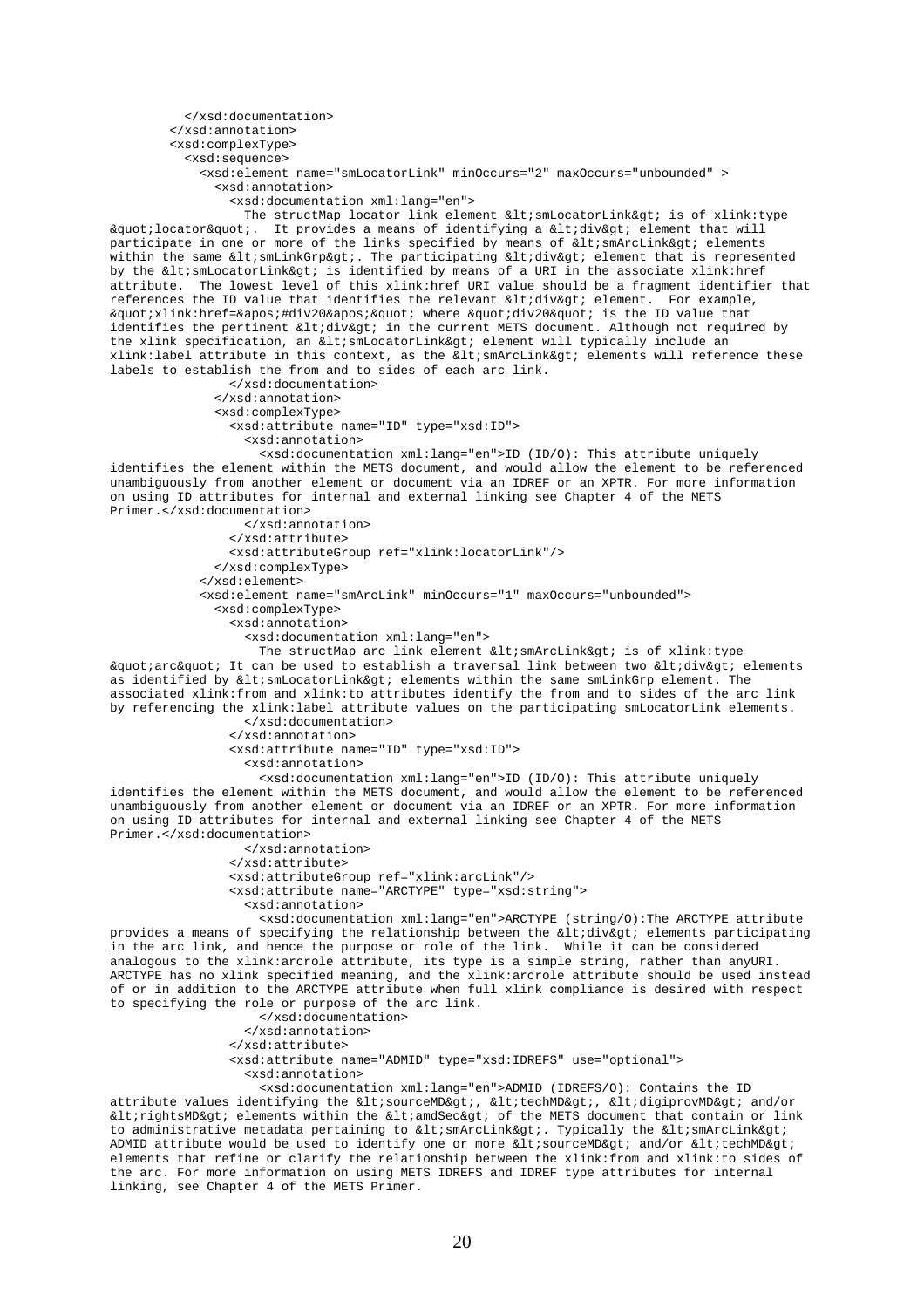```
 </xsd:documentation> 
                    </xsd:annotation> 
                 </xsd:attribute> 
               </xsd:complexType> 
             </xsd:element> 
           </xsd:sequence> 
           <xsd:attribute name="ID" type="xsd:ID"/> 
           <xsd:attribute name="ARCLINKORDER" default="unordered"> 
             <xsd:annotation> 
               <xsd:documentation xml:lang="en">ARCLINKORDER (enumerated string/O): 
ARCLINKORDER is used to indicate whether the order of the smArcLink elements aggregated by the 
smLinkGrp element is significant. If the order is significant, then a value of 
"ordered" should be supplied. Value defaults to "unordered" Note that the
ARLINKORDER attribute has no xlink specified meaning.</xsd:documentation>
             </xsd:annotation> 
             <xsd:simpleType> 
               <xsd:restriction base="xsd:string"> 
                 <xsd:enumeration value="ordered"/> 
                 <xsd:enumeration value="unordered"/> 
               </xsd:restriction> 
             </xsd:simpleType> 
           </xsd:attribute> 
           <xsd:attributeGroup ref="xlink:extendedLink"/> 
         </xsd:complexType> 
       </xsd:element> 
     </xsd:choice> 
     <xsd:attribute name="ID" type="xsd:ID" use="optional"> 
       <xsd:annotation> 
         <xsd:documentation xml:lang="en">ID (ID/O): This attribute uniquely identifies the 
element within the METS document, and would allow the element to be referenced unambiguously 
from another element or document via an IDREF or an XPTR. For more information on using ID 
attributes for internal and external linking see Chapter 4 of the METS Primer. 
         </xsd:documentation> 
       </xsd:annotation> 
     </xsd:attribute> 
   </xsd:complexType> 
   <xsd:complexType name="behaviorSecType"> 
     <xsd:annotation> 
       <xsd:documentation xml:lang="en">behaviorSecType: Complex Type for Behavior Sections 
       Behaviors are executable code which can be associated with parts of a METS object. The 
behaviorSec element is used to group individual behaviors within a hierarchical structure. 
Such grouping can be useful to organize families of behaviors together or to indicate other 
relationships between particular behaviors. 
       </xsd:documentation> 
     </xsd:annotation> 
     <xsd:sequence> 
       <xsd:element name="behaviorSec" type="behaviorSecType" minOccurs="0" 
maxOccurs="unbounded"/> 
       <xsd:element name="behavior" type="behaviorType" minOccurs="0" maxOccurs="unbounded"> 
         <xsd:annotation> 
           <xsd:documentation xml:lang="en"> 
            A behavior element < behavior&gt; can be used to associate executable behaviors
with content in the METS document. This element has an interface definition 
< interfaceDef&gt; element that represents an abstract definition of a set of behaviors
represented by a particular behavior. A < behavior &qt; element also has a behavior mechanism
\<lt; mechanism\>r element, a module of executable code that implements and runs the behavior
defined abstractly by the interface definition. 
           </xsd:documentation> 
         </xsd:annotation> 
       </xsd:element> 
     </xsd:sequence> 
     <xsd:attribute name="ID" type="xsd:ID" use="optional"> 
       <xsd:annotation> 
         <xsd:documentation xml:lang="en">ID (ID/O): This attribute uniquely identifies the 
element within the METS document, and would allow the element to be referenced unambiguously 
from another element or document via an IDREF or an XPTR. For more information on using ID 
attributes for internal and external linking see Chapter 4 of the METS Primer. 
         </xsd:documentation> 
       </xsd:annotation> 
     </xsd:attribute> 
     <xsd:attribute name="CREATED" type="xsd:dateTime" use="optional"> 
       <xsd:annotation> 
         <xsd:documentation xml:lang="en">CREATED (dateTime/O): Specifies the date and time of 
creation for the < behaviorSec&qt;
         </xsd:documentation> 
       </xsd:annotation> 
     </xsd:attribute>
```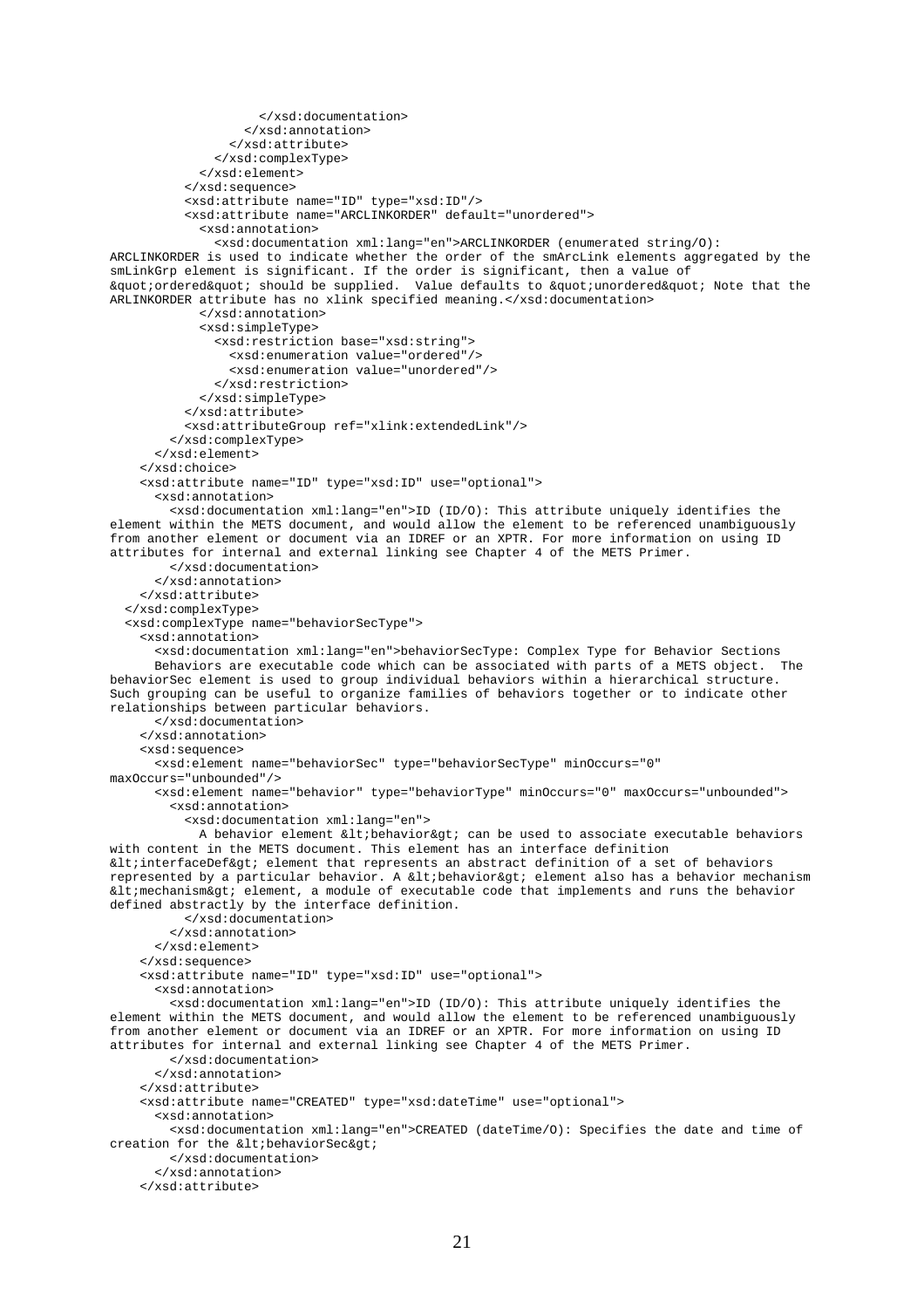<xsd:attribute name="LABEL" type="xsd:string" use="optional"> <xsd:annotation> <xsd:documentation xml:lang="en">LABEL (string/O): A text description of the behavior section. </xsd:documentation> </xsd:annotation> </xsd:attribute> </xsd:complexType> <xsd:complexType name="behaviorType"> <xsd:annotation> <xsd:documentation xml:lang="en">behaviorType: Complex Type for Behaviors A behavior can be used to associate executable behaviors with content in the METS object. A behavior element has an interface definition element that represents an abstract definition of the set of behaviors represented by a particular behavior. A behavior element also has an behavior mechanism which is a module of executable code that implements and runs the behavior defined abstractly by the interface definition. </xsd:documentation> </xsd:annotation> <xsd:sequence> <xsd:element name="interfaceDef" type="objectType" minOccurs="0"> <xsd:annotation> <xsd:documentation xml:lang="en"> The interface definition < interfaceDef&gt; element contains a pointer to an abstract definition of a single behavior or a set of related behaviors that are associated with the content of a METS object. The interface definition object to which the < interfaceDef&gt; element points using xlink: href could be another digital object, or some other entity, such as a text file which describes the interface or a Web Services Description Language (WSDL) file. Ideally, an interface definition object contains metadata that describes a set of behaviors or methods. It may also contain files that describe the intended usage of the behaviors, and possibly files that represent different expressions of the interface definition. </xsd:documentation> </xsd:annotation> </xsd:element> <xsd:element name="mechanism" type="objectType"> <xsd:annotation> <xsd:documentation xml:lang="en"> A mechanism element < mechanism&gt; contains a pointer to an executable code module that implements a set of behaviors defined by an interface definition. The <mechanism> element will be a pointer to another object (a mechanism object). A mechanism object could be another METS object, or some other entity (e.g., a WSDL file). A mechanism object should contain executable code, pointers to executable code, or specifications for binding to network services (e.g., web services). </xsd:documentation> </xsd:annotation> </xsd:element> </xsd:sequence> <xsd:attribute name="ID" type="xsd:ID" use="optional"> <xsd:annotation> <xsd:documentation xml:lang="en">ID (ID/O): This attribute uniquely identifies the element within the METS document, and would allow the element to be referenced unambiguously from another element or document via an IDREF or an XPTR. In the case of a < behavior &gt; element that applies to a <transformFile&gt; element, the ID value must be present and would be referenced from the transformFile/@TRANSFORMBEHAVIOR attribute. For more information on using ID attributes for internal and external linking see Chapter 4 of the METS Primer. </xsd:documentation> </xsd:annotation> </xsd:attribute> <xsd:attribute name="STRUCTID" type="xsd:IDREFS" use="optional"> <xsd:annotation> <xsd:documentation xml:lang="en">STRUCTID (IDREFS/O): An XML IDREFS attribute used to link a < behavior&gt; to one or more &lt; div&gt; elements within a &lt; structMap&gt; in the METS document. The content to which the STRUCTID points is considered input to the executable behavior mechanism defined for the behavior. If the  $\<$ ibehavior $\<$ qt; applies to one or more <div&gt; elements, then the STRUCTID attribute must be present. </xsd:documentation> </xsd:annotation> </xsd:attribute> <xsd:attribute name="BTYPE" type="xsd:string" use="optional"> <xsd:annotation> <xsd:documentation xml:lang="en">BTYPE (string/O): The behavior type provides a means of categorizing the related behavior.</xsd:documentation> </xsd:annotation> </xsd:attribute> <xsd:attribute name="CREATED" type="xsd:dateTime" use="optional"> <xsd:annotation>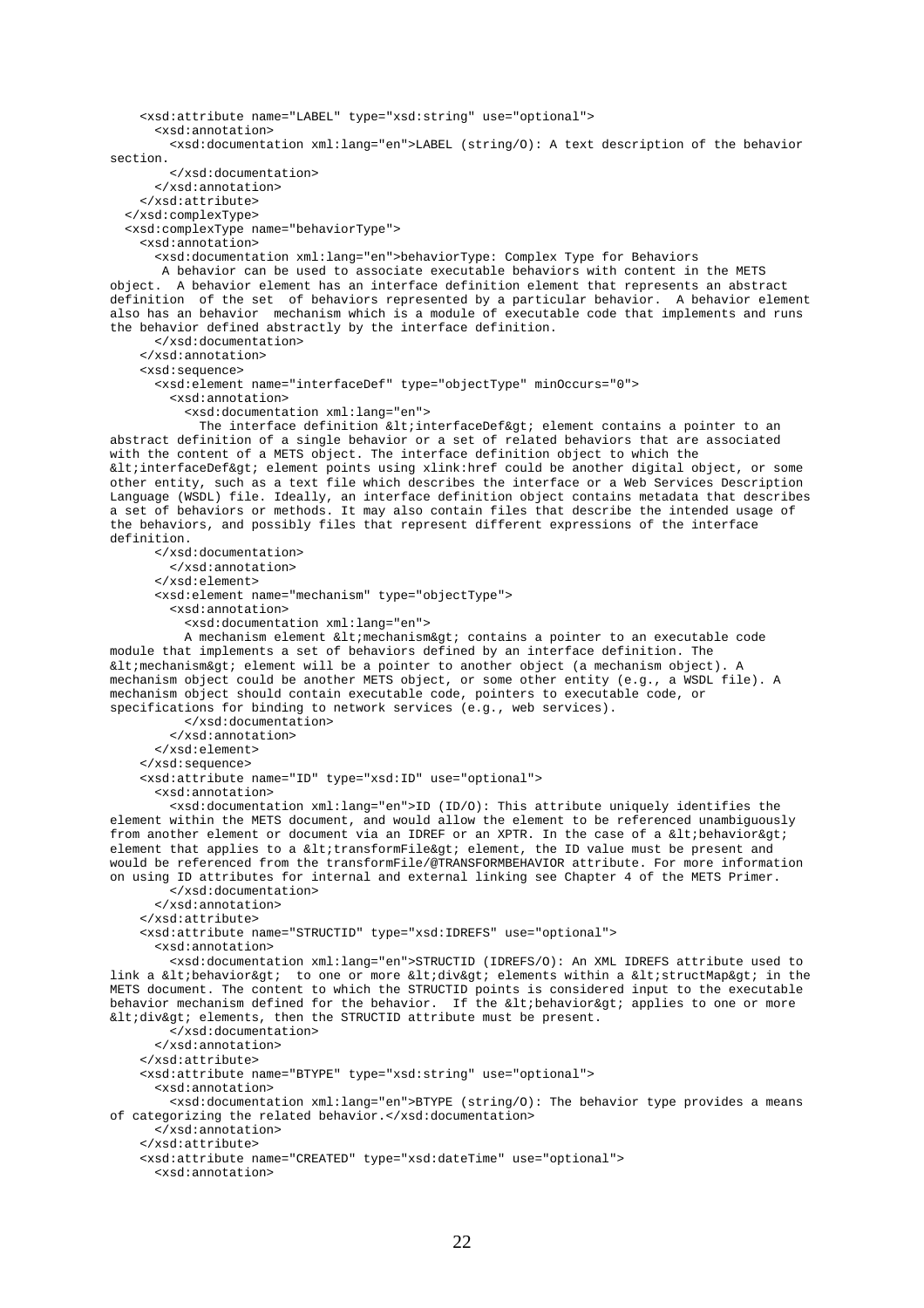```
 <xsd:documentation xml:lang="en">CREATED (dateTime/O): The dateTime of creation for 
the behavior. 
         </xsd:documentation> 
       </xsd:annotation> 
     </xsd:attribute> 
     <xsd:attribute name="LABEL" type="xsd:string" use="optional"> 
       <xsd:annotation> 
         <xsd:documentation xml:lang="en">LABEL (string/O): A text description of the behavior. 
         </xsd:documentation> 
       </xsd:annotation> 
     </xsd:attribute> 
     <xsd:attribute name="GROUPID" type="xsd:string" use="optional"> 
       <xsd:annotation> 
         <xsd:documentation xml:lang="en">GROUPID (string/O): An identifier that establishes a 
correspondence between the given behavior and other behaviors, typically used to facilitate 
versions of behaviors. 
         </xsd:documentation> 
       </xsd:annotation> 
     </xsd:attribute> 
     <xsd:attribute name="ADMID" type="xsd:IDREFS" use="optional"> 
       <xsd:annotation> 
         <xsd:documentation xml:lang="en">ADMID (IDREFS/O): An optional attribute listing the 
XML ID values of administrative metadata sections within the METS document pertaining to this 
behavior. 
         </xsd:documentation> 
       </xsd:annotation> 
     </xsd:attribute> 
   </xsd:complexType> 
   <xsd:complexType name="objectType"> 
     <xsd:annotation> 
       <xsd:documentation xml:lang="en">objectType: complexType for interfaceDef and mechanism 
elements 
         The mechanism and behavior elements point to external objects--an interface definition 
object or an executable code object respectively--which together constitute a behavior that 
can be applied to one or more <div&gt; elements in a &lt;structMap&gt;.
       </xsd:documentation> 
     </xsd:annotation> 
     <xsd:attribute name="ID" type="xsd:ID" use="optional"> 
       <xsd:annotation> 
         <xsd:documentation xml:lang="en">ID (ID/O): This attribute uniquely identifies the 
element within the METS document, and would allow the element to be referenced unambiguously 
from another element or document via an IDREF or an XPTR. For more information on using ID 
attributes for internal and external linking see Chapter 4 of the METS Primer. 
         </xsd:documentation> 
       </xsd:annotation> 
     </xsd:attribute> 
     <xsd:attribute name="LABEL" type="xsd:string" use="optional"> 
       <xsd:annotation> 
         <xsd:documentation xml:lang="en">LABEL (string/O): A text description of the entity 
represented. 
         </xsd:documentation> 
       </xsd:annotation> 
     </xsd:attribute> 
     <xsd:attributeGroup ref="LOCATION"/> 
     <xsd:attributeGroup ref="xlink:simpleLink"/> 
   </xsd:complexType> 
   <xsd:complexType name="mdSecType"> 
     <xsd:annotation> 
       <xsd:documentation xml:lang="en">mdSecType: Complex Type for Metadata Sections 
       A generic framework for pointing to/including metadata within a METS document, a la 
Warwick Framework. 
       </xsd:documentation> 
     </xsd:annotation> 
     <xsd:all> 
       <xsd:element name="mdRef" minOccurs="0"> 
         <xsd:annotation> 
           <xsd:documentation xml:lang="en"> 
            The metadata reference element <mdRef&gt; element is a generic element used
throughout the METS schema to provide a pointer to metadata which resides outside the METS 
document. NB: < mdRef&gt; is an empty element. The location of the metadata must be
recorded in the xlink:href attribute, supplemented by the XPTR attribute as needed. 
           </xsd:documentation> 
         </xsd:annotation> 
         <xsd:complexType> 
           <xsd:attribute name="ID" type="xsd:ID" use="optional"> 
             <xsd:annotation>
```

```
23
```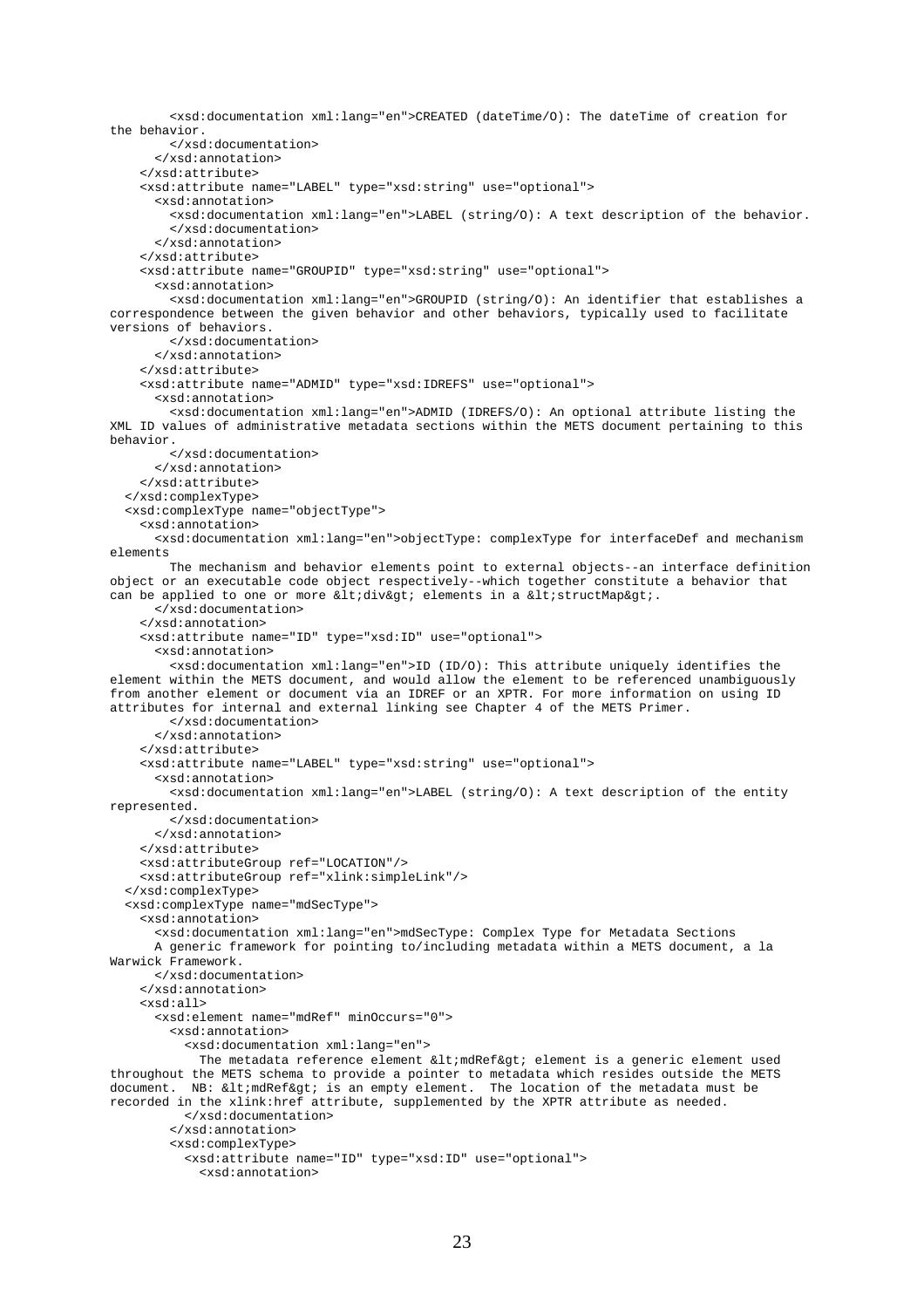```
 <xsd:documentation xml:lang="en">ID (ID/O): This attribute uniquely identifies 
the element within the METS document, and would allow the element to be referenced 
unambiguously from another element or document via an IDREF or an XPTR. For more information 
on using ID attributes for internal and external linking see Chapter 4 of the METS Primer. 
               </xsd:documentation> 
              </xsd:annotation> 
           </xsd:attribute> 
           <xsd:attributeGroup ref="LOCATION"/> 
           <xsd:attributeGroup ref="xlink:simpleLink"/> 
           <xsd:attributeGroup ref="METADATA"/> 
           <xsd:attributeGroup ref="FILECORE"/> 
           <xsd:attribute name="LABEL" type="xsd:string" use="optional"> 
             <xsd:annotation> 
               <xsd:documentation xml:lang="en">LABEL (string/O): Provides a label to display 
to the viewer of the METS document that identifies the associated metadata. 
               </xsd:documentation> 
             </xsd:annotation> 
           </xsd:attribute> 
           <xsd:attribute name="XPTR" type="xsd:string" use="optional"> 
             <xsd:annotation> 
               <xsd:documentation xml:lang="en">XPTR (string/O): Locates the point within a 
file to which the \<1t mdRef\<qt element refers, if applicable.
               </xsd:documentation> 
             </xsd:annotation> 
           </xsd:attribute> 
         </xsd:complexType> 
       </xsd:element> 
       <xsd:element name="mdWrap" minOccurs="0"> 
         <xsd:annotation> 
           <xsd:documentation xml:lang="en"> 
            A metadata wrapper element <mdWrap&gt; provides a wrapper around metadata
embedded within a METS document. The element is repeatable. Such metadata can be in one of two 
forms: 1) XML-encoded metadata, with the XML-encoding identifying itself as belonging to a 
namespace other than the METS document namespace. 2) Any arbitrary binary or textual form, 
PROVIDED that the metadata is Base64 encoded and wrapped in a \< l:binData\> g element within
the internal descriptive metadata element. 
           </xsd:documentation> 
         </xsd:annotation> 
         <xsd:complexType> 
           <xsd:choice> 
             <xsd:element name="binData" type="xsd:base64Binary" minOccurs="0"> 
               <xsd:annotation> 
                 <xsd:documentation xml:lang="en"> 
                  The binary data wrapper element \< 1tibinData\< gtis used to contain Base64
encoded metadata. </xsd:documentation> 
               </xsd:annotation> 
             </xsd:element> 
             <xsd:element name="xmlData" minOccurs="0"> 
                <xsd:annotation> 
                 <xsd:documentation xml:lang="en"> 
                  The xml data wrapper element < xmlData&qt; is used to contain XML encoded
metadata. The content of an < xmlData&gt; element can be in any namespace or in no
namespace. As permitted by the XML Schema Standard, the processContents attribute value for 
the metadata in an < xmlData&qt; is set to "lax". Therefore, if the source schema and its
location are identified by means of an XML schemaLocation attribute, then an XML processor 
will validate the elements for which it can find declarations. If a source schema is not 
identified, or cannot be found at the specified schemaLocation, then an XML validator will 
check for well-formedness, but otherwise skip over the elements appearing in the 
<xmlData&gt; element.
                 </xsd:documentation> 
               </xsd:annotation> 
               <xsd:complexType> 
                 <xsd:sequence> 
                    <xsd:any namespace="##any" maxOccurs="unbounded" processContents="lax"/> 
                 </xsd:sequence> 
               </xsd:complexType> 
             </xsd:element> 
           </xsd:choice> 
           <xsd:attribute name="ID" type="xsd:ID" use="optional"> 
             <xsd:annotation> 
               <xsd:documentation xml:lang="en">ID (ID/O): This attribute uniquely identifies 
the element within the METS document, and would allow the element to be referenced 
unambiguously from another element or document via an IDREF or an XPTR. For more information 
on using ID attributes for internal and external linking see Chapter 4 of the METS Primer. 
               </xsd:documentation> 
             </xsd:annotation> 
           </xsd:attribute>
```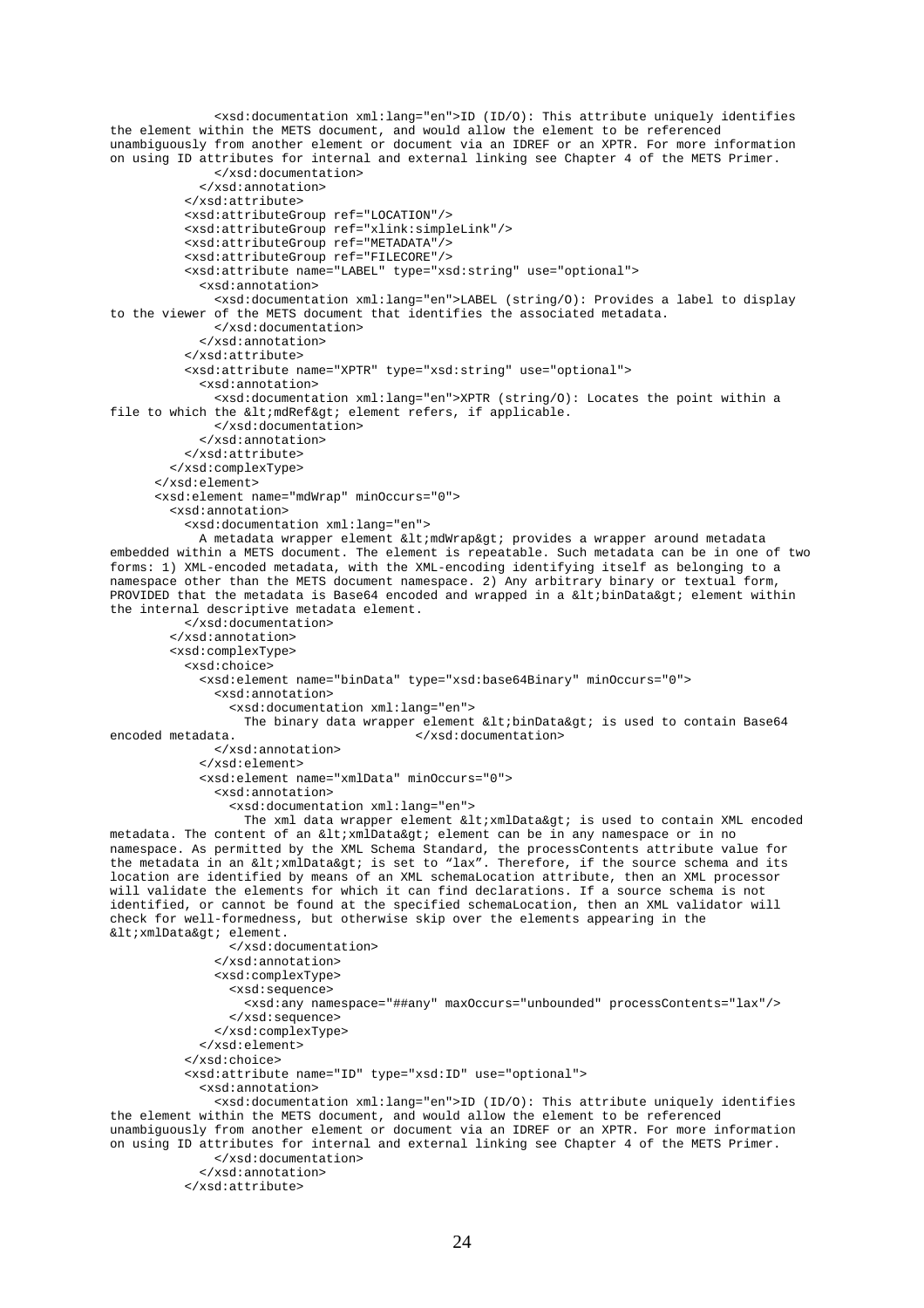```
 <xsd:attributeGroup ref="METADATA"/> 
           <xsd:attributeGroup ref="FILECORE"/> 
           <xsd:attribute name="LABEL" type="xsd:string" use="optional"> 
             <xsd:annotation> 
               <xsd:documentation xml:lang="en">LABEL: an optional string attribute providing a 
label to display to the viewer of the METS document identifying the metadata. 
               </xsd:documentation> 
             </xsd:annotation> 
           </xsd:attribute> 
         </xsd:complexType> 
       </xsd:element> 
     </xsd:all> 
     <xsd:attribute name="ID" type="xsd:ID" use="required"> 
       <xsd:annotation> 
         <xsd:documentation xml:lang="en">ID (ID/R): This attribute uniquely identifies the 
element within the METS document, and would allow the element to be referenced unambiguously 
from another element or document via an IDREF or an XPTR. The ID attribute on the 
<dmdSec&gt;, &lt;techMD&gt;, &lt;sourceMD&gt;, &lt;rightsMD&gt; and &lt;digiprovMD&gt;
elements (which are all of mdSecType) is required, and its value should be referenced from one 
or more DMDID attributes (when the ID identifies a \<1 dmdSec\> element) or ADMID attributes
(when the ID identifies a <1 itechMD&qt;, <1 isourceMD&qt;, <1 irightsMD&qt; or
<digiprovMD> element) that are associated with other elements in the METS document. The 
following elements support references to a \<ltdmdSec\<gt;l via a DMDID attribute: \<ltile\>q<stream&gt;, &lt;div&gt;. The following elements support references to &lt;techMD&gt;,
\<itisourceMD&gti, \<itightsMD&gti and \<itigiprovMD&gti elements via an ADMID attribute:
<metsHdr&gt;, &lt;dmdSec&gt;, &lt;techMD&gt;, &lt;sourceMD&gt;, &lt;rightsMD&gt;,
<digiprovMD&gt;, &lt;fileGrp&gt;, &lt;file&gt;, &lt;stream&gt;, &lt;div&gt;, &lt;area&gt;,
<behavior>. For more information on using ID attributes for internal and external 
linking see Chapter 4 of the METS Primer. 
         </xsd:documentation> 
       </xsd:annotation> 
     </xsd:attribute> 
     <xsd:attribute name="GROUPID" type="xsd:string" use="optional"> 
       <xsd:annotation> 
         <xsd:documentation xml:lang="en">GROUPID (string/O): This identifier is used to 
indicate that different metadata sections may be considered as part of a group. Two metadata 
sections with the same GROUPID value are to be considered part of the same group. For example 
this facility might be used to group changed versions of the same metadata if previous 
versions are maintained in a file for tracking purposes. 
         </xsd:documentation> 
       </xsd:annotation> 
     </xsd:attribute> 
     <xsd:attribute name="ADMID" type="xsd:IDREFS" use="optional"> 
       <xsd:annotation> 
         <xsd:documentation xml:lang="en">ADMID (IDREFS/O): Contains the ID attribute values of 
the <digiprovMD&gt;, &lt;techMD&gt;, &lt;sourceMD&gt; and/or &lt;rightsMD&gt; elements
within the \<1tiamdSec\<0 of the METS document that contain administrative metadata pertaining
to the current mdSecType element. Typically used in this context to reference preservation 
metadata (digiprovMD) which applies to the current metadata. For more information on using 
METS IDREFS and IDREF type attributes for internal linking, see Chapter 4 of the METS Primer. 
         </xsd:documentation> 
       </xsd:annotation> 
     </xsd:attribute> 
     <xsd:attribute name="CREATED" type="xsd:dateTime" use="optional"> 
       <xsd:annotation> 
         <xsd:documentation xml:lang="en">CREATED (dateTime/O): Specifies the date and time of 
creation for the metadata. 
         </xsd:documentation> 
       </xsd:annotation> 
     </xsd:attribute> 
     <xsd:attribute name="STATUS" type="xsd:string" use="optional"> 
       <xsd:annotation> 
         <xsd:documentation xml:lang="en">STATUS (string/O): Indicates the status of this 
metadata (e.g., superseded, current, etc.). 
         </xsd:documentation> 
       </xsd:annotation> 
     </xsd:attribute> 
   </xsd:complexType> 
   <xsd:complexType name="fileType"> 
     <xsd:annotation> 
       <xsd:documentation xml:lang="en">fileType: Complex Type for Files 
         The file element provides access to content files for a METS object. A file element 
may contain one or more FLocat elements, which provide pointers to a content file, and/or an 
FContent element, which wraps an encoded version of the file. Note that ALL FLocat and 
FContent elements underneath a single file element should identify/contain identical copies of 
a single file.
```
</xsd:documentation>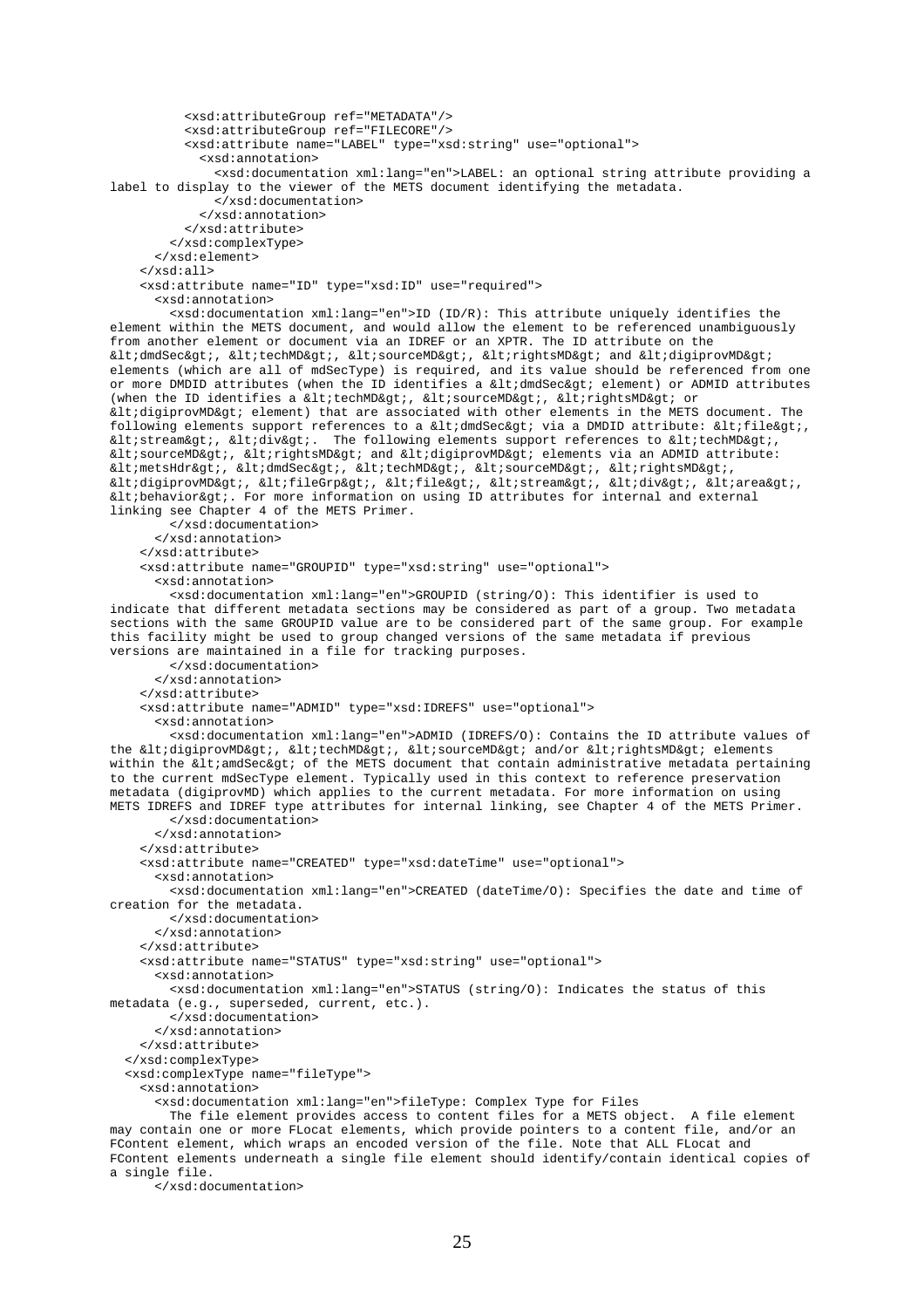```
 </xsd:annotation> 
     <xsd:sequence> 
       <xsd:element name="FLocat" minOccurs="0" maxOccurs="unbounded"> 
         <xsd:annotation> 
           <xsd:documentation xml:lang="en"> 
            The file location element \< l ; FLocat\< q provides a pointer to the location of a
content file. It uses the XLink reference syntax to provide linking information indicating the 
actual location of the content file, along with other attributes specifying additional linking 
information. NOTE: <1 is an empty element. The location of the resource pointed to
MUST be stored in the xlink:href attribute. 
           </xsd:documentation> 
         </xsd:annotation> 
         <xsd:complexType> 
           <xsd:attribute name="ID" type="xsd:ID" use="optional"> 
             <xsd:annotation> 
               <xsd:documentation xml:lang="en">ID (ID/O): This attribute uniquely identifies 
the element within the METS document, and would allow the element to be referenced 
unambiguously from another element or document via an IDREF or an XPTR. For more information 
on using ID attributes for internal and external linking see Chapter 4 of the METS Primer. 
               </xsd:documentation> 
             </xsd:annotation> 
           </xsd:attribute> 
           <xsd:attributeGroup ref="LOCATION"/> 
           <xsd:attribute name="USE" type="xsd:string" use="optional"> 
             <xsd:annotation> 
               <xsd:documentation xml:lang="en">USE (string/O): A tagging attribute to indicate 
the intended use of the specific copy of the file represented by the \< l FLocat\> g element
(e.g., service master, archive master). A USE attribute can be expressed at the altifile Grp \alphadt;
level, the <file&gt; level, the &lt;FLocat&gt; level and/or the &lt;FContent&gt; level. A
USE attribute value at the <fileGrp&gt; level should pertain to all of the files in the
\text{alt}: fileGrp>. A USE attribute at the \text{alt}: file> level should pertain to all copies of
the file as represented by subsidiary <FLocat&qt; and/or &lt;FContent&qt; elements. A USE
attribute at the <FLocat&gt; or &lt;FContent&gt; level pertains to the particular copy of
the file that is either referenced (\<lt;t) or wrapped (\<lt;t).
               </xsd:documentation> 
             </xsd:annotation> 
           </xsd:attribute> 
           <xsd:attributeGroup ref="xlink:simpleLink"/> 
         </xsd:complexType> 
       </xsd:element> 
       <xsd:element name="FContent" minOccurs="0"> 
         <xsd:annotation> 
           <xsd:documentation xml:lang="en"> 
            The file content element \< l: FContent\< qt; is used to identify a content file
contained internally within a METS document. The content file must be either Base64 encoded 
and contained within the subsidiary <binData&gt; wrapper element, or consist of XML
information and be contained within the subsidiary \<1tixmlData> wrapper element.
           </xsd:documentation> 
         </xsd:annotation> 
         <xsd:complexType> 
           <xsd:choice> 
             <xsd:element name="binData" type="xsd:base64Binary" minOccurs="0"> 
               <xsd:annotation> 
                 <xsd:documentation xml:lang="en"> 
                  A binary data wrapper element \< 1tibinData\< t is used to contain a Base64
encoded file. 
                 </xsd:documentation> 
               </xsd:annotation> 
             </xsd:element> 
             <xsd:element name="xmlData" minOccurs="0"> 
               <xsd:annotation> 
                 <xsd:documentation xml:lang="en"> 
                  An xml data wrapper element < xmlData&qt; is used to contain an XML
encoded file. The content of an \<1 ixmlData\<qt; element can be in any namespace or in no
namespace. As permitted by the XML Schema Standard, the processContents attribute value for 
the metadata in an \< l xmlData\< qt element is set to "lax". Therefore, if the source schema
and its location are identified by means of an xsi:schemaLocation attribute, then an XML 
processor will validate the elements for which it can find declarations. If a source schema is 
not identified, or cannot be found at the specified schemaLocation, then an XML validator will 
check for well-formedness, but otherwise skip over the elements appearing in the 
<xmlData&gt; element.
                 </xsd:documentation> 
               </xsd:annotation> 
               <xsd:complexType> 
                 <xsd:sequence> 
                    <xsd:any namespace="##any" maxOccurs="unbounded" processContents="lax"/>
```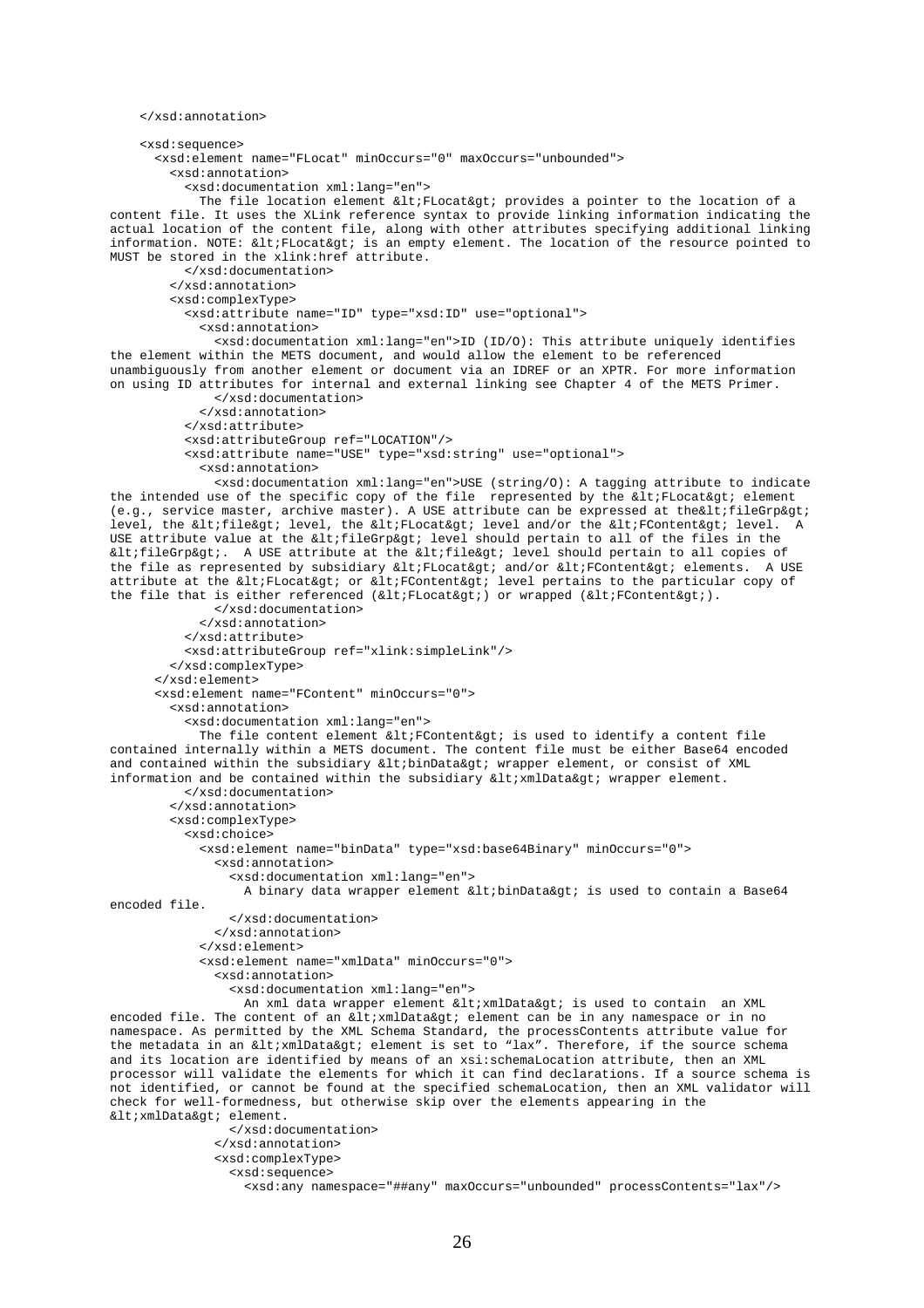```
 </xsd:sequence> 
               </xsd:complexType> 
             </xsd:element> 
           </xsd:choice> 
           <xsd:attribute name="ID" type="xsd:ID" use="optional"> 
             <xsd:annotation> 
               <xsd:documentation xml:lang="en">ID (ID/O): This attribute uniquely identifies 
the element within the METS document, and would allow the element to be referenced 
unambiguously from another element or document via an IDREF or an XPTR. For more information 
on using ID attributes for internal and external linking see Chapter 4 of the METS Primer. 
               </xsd:documentation> 
              </xsd:annotation> 
           </xsd:attribute> 
           <xsd:attribute name="USE" type="xsd:string" use="optional"> 
             <xsd:annotation> 
               <xsd:documentation xml:lang="en">USE (string/O): A tagging attribute to indicate 
the intended use of the specific copy of the file represented by the dt: FContent gt; element
(e.g., service master, archive master). A USE attribute can be expressed at the < fileGrp &gt;
level, the <file&gt; level, the &lt;FLocat&gt; level and/or the &lt;FContent&gt; level. A
USE attribute value at the alt; fileGrpagt; level should pertain to all of the files in the
\text{alt}; fileGrp&qt;. A USE attribute at the \text{alt}; file&qt; level should pertain to all copies of
the file as represented by subsidiary <FLocat&gt; and/or &lt;FContent&gt; elements. A USE
attribute at the <FLocat&gt; or &lt;FContent&gt; level pertains to the particular copy of
the file that is either referenced (\<l:FLocat\<qt;) or wrapped (\<l:FContent\<qt;).
               </xsd:documentation> 
             </xsd:annotation> 
           </xsd:attribute> 
         </xsd:complexType> 
       </xsd:element> 
       <xsd:element name="stream" minOccurs="0" maxOccurs="unbounded"> 
         <xsd:annotation> 
           <xsd:documentation xml:lang="en"> 
            A component byte stream element < stream&qt; may be composed of one or more
subsidiary streams. An MPEG4 file, for example, might contain separate audio and video 
streams, each of which is associated with technical metadata. The repeatable \<1tistream\<1element provides a mechanism to record the existence of separate data streams within a 
particular file, and the opportunity to associate <dmdSec&gt; and &lt;amdSec&gt; with those
subsidiary data streams if desired. </xsd:documentation>
         </xsd:annotation> 
         <xsd:complexType> 
           <xsd:complexContent> 
             <xsd:restriction base="xsd:anyType"> 
               <xsd:attribute name="ID" type="xsd:ID" use="optional"> 
                  <xsd:annotation> 
                    <xsd:documentation xml:lang="en">ID (ID/O): This attribute uniquely 
identifies the element within the METS document, and would allow the element to be referenced 
unambiguously from another element or document via an IDREF or an XPTR. For more information 
on using ID attributes for internal and external linking see Chapter 4 of the METS Primer. 
                    </xsd:documentation> 
                  </xsd:annotation> 
               </xsd:attribute> 
               <xsd:attribute name="streamType" type="xsd:string" use="optional"> 
                 <xsd:annotation> 
                    <xsd:documentation xml:lang="en">streamType (string/O): The IANA MIME media 
type for the bytestream.</xsd:documentation> 
                 </xsd:annotation> 
                </xsd:attribute> 
               <xsd:attribute name="OWNERID" type="xsd:string" use="optional"> 
                 <xsd:annotation> 
                   <xsd:documentation xml:lang="en">OWNERID (string/O): Used to provide a 
unique identifier (which could include a URI) assigned to the file. This identifier may differ 
from the URI used to retrieve the file. 
                   </xsd:documentation> 
                  </xsd:annotation> 
               </xsd:attribute> 
               <xsd:attribute name="ADMID" type="xsd:IDREFS" use="optional"> 
                 <xsd:annotation> 
                   <xsd:documentation xml:lang="en">ADMID (IDREFS/O): Contains the ID attribute 
values of the <techMD&gt;, &lt;sourceMD&gt;, &lt;rightsMD&gt; and/or &lt;digiprovMD&gt;
elements within the \< 1 and \< \< 0 of the METS document that contain administrative metadata
pertaining to the bytestream. For more information on using METS IDREFS and IDREF type 
attributes for internal linking, see Chapter 4 of the METS Primer. 
                   </xsd:documentation> 
                 </xsd:annotation> 
               </xsd:attribute> 
               <xsd:attribute name="DMDID" type="xsd:IDREFS" use="optional"> 
                 <xsd:annotation>
```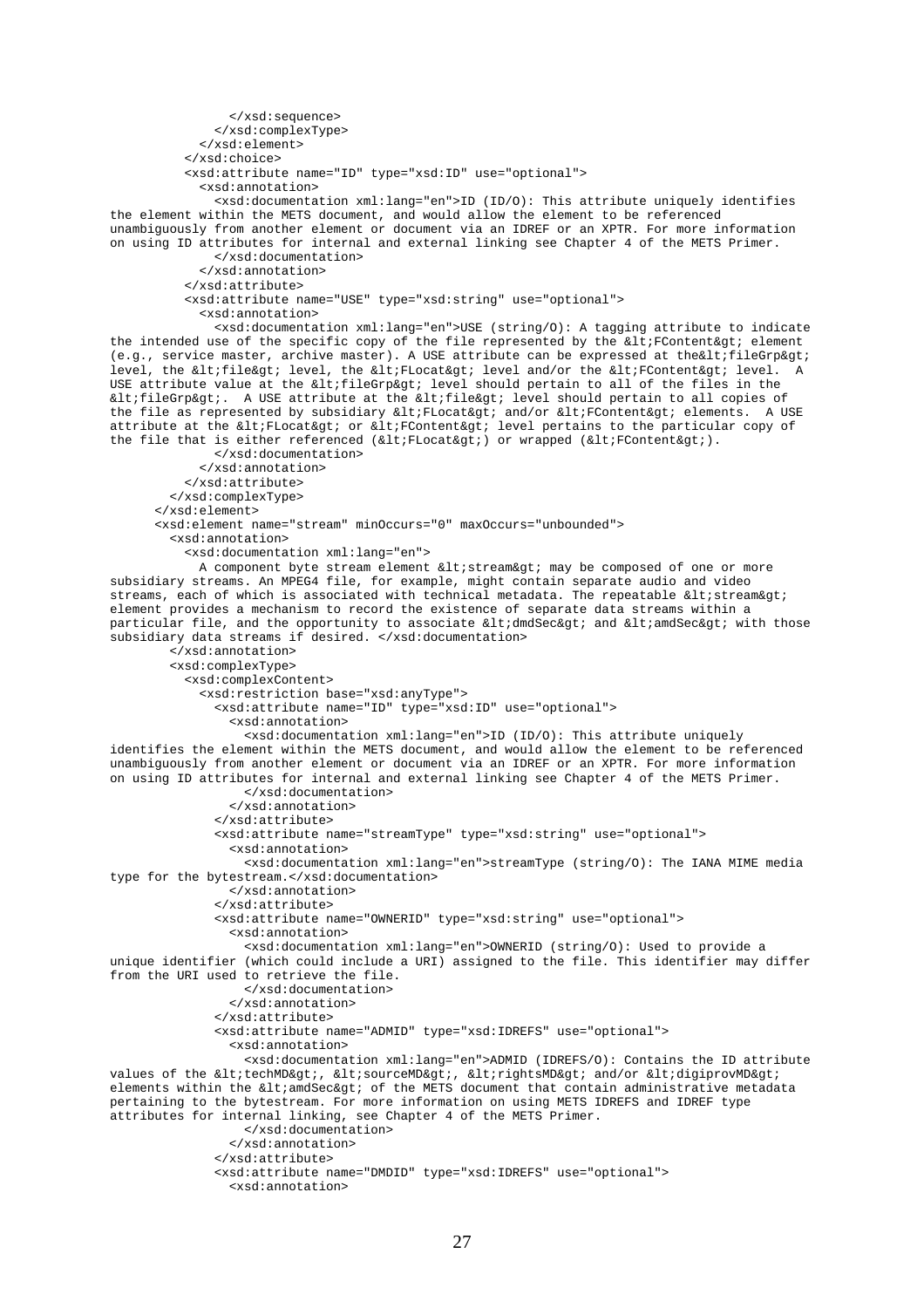<xsd:documentation xml:lang="en">DMDID (IDREFS/O): Contains the ID attribute values identifying the <dmdSec&gt;, elements in the METS document that contain or link to descriptive metadata pertaining to the content file stream represented by the current < stream&qt; element. For more information on using METS IDREFS and IDREF type attributes for internal linking, see Chapter 4 of the METS Primer.

```
 </xsd:documentation> 
   </xsd:annotation> 
 </xsd:attribute> 
 <xsd:attribute name="BEGIN" type="xsd:string" use="optional"> 
   <xsd:annotation>
```
 <xsd:documentation xml:lang="en">BEGIN (string/O): An attribute that specifies the point in the parent <file&gt; where the current &lt;stream&gt; begins. It can be used in conjunction with the END attribute as a means of defining the location of the stream within its parent file. However, the BEGIN attribute can be used with or without a companion END attribute. When no END attribute is specified, the end of the parent file is assumed also to be the end point of the stream. The BEGIN and END attributes can only be interpreted meaningfully in conjunction with a BETYPE attribute, which specifies the kind of beginning/ending point values that are being used. </xsd:documentation>

```
 </xsd:annotation> 
               </xsd:attribute> 
               <xsd:attribute name="END" type="xsd:string" use="optional"> 
                  <xsd:annotation> 
                    <xsd:documentation xml:lang="en">END (string/O): An attribute that specifies 
the point in the parent <file&qt; where the &lt;stream&qt; ends. It can only be interpreted
meaningfully in conjunction with the BETYPE, which specifies the kind of ending point values 
being used. Typically the END attribute would only appear in conjunction with a BEGIN 
attribute. 
                    </xsd:documentation> 
                 </xsd:annotation> 
                </xsd:attribute> 
                <xsd:attribute name="BETYPE" use="optional"> 
                  <xsd:annotation> 
                    <xsd:documentation xml:lang="en">BETYPE: Begin/End Type. 
                      BETYPE (string/O): An attribute that specifies the kind of BEGIN and/or 
END values that are being used. Currently BYTE is the only valid value that can be used in 
conjunction with nested <file&qt; or &lt;stream&qt; elements.
                    </xsd:documentation> 
                 </xsd:annotation> 
                 <xsd:simpleType> 
                    <xsd:restriction base="xsd:string"> 
                     <xsd:enumeration value="BYTE"/>
                    </xsd:restriction> 
                 </xsd:simpleType> 
                </xsd:attribute> 
             </xsd:restriction> 
           </xsd:complexContent> 
         </xsd:complexType> 
       </xsd:element> 
       <xsd:element name="transformFile" minOccurs="0" maxOccurs="unbounded"> 
         <xsd:annotation> 
           <xsd:documentation xml:lang="en"> 
            The transform file element <transformFile&gt; provides a means to access any
subsidiary files listed below a <file&gt; element by indicating the steps required to
"unpack" or transform the subsidiary files. This element is repeatable and might provide a 
link to a \<ibehavior\<qt; in the \<ibehaviorSec\<qt; that performs the
transformation.</xsd:documentation> 
         </xsd:annotation> 
         <xsd:complexType> 
           <xsd:complexContent> 
              <xsd:restriction base="xsd:anyType"> 
                <xsd:attribute name="ID" type="xsd:ID" use="optional"> 
                 <xsd:annotation> 
                    <xsd:documentation xml:lang="en">ID (ID/O): This attribute uniquely 
identifies the element within the METS document, and would allow the element to be referenced 
unambiguously from another element or document via an IDREF or an XPTR. For more information 
on using ID attributes for internal and external linking see Chapter 4 of the METS Primer. 
                   </xsd:documentation> 
                 </xsd:annotation> 
                </xsd:attribute> 
                <xsd:attribute name="TRANSFORMTYPE" use="required"> 
                 <xsd:annotation> 
                   <xsd:documentation xml:lang="en">TRANSFORMTYPE (string/R): Is used to 
indicate the type of transformation needed to render content of a file accessible. This may 
include unpacking a file into subsidiary files/streams. The controlled value constraints for
```
this XML string include "decompression" and "decryption". Decompression is defined as the action of reversing data compression, i.e., the process of encoding information using fewer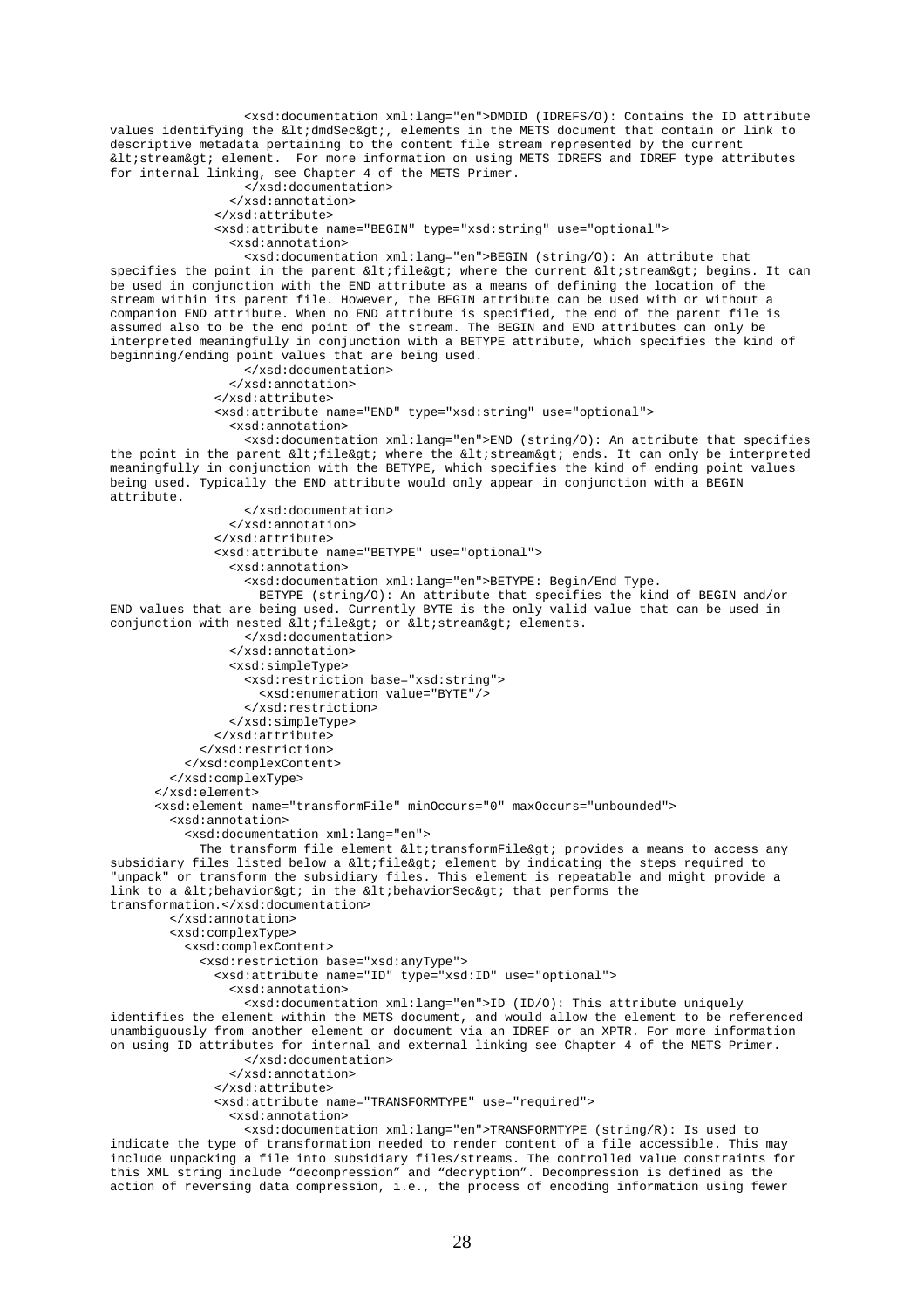bits than an unencoded representation would use by means of specific encoding schemas. Decryption is defined as the process of restoring data that has been obscured to make it unreadable without special knowledge (encrypted data) to its original form. </xsd:documentation> </xsd:annotation> <xsd:simpleType> <xsd:restriction base="xsd:string"> <xsd:enumeration value="decompression"></xsd:enumeration> <xsd:enumeration value="decryption"></xsd:enumeration> </xsd:restriction> </xsd:simpleType> </xsd:attribute> <xsd:attribute name="TRANSFORMALGORITHM" type="xsd:string" use="required"> <xsd:annotation> <xsd:documentation xml:lang="en">TRANSFORM-ALGORITHM (string/R): Specifies the decompression or decryption routine used to access the contents of the file. Algorithms for compression can be either loss-less or lossy.</xsd:documentation> </xsd:annotation> </xsd:attribute> <xsd:attribute name="TRANSFORMKEY" type="xsd:string" use="optional"> <xsd:annotation> <xsd:documentation xml:lang="en">TRANSFORMKEY (string/O): A key to be used with the transform algorithm for accessing the file's contents.</xsd:documentation> </xsd:annotation> </xsd:attribute> <xsd:attribute name="TRANSFORMBEHAVIOR" type="xsd:IDREF" use="optional"> <xsd:annotation> <xsd:documentation xml:lang="en">TRANSFORMBEHAVIOR (string/O): An IDREF to a behavior element for this transformation.</xsd:documentation> </xsd:annotation> </xsd:attribute> <xsd:attribute name="TRANSFORMORDER" type="xsd:positiveInteger" use="required"> <xsd:annotation> <xsd:documentation xml:lang="en">TRANSFORMORDER (postive-integer/R): The order in which the instructions must be followed in order to unpack or transform the container file.</xsd:documentation> </xsd:annotation> </xsd:attribute> </xsd:restriction> </xsd:complexContent> </xsd:complexType> </xsd:element> <xsd:element name="file" type="fileType" minOccurs="0" maxOccurs="unbounded"></xsd:element> </xsd:sequence> <xsd:attribute name="ID" type="xsd:ID" use="required"> <xsd:annotation> <xsd:documentation xml:lang="en">ID (ID/R): This attribute uniquely identifies the element within the METS document, and would allow the element to be referenced unambiguously from another element or document via an IDREF or an XPTR. Typically, the ID attribute value on a <file&gt; element would be referenced from one or more FILEID attributes (which are of type IDREF) on <fptr&gt;and/or &lt;area&gt; elements within the &lt;structMap&gt;. Such references establish links between structural divisions (<div&gt; elements) and the specific content files or parts of content files that manifest them. For more information on using ID attributes for internal and external linking see Chapter 4 of the METS Primer. </xsd:documentation> </xsd:annotation> </xsd:attribute> <xsd:attribute name="SEQ" type="xsd:int" use="optional"> <xsd:annotation> <xsd:documentation xml:lang="en">SEQ (integer/O): Indicates the sequence of this <file&gt; relative to the others in its &lt;fileGrp&gt;. </xsd:documentation> </xsd:annotation> </xsd:attribute> <xsd:attributeGroup ref="FILECORE"></xsd:attributeGroup> <xsd:attribute name="OWNERID" type="xsd:string" use="optional"> <xsd:annotation> <xsd:documentation xml:lang="en">OWNERID (string/O): A unique identifier assigned to the file by its owner. This may be a URI which differs from the URI used to retrieve the file. </xsd:documentation> </xsd:annotation> </xsd:attribute> <xsd:attribute name="ADMID" type="xsd:IDREFS" use="optional"> <xsd:annotation>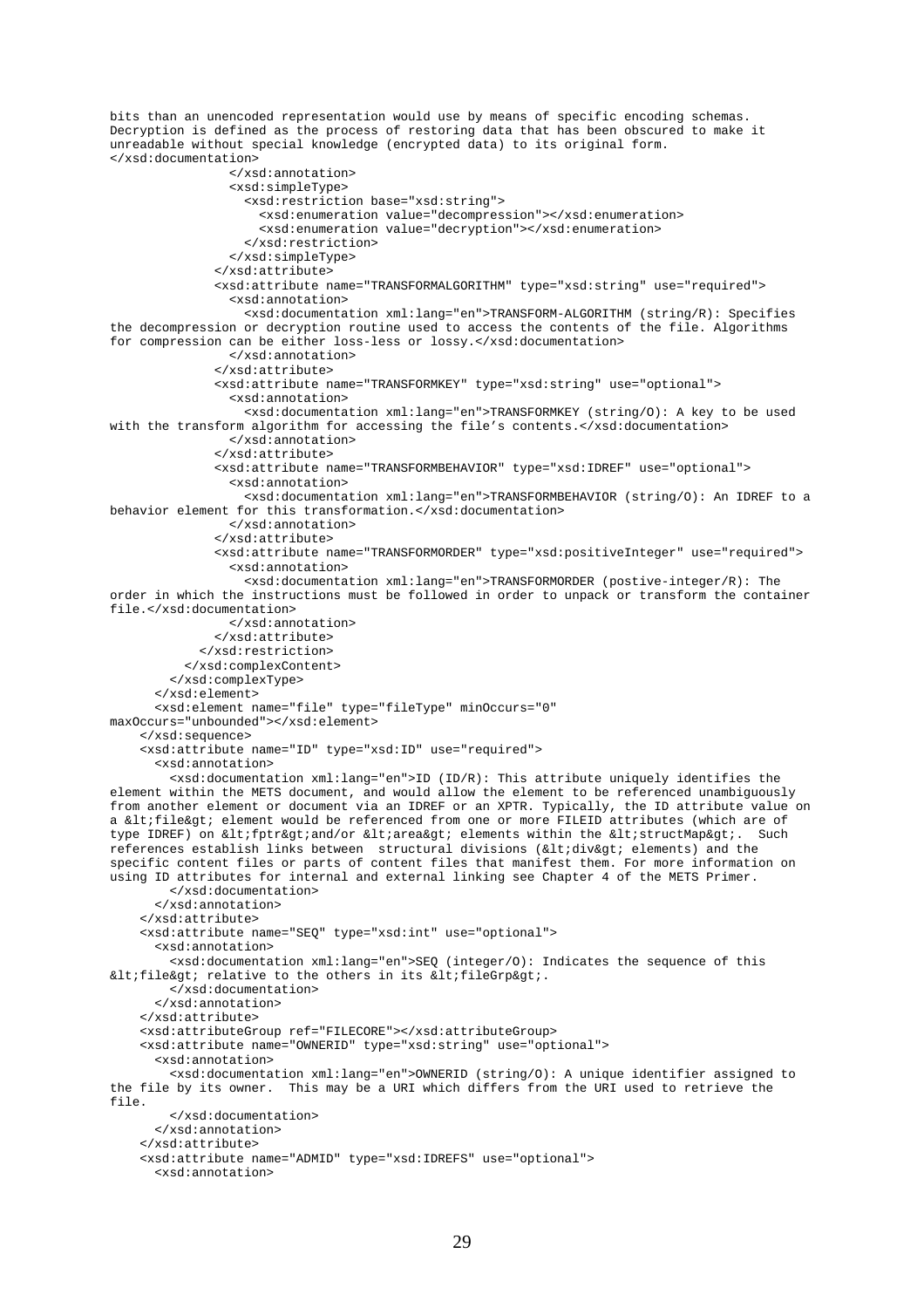<xsd:documentation xml:lang="en">ADMID (IDREFS/O): Contains the ID attribute values of the <techMD&gt;, &lt;sourceMD&gt;, &lt;rightsMD&gt; and/or &lt;digiprovMD&gt; elements within the  $\<1$ tiamdSec $\< q$ ti of the METS document that contain administrative metadata pertaining to the file. For more information on using METS IDREFS and IDREF type attributes for internal linking, see Chapter 4 of the METS Primer.

 </xsd:documentation> </xsd:annotation> </xsd:attribute> <xsd:attribute name="DMDID" type="xsd:IDREFS" use="optional"> <xsd:annotation> <xsd:documentation xml:lang="en">DMDID (IDREFS/O): Contains the ID attribute values identifying the  $\<$ idmdSec $\>$ ; elements in the METS document that contain or link to descriptive metadata pertaining to the content file represented by the current  $\<1$ ifile $\>1$ element. For more information on using METS IDREFS and IDREF type attributes for internal linking, see Chapter 4 of the METS Primer. </xsd:documentation> </xsd:annotation> </xsd:attribute> <xsd:attribute name="GROUPID" type="xsd:string" use="optional"> <xsd:annotation> <xsd:documentation xml:lang="en">GROUPID (string/O): An identifier that establishes a correspondence between this file and files in other file groups. Typically, this will be used to associate a master file in one file group with the derivative files made from it in other file groups. </xsd:documentation>

 </xsd:annotation> </xsd:attribute> <xsd:attribute name="USE" type="xsd:string" use="optional"> <xsd:annotation>

 <xsd:documentation xml:lang="en">USE (string/O): A tagging attribute to indicate the intended use of all copies of the file aggregated by the  $klt$ ; file $kgt$ ; element (e.g., master, reference, thumbnails for image files). A USE attribute can be expressed at the altifile Grp agt; level, the altifile at; level, the altiFLocatagt; level and/or the alt; FContent agt; level. A USE attribute value at the  $\<$ It;fileGrp> level should pertain to all of the files in the <fileGrp&gt;. A USE attribute at the &lt;file&gt; level should pertain to all copies of the file as represented by subsidiary <FLocat&gt; and/or &lt;FContent&gt; elements. A USE attribute at the <FLocat&gt; or &lt;FContent&gt; level pertains to the particular copy of the file that is either referenced ( $\:FLocat $\>q$ ) or wrapped ( $\:FContent $\>q$ ).$$ 

 </xsd:documentation> </xsd:annotation> </xsd:attribute> <xsd:attribute name="BEGIN" type="xsd:string" use="optional">

<xsd:annotation>

 <xsd:documentation xml:lang="en">BEGIN (string/O): An attribute that specifies the point in the parent <file&qt; where the current &lt;file&qt; begins. When used in conjunction with a <file&gt; element, this attribute is only meaningful when this element is nested, and its parent <file&gt; element represents a container file. It can be used in conjunction with the END attribute as a means of defining the location of the current file within its parent file. However, the BEGIN attribute can be used with or without a companion END attribute. When no END attribute is specified, the end of the parent file is assumed also to be the end point of the current file. The BEGIN and END attributes can only be interpreted meaningfully in conjunction with a BETYPE attribute, which specifies the kind of beginning/ending point values that are being used.

</xsd:documentation>

</xsd:annotation>

</xsd:attribute>

<xsd:attribute name="END" type="xsd:string" use="optional">

<xsd:annotation>

 <xsd:documentation xml:lang="en">END (string/O): An attribute that specifies the point in the parent <file&gt; where the current, nested &lt;file&gt; ends. It can only be interpreted meaningfully in conjunction with the BETYPE, which specifies the kind of ending point values being used. Typically the END attribute would only appear in conjunction with a BEGIN attribute.

</xsd:documentation>

</xsd:annotation>

</xsd:attribute>

<xsd:attribute name="BETYPE" use="optional">

<xsd:annotation>

<xsd:documentation xml:lang="en">BETYPE: Begin/End Type.

 BETYPE (string/O): An attribute that specifies the kind of BEGIN and/or END values that are being used. Currently BYTE is the only valid value that can be used in conjunction with nested <file&gt; or &lt;stream&gt; elements.

 </xsd:documentation> </xsd:annotation>

<xsd:simpleType>

<xsd:restriction base="xsd:string">

<xsd:enumeration value="BYTE"/>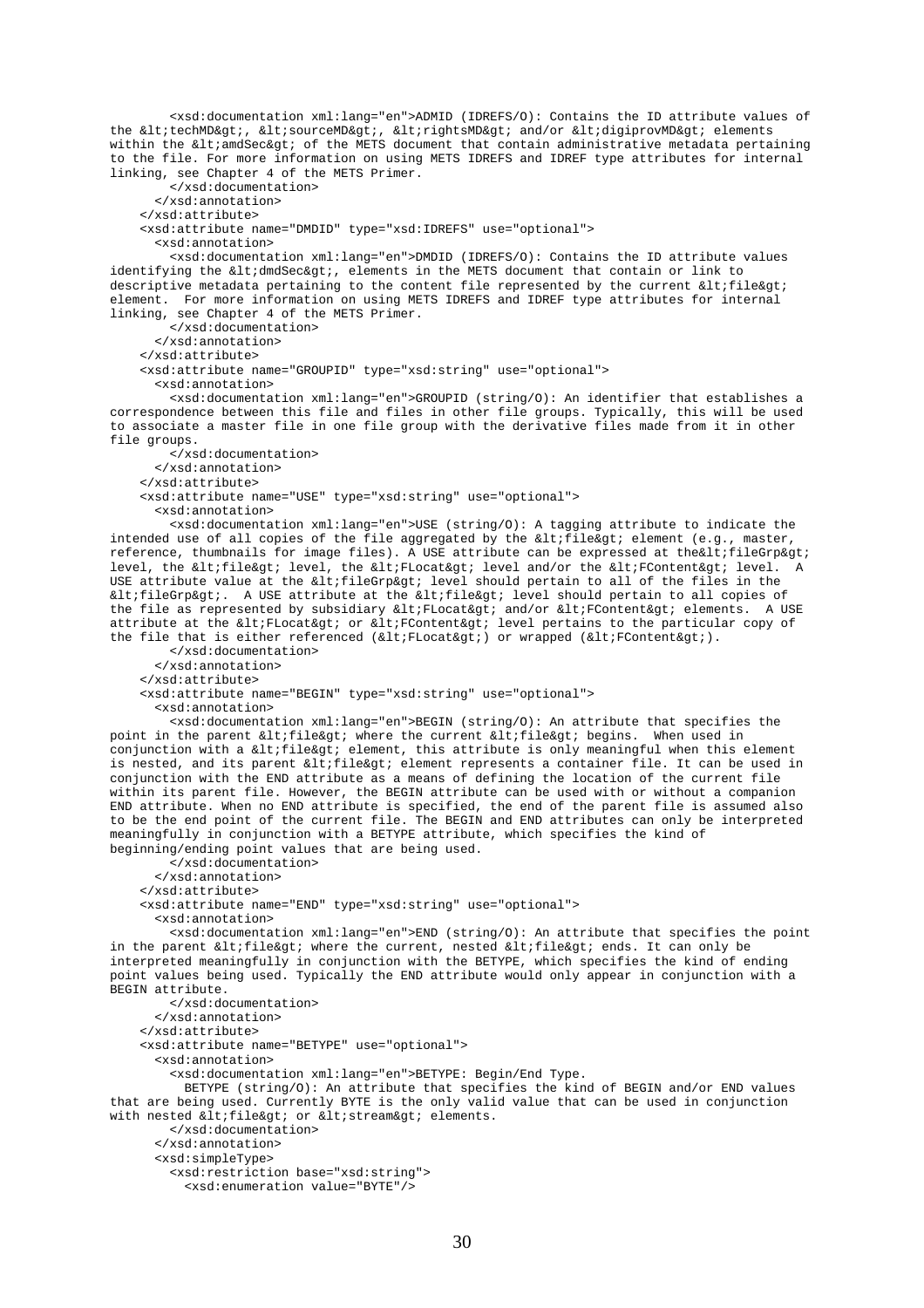```
 </xsd:restriction> 
       </xsd:simpleType> 
     </xsd:attribute> 
   </xsd:complexType> 
   <xsd:simpleType name="URIs"> 
       <xsd:list itemType="xsd:anyURI"/> 
   </xsd:simpleType> 
   <xsd:attributeGroup name="METADATA"> 
     <xsd:attribute name="MDTYPE" use="required"> 
       <xsd:annotation> 
         <xsd:documentation xml:lang="en">MDTYPE (string/R): Is used to indicate the type of 
the associated metadata. It must have one of the following values: 
MARC: any form of MARC record 
MODS: metadata in the Library of Congress MODS format 
EAD: Encoded Archival Description finding aid 
DC: Dublin Core 
NISOIMG: NISO Technical Metadata for Digital Still Images 
LC-AV: technical metadata specified in the Library of Congress A/V prototyping project 
VRA: Visual Resources Association Core 
TEIHDR: Text Encoding Initiative Header 
DDI: Data Documentation Initiative 
FGDC: Federal Geographic Data Committee metadata 
LOM: Learning Object Model 
PREMIS: PREservation Metadata: Implementation Strategies 
PREMIS:OBJECT: PREMIS Object entiry 
PREMIS:AGENT: PREMIS Agent entity 
PREMIS:RIGHTS: PREMIS Rights entity 
PREMIS:EVENT: PREMIS Event entity 
TEXTMD: textMD Technical metadata for text 
METSRIGHTS: Rights Declaration Schema 
ISO 19115:2003 NAP: North American Profile of ISO 19115:2003 descriptive metadata 
EAC-CPF: Encoded Archival Context - Corporate Bodies, Persons, and Families 
OTHER: metadata in a format not specified above 
         </xsd:documentation> 
       </xsd:annotation> 
       <xsd:simpleType> 
         <xsd:restriction base="xsd:string"> 
            <xsd:enumeration value="MARC"/> 
            <xsd:enumeration value="MODS"/> 
           <xsd:enumeration value="EAD"/> 
           <xsd:enumeration value="DC"/> 
           <xsd:enumeration value="NISOIMG"/> 
           <xsd:enumeration value="LC-AV"/> 
           <xsd:enumeration value="VRA"/> 
           <xsd:enumeration value="TEIHDR"/> 
           <xsd:enumeration value="DDI"/> 
            <xsd:enumeration value="FGDC"/> 
             <xsd:enumeration value="LOM"/> 
           <xsd:enumeration value="PREMIS"/> 
           <xsd:enumeration value="PREMIS:OBJECT"/> 
           <xsd:enumeration value="PREMIS:AGENT"/> 
            <xsd:enumeration value="PREMIS:RIGHTS"/> 
           <xsd:enumeration value="PREMIS:EVENT"/> 
           <xsd:enumeration value="TEXTMD"/> 
            <xsd:enumeration value="METSRIGHTS"/> 
           <xsd:enumeration value="ISO 19115:2003 NAP"/> 
           <xsd:enumeration value="EAC-CPF"></xsd:enumeration> 
           <xsd:enumeration value="OTHER"/> 
         </xsd:restriction> 
       </xsd:simpleType> 
     </xsd:attribute> 
     <xsd:attribute name="OTHERMDTYPE" type="xsd:string" use="optional"> 
       <xsd:annotation> 
         <xsd:documentation xml:lang="en">OTHERMDTYPE (string/O): Specifies the form of 
metadata in use when the value OTHER is indicated in the MDTYPE attribute. 
         </xsd:documentation> 
       </xsd:annotation> 
     </xsd:attribute> 
     <xsd:attribute name="MDTYPEVERSION" type="xsd:string" use="optional"> 
       <xsd:annotation> 
         <xsd:documentation xml:lang="en">MDTYPEVERSION(string/O): Provides a means for 
recording the version of the type of metadata (as recorded in the MDTYPE or OTHERMDTYPE 
attribute) that is being used. This may represent the version of the underlying data 
dictionary or metadata model rather than a schema version. </xsd:documentation>
```
</xsd:annotation>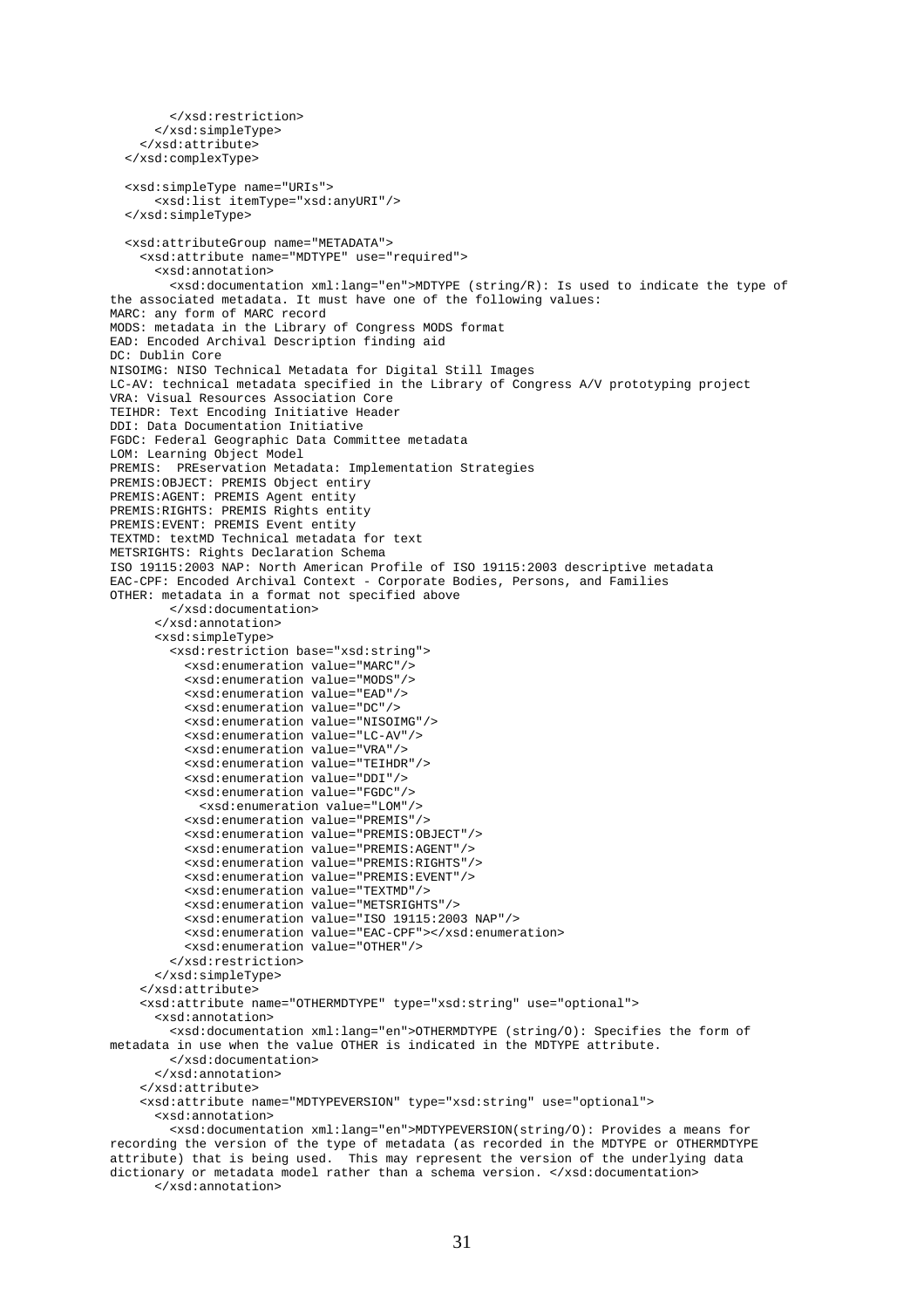```
 </xsd:attribute> 
   </xsd:attributeGroup> 
   <xsd:attributeGroup name="LOCATION"> 
     <xsd:attribute name="LOCTYPE" use="required"> 
       <xsd:annotation> 
         <xsd:documentation xml:lang="en">LOCTYPE (string/R): Specifies the locator type used 
in the xlink:href attribute. Valid values for LOCTYPE are: 
           ARK 
          URN
          TIRT.
           PURL 
           HANDLE 
          DT OTHER 
         </xsd:documentation> 
       </xsd:annotation> 
       <xsd:simpleType> 
         <xsd:restriction base="xsd:string"> 
           <xsd:enumeration value="ARK"/> 
           <xsd:enumeration value="URN"/> 
           <xsd:enumeration value="URL"/> 
           <xsd:enumeration value="PURL"/> 
           <xsd:enumeration value="HANDLE"/> 
           <xsd:enumeration value="DOI"/> 
           <xsd:enumeration value="OTHER"/> 
         </xsd:restriction> 
       </xsd:simpleType> 
     </xsd:attribute> 
     <xsd:attribute name="OTHERLOCTYPE" type="xsd:string" use="optional"> 
       <xsd:annotation> 
         <xsd:documentation xml:lang="en">OTHERLOCTYPE (string/O): Specifies the locator type 
when the value OTHER is used in the LOCTYPE attribute. Although optional, it is strongly 
recommended when OTHER is used. 
         </xsd:documentation> 
       </xsd:annotation> 
     </xsd:attribute> 
   </xsd:attributeGroup> 
   <xsd:attributeGroup name="FILECORE"> 
     <xsd:attribute name="MIMETYPE" type="xsd:string" use="optional"> 
       <xsd:annotation> 
         <xsd:documentation xml:lang="en">MIMETYPE (string/O): The IANA MIME media type for the 
associated file or wrapped content. Some values for this attribute can be found on the IANA 
website. 
         </xsd:documentation> 
       </xsd:annotation> 
     </xsd:attribute> 
     <xsd:attribute name="SIZE" type="xsd:long" use="optional"> 
       <xsd:annotation> 
         <xsd:documentation xml:lang="en">SIZE (long/O): Specifies the size in bytes of the 
associated file or wrapped content. 
         </xsd:documentation> 
       </xsd:annotation> 
     </xsd:attribute> 
     <xsd:attribute name="CREATED" type="xsd:dateTime" use="optional"> 
       <xsd:annotation> 
         <xsd:documentation xml:lang="en">CREATED (dateTime/O): Specifies the date and time of 
creation for the associated file or wrapped content. 
         </xsd:documentation> 
       </xsd:annotation> 
     </xsd:attribute> 
     <xsd:attribute name="CHECKSUM" type="xsd:string" use="optional"> 
       <xsd:annotation> 
         <xsd:documentation xml:lang="en">CHECKSUM (string/O): Provides a checksum value for 
the associated file or wrapped content. 
         </xsd:documentation> 
       </xsd:annotation> 
     </xsd:attribute> 
     <xsd:attribute name="CHECKSUMTYPE" use="optional"> 
       <xsd:annotation> 
         <xsd:documentation xml:lang="en">CHECKSUMTYPE (enumerated string/O): Specifies the 
checksum algorithm used to produce the value contained in the CHECKSUM attribute. 
CHECKSUMTYPE must contain one of the following values: 
           Adler-32 
          CRC32
          HAVAL
           MD5 
           MNP
```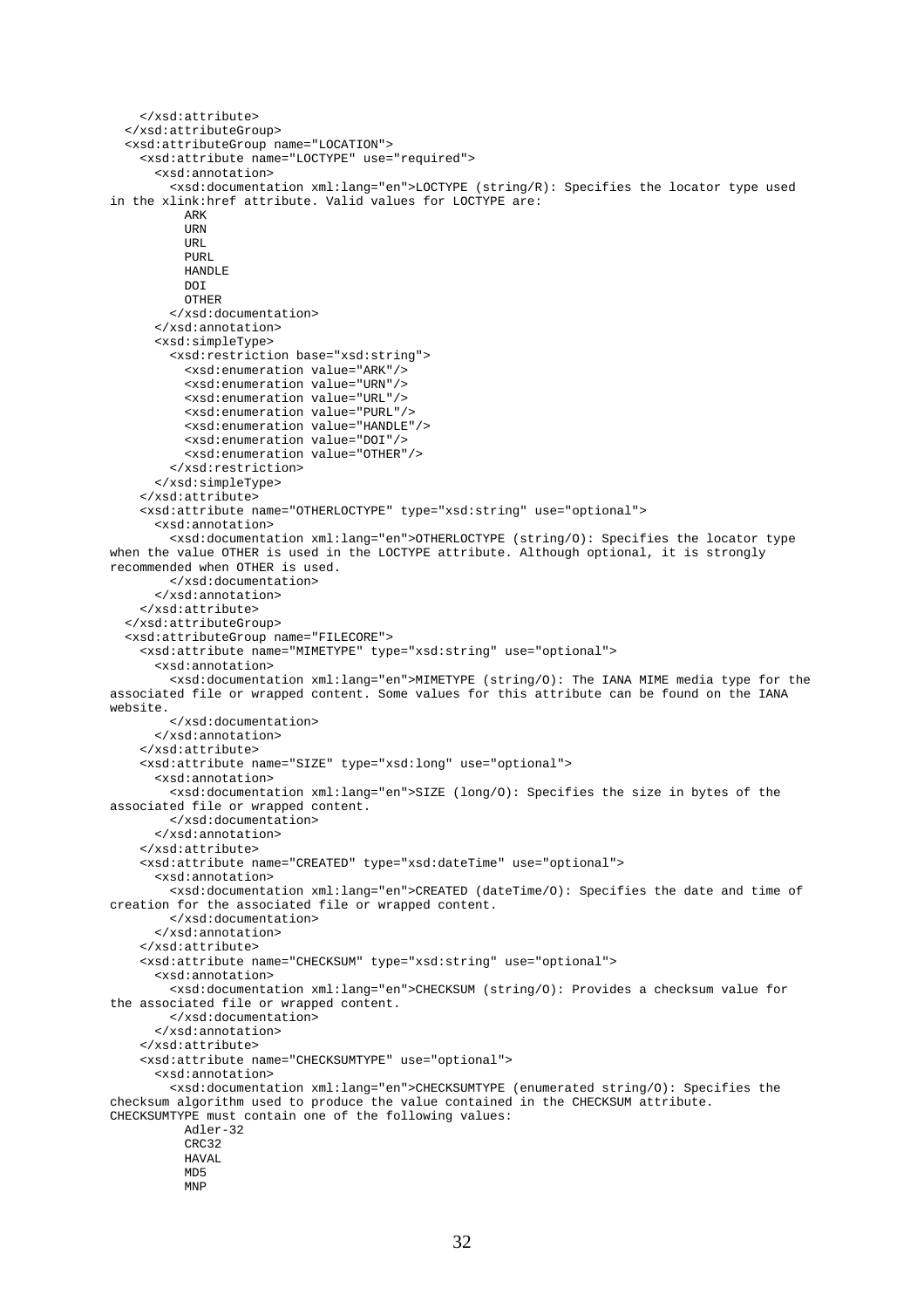```
 SHA-1 
            SHA-256 
            SHA-384 
            SHA-512 
            TIGER 
            WHIRLPOOL 
          </xsd:documentation> 
       </xsd:annotation> 
       <xsd:simpleType> 
          <xsd:restriction base="xsd:string"> 
            <xsd:enumeration value="Adler-32"/> 
            <xsd:enumeration value="CRC32"/> 
            <xsd:enumeration value="HAVAL"/> 
            <xsd:enumeration value="MD5"/> 
            <xsd:enumeration value="MNP"/> 
            <xsd:enumeration value="SHA-1"/> 
            <xsd:enumeration value="SHA-256"/> 
            <xsd:enumeration value="SHA-384"/> 
            <xsd:enumeration value="SHA-512"/> 
            <xsd:enumeration value="TIGER"/> 
            <xsd:enumeration value="WHIRLPOOL"/> 
         \texttt{<} / \texttt{xsd} \texttt{:restriction} </xsd:simpleType> 
     </xsd:attribute> 
   </xsd:attributeGroup> 
</xsd:schema>
```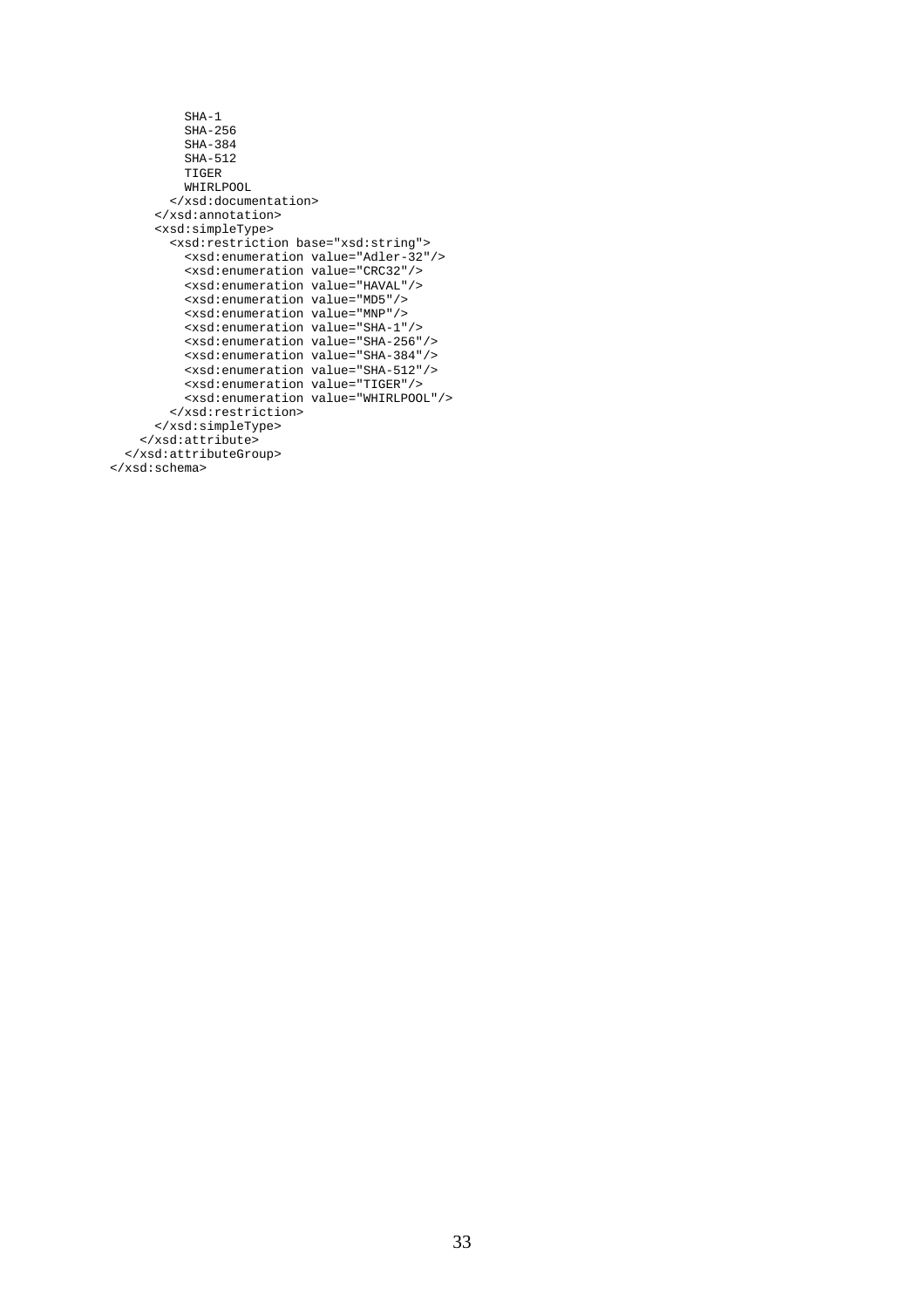# **Popis prvků schématu XML za účelem vytvoření datového balíčku SIP**

#### **Kořenový element METS**

Element definuje globální atributy.

| <b>Element</b>      | <mets:mets></mets:mets>                                                                                                                                                                                                                                                                                                                                                                                                                                                                                                                                                                                                                                                                                                                                                                                                                                                                                                                                                                                                                                                                                                                   |
|---------------------|-------------------------------------------------------------------------------------------------------------------------------------------------------------------------------------------------------------------------------------------------------------------------------------------------------------------------------------------------------------------------------------------------------------------------------------------------------------------------------------------------------------------------------------------------------------------------------------------------------------------------------------------------------------------------------------------------------------------------------------------------------------------------------------------------------------------------------------------------------------------------------------------------------------------------------------------------------------------------------------------------------------------------------------------------------------------------------------------------------------------------------------------|
| Typ                 | složený datový typ (kontejner)                                                                                                                                                                                                                                                                                                                                                                                                                                                                                                                                                                                                                                                                                                                                                                                                                                                                                                                                                                                                                                                                                                            |
| <b>Povinnost</b>    | <b>ANO</b>                                                                                                                                                                                                                                                                                                                                                                                                                                                                                                                                                                                                                                                                                                                                                                                                                                                                                                                                                                                                                                                                                                                                |
| Opakovatelnost   NE |                                                                                                                                                                                                                                                                                                                                                                                                                                                                                                                                                                                                                                                                                                                                                                                                                                                                                                                                                                                                                                                                                                                                           |
| <b>Atributy</b>     | xsi:schemaLocation zaznamenává dvojici údajů, která spojuje adresu (URI)<br>deklarovaného jmenného prostoru s umístěním příslušného schématu XML.<br>Výchozí hodnota atributu je "http://www.loc.gov/METS/<br>http://www.loc.gov/standards/mets/mets.xsd http://www.mvcr.cz/nsesss/v2<br>http://www.mvcr.cz/nsesss/v2/nsesss.xsd".<br>OBJID identifikuje balíček SIP. Jde o jedinečný identifikátor balíčku v rámci<br>původce. Jeho konstrukce není předepsána.<br>LABEL uvádí popis použití dokumentu XML. Výchozí hodnota atributu je "Datový<br>balíček pro předávání dokumentů a jejich metadat do archivu - Submission<br>Information Package (SIP)".<br>xmlns:xsi zaznamenává adresu (URI) jmenného prostoru schématu XML. Tento<br>jmenný prostor je identifikován prostřednictvím URL. Výchozí hodnota je<br>"http://www.w3.org/2001/XMLSchema-instance".<br>xmlns:nsesss zaznamenává adresu (URI) jmenného prostoru schématu NSESSS<br>verze 2.0. Výchozí hodnota je "http://www.mvcr.cz/nsesss/v2".<br>xmlns: mets zaznamenává adresu (URI) jmenného prostoru schématu METS.<br>Výchozí hodnota je "http://www.loc.gov/METS/". |

#### **Záhlaví METS**

Element definuje subjekty, pro které je dokument XML určen, a informace o vytvoření a pozdějších úpravách dokumentu.

| <b>Element</b>                                                                                                             | <mets:metshdr></mets:metshdr>                                                                           |
|----------------------------------------------------------------------------------------------------------------------------|---------------------------------------------------------------------------------------------------------|
| <b>Typ</b>                                                                                                                 | složený datový typ (kontejner)                                                                          |
| <b>Povinnost</b>                                                                                                           | <b>ANO</b>                                                                                              |
| Opakovatelnost   NE                                                                                                        |                                                                                                         |
| <b>Atributy</b><br>LASTMODDATE zaznamenává datum poslední úpravy dokumentu XML ve formě,<br>která je dána normou ISO 8601. |                                                                                                         |
|                                                                                                                            | <b>CREATEDATE</b> zaznamenává datum vytvoření dokumentu XML ve formě, která je<br>dána normou ISO 8601. |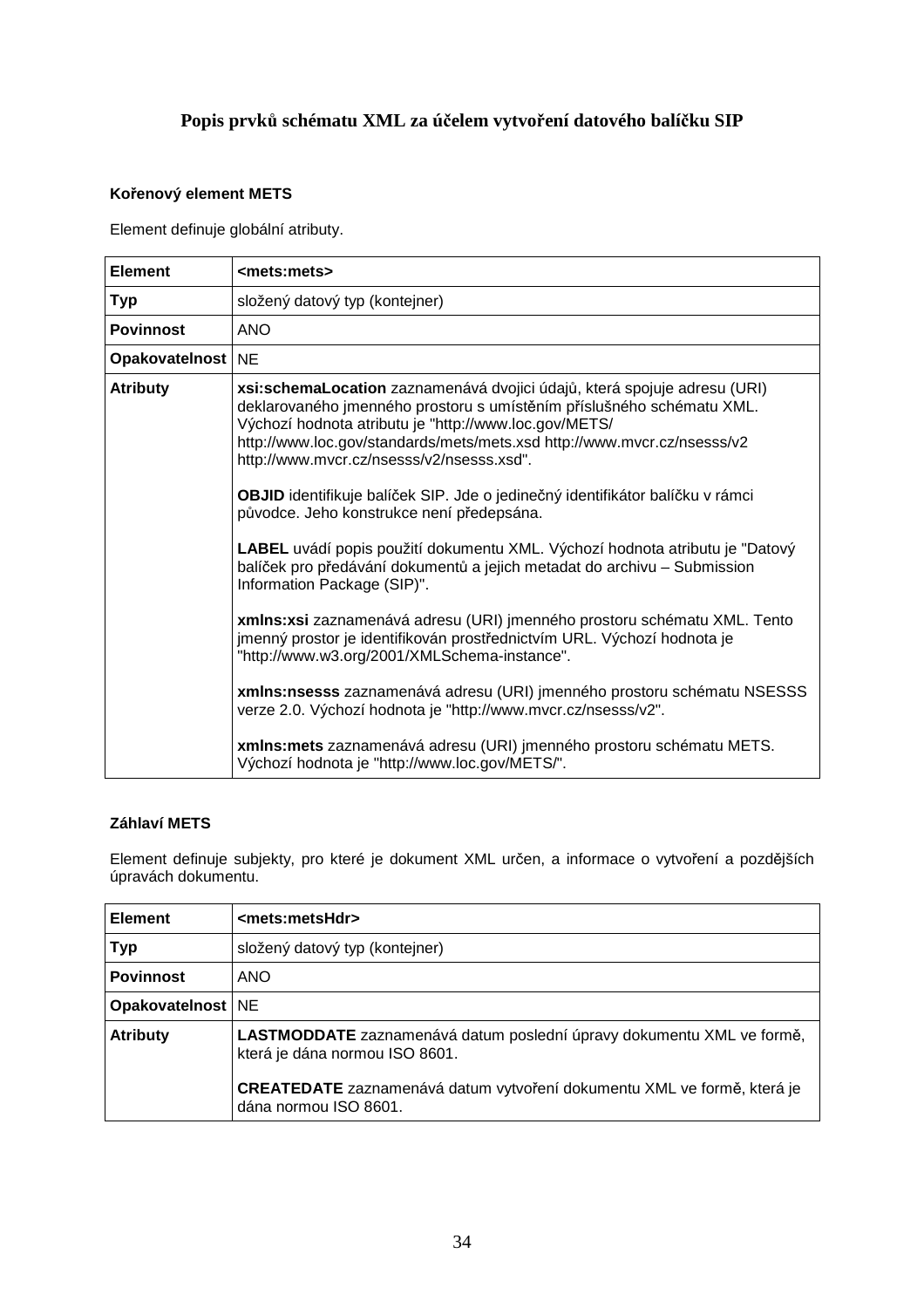## **Subjekt**

Element zaznamenává subjekt, který dokument XML vytvořil nebo kterému je adresován. Uveden je původce i fyzická osoba odpovědná za tvorbu balíčku SIP stejně jako digitální archiv a fyzická osoba odpovědná za příjem balíčku.

| <b>Element</b>       | <mets:agent></mets:agent>                                                                                                   |
|----------------------|-----------------------------------------------------------------------------------------------------------------------------|
| <b>Typ</b>           | složený datový typ (kontejner)                                                                                              |
| <b>Povinnost</b>     | <b>ANO</b>                                                                                                                  |
| Opakovatelnost   ANO |                                                                                                                             |
| <b>Atributy</b>      | TYPE definuje, o jaký typ subjektu jde. Povolené hodnoty jsou "ORGANIZATION"<br>(korporace) a "INDIVIDUAL" (fyzická osoba). |
|                      | ROLE definuje, jakou roli příslušný subjekt plní. Povolené hodnoty jsou<br>"CREATOR" (původce) a "ARCHIVES" (archiv).       |
|                      | ID identifikuje subjekt. Jde o jedinečný identifikátor subjektu. Jeho konstrukce není<br>předepsána.                        |

#### **Název/jméno subjektu**

Element definuje název nebo jméno subjektu.

| l Element           | <mets:name></mets:name> |
|---------------------|-------------------------|
| <b>Typ</b>          | jednoduchý datový typ   |
| <b>Povinnost</b>    | <b>ANO</b>              |
| Opakovatelnost   NE |                         |

#### **Poznámka subjektu**

Element definuje další libovolnou charakteristiku subjektu.

| <b>Element</b>              | <mets:note></mets:note> |
|-----------------------------|-------------------------|
| <b>Typ</b>                  | jednoduchý datový typ   |
| <b>Povinnost</b>            | <b>NE</b>               |
| <b>Opakovatelnost</b>   ANO |                         |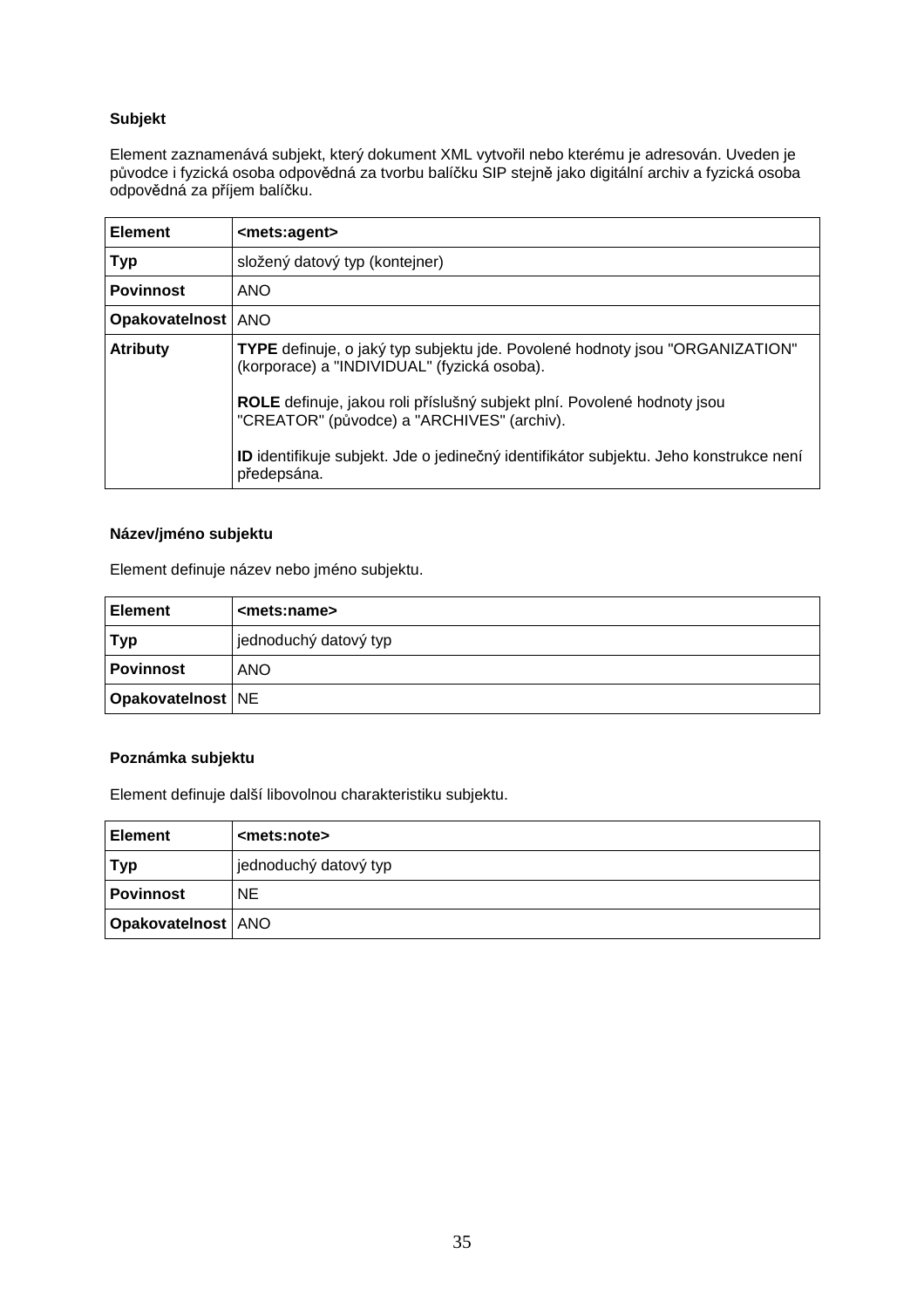#### **Sekce popisných metadat**

Element definuje část dokumentu XML, která je určena pro vkládání popisných metadat. Ta jsou definována schématem NSESSS.

| <b>Element</b>      | <mets:dmdsec></mets:dmdsec>                                                                                                           |
|---------------------|---------------------------------------------------------------------------------------------------------------------------------------|
| Typ                 | složený datový typ (kontejner)                                                                                                        |
| <b>Povinnost</b>    | <b>ANO</b>                                                                                                                            |
| Opakovatelnost   NE |                                                                                                                                       |
| <b>Atributy</b>     | <b>ID</b> identifikuje část dokumentu XML. Jde o jedinečný identifikátor části v celém<br>dokumentu. Jeho konstrukce není předepsána. |

#### **Vložená metadata**

Element zaznamenává vložená popisná metadata. Ta jsou definována schématem NSESSS.

| <b>Element</b>      | <mets:mdwrap></mets:mdwrap>                                                                                                                 |
|---------------------|---------------------------------------------------------------------------------------------------------------------------------------------|
| <b>Typ</b>          | složený datový typ (kontejner)                                                                                                              |
| <b>Povinnost</b>    | <b>ANO</b>                                                                                                                                  |
| Opakovatelnost   NE |                                                                                                                                             |
| <b>Atributy</b>     | LABEL uvádí popis schématu metadat. Výchozí hodnota atributu je "Schéma XML<br>pro předávání dokumentů a jejich metadat do archivu".        |
|                     | xmlns:nsesss zaznamenává adresu (URI) jmenného prostoru schématu NSESSS<br>verze 2.0. Výchozí hodnota je "http://www.mvcr.cz/nsesss/v2".    |
|                     | <b>MDTYPEVERSION</b> zaznamenává verzi schématu NSESSS. Výchozí hodnota je<br>$"2.0"$ .                                                     |
|                     | <b>OTHERMDTYPE</b> zaznamenává název schématu XML. Výchozí hodnota je<br>"NSESSS".                                                          |
|                     | MDTYPE zaznamenává název schématu XML z číselníku známých schémat.<br>Výchozí hodnota je "OTHER".                                           |
|                     | <b>MIMETYPE</b> zaznamenává určení typu a souborového formátu metadat podle<br>internetového standardu MIME. Výchozí hodnota je "text/xml". |

#### **Data XML**

Element obsahuje vložená popisná metadata. Ta jsou definována schématem NSESSS. Do elementu jsou vkládány kořenové elementy schématu NSESSS s prefixem nsesss. V případě, že je základní entita NSESSS (tj. díl, dokument nebo spis) nebo její podřízené či nadřízené entity spojeny s jinou entitou prostřednictvím křížového odkazu, je tato entita rovněž vložena do elementu jako základní.

| <b>Element</b>      | <mets:xmldata></mets:xmldata>  |
|---------------------|--------------------------------|
| <b>Typ</b>          | smíšený datový typ (kontejner) |
| Povinnost           | <b>ANO</b>                     |
| Opakovatelnost   NE |                                |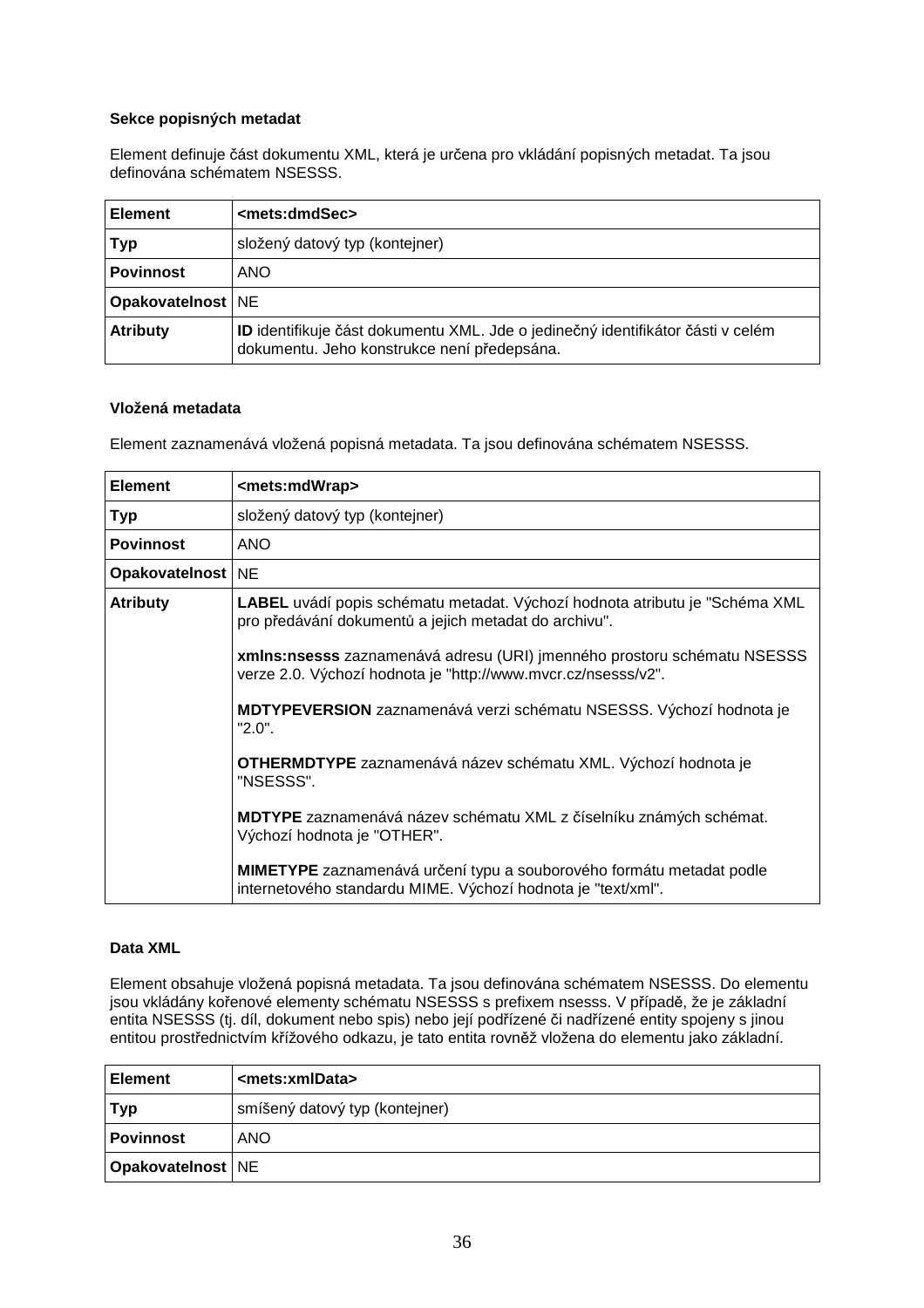## **Sekce souborů (komponent)**

|                |                               |  |  | . . |
|----------------|-------------------------------|--|--|-----|
| <b>Element</b> | <mets:filesec></mets:filesec> |  |  |     |
|                |                               |  |  |     |

Element definuje část dokumentu XML, která je určena pro soubory (komponenty).

| <b>Element</b>      | <mets:filesec></mets:filesec>  |
|---------------------|--------------------------------|
| <b>Typ</b>          | složený datový typ (kontejner) |
| <b>Povinnost</b>    | NE.                            |
| Opakovatelnost   NE |                                |

# **Skupina souborů (komponent)**

Element zaznamenává soubory (komponenty).

| <b>Element</b>      | <mets:filegrp></mets:filegrp>  |
|---------------------|--------------------------------|
| <b>Typ</b>          | složený datový typ (kontejner) |
| <b>Povinnost</b>    | <b>ANO</b>                     |
| Opakovatelnost   NE |                                |

#### **Soubor (komponenta)**

Element zaznamenává jednotlivý soubor (komponentu).

| <b>Element</b>       | <mets:file></mets:file>                                                                                                                    |
|----------------------|--------------------------------------------------------------------------------------------------------------------------------------------|
| <b>Typ</b>           | složený datový typ (kontejner)                                                                                                             |
| <b>Povinnost</b>     | <b>ANO</b>                                                                                                                                 |
| Opakovatelnost   ANO |                                                                                                                                            |
| <b>Atributy</b>      | ID identifikuje komponentu. Jde o jedinečný identifikátor komponenty v rámci<br>dokumentu XML. Jeho konstrukce není předepsána.            |
|                      | <b>MIMETYPE</b> zaznamenává určení typu a souborového formátu metadat podle<br>internetového standardu MIME.                               |
|                      | <b>OWNERID</b> identifikuje vlastníka komponenty. Jde o jedinečný identifikátor v rámci<br>dokumentu XML. Jeho konstrukce není předepsána. |
|                      | CHECKSUMTYPE zaznamenává šifrovací algoritmus pro tvorbu otisku (hash)<br>komponenty.                                                      |
|                      | <b>CHECKSUM</b> zaznamenává otisk (hash) komponenty.                                                                                       |
|                      | SIZE zaznamenává velikost komponenty v bytech.                                                                                             |
|                      | <b>CREATED</b> zaznamenává datum vytvoření komponenty ve formě, která je dána<br>normou ISO 8601.                                          |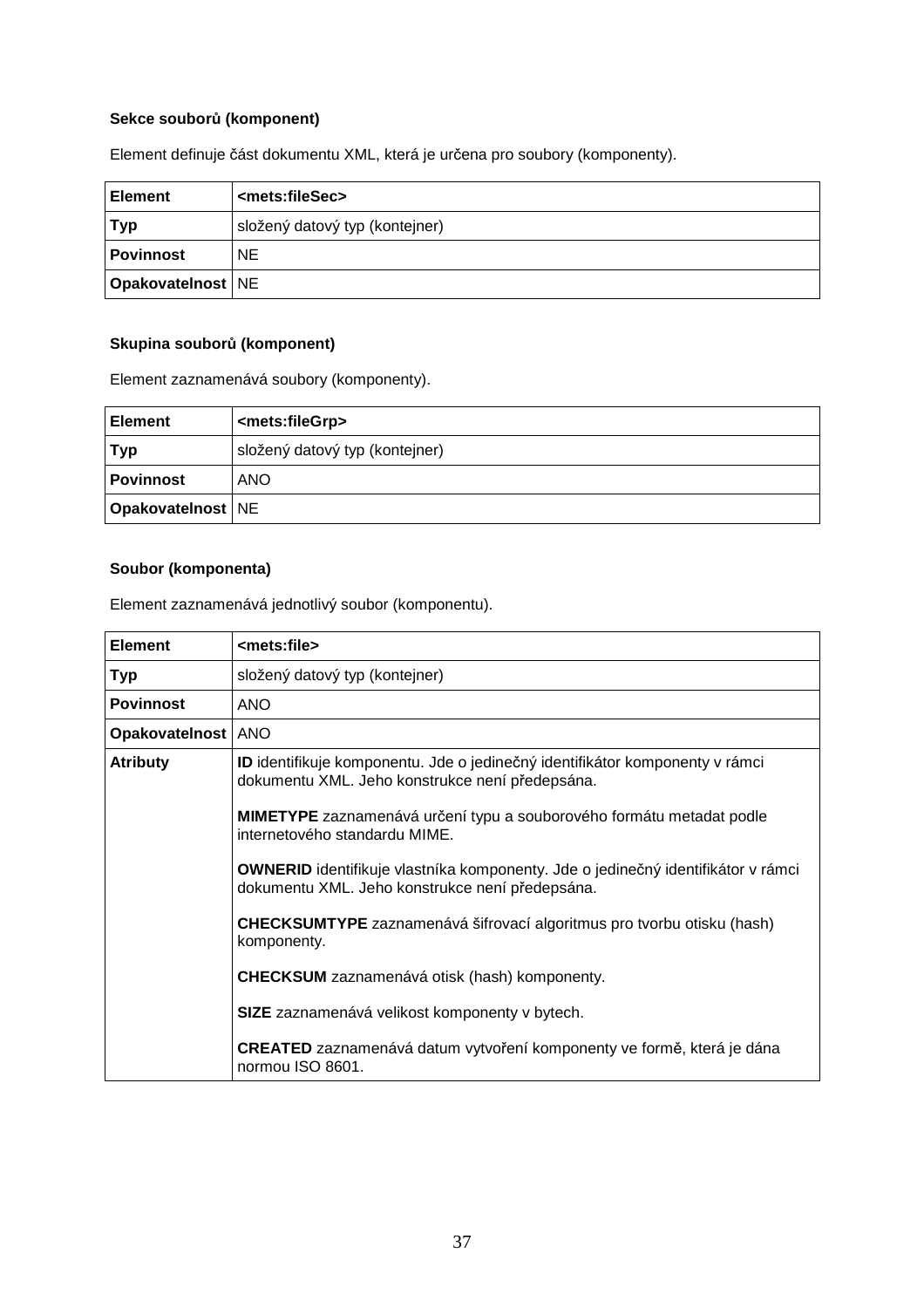#### **Obsah souboru (komponenty)**

Element zaznamenává obsah souboru (komponenty).

| ∣ Element           | <mets:fcontent></mets:fcontent> |
|---------------------|---------------------------------|
| Typ                 | složený datový typ (kontejner)  |
| Povinnost           | <b>ANO</b>                      |
| Opakovatelnost   NE |                                 |

#### **Binární data souboru (komponenty)**

Element obsahuje binární obsah souboru (komponenty) v kódování Base64.

| <b>Element</b>             | <mets:bindata></mets:bindata>  |
|----------------------------|--------------------------------|
| <b>Typ</b>                 | smíšený datový typ (kontejner) |
| <b>Povinnost</b>           | <b>ANO</b>                     |
| <b>Opakovatelnost   NE</b> |                                |

#### **Strukturální mapa**

Element definuje strukturu objektů a entit podle schématu NSESSS v hierarchické struktuře od nejvýše umístěného spisového plánu až po nejníže umístěný dokument.

| <b>Element</b>      | <mets:structmap></mets:structmap> |
|---------------------|-----------------------------------|
| <b>Typ</b>          | složený datový typ (kontejner)    |
| <b>Povinnost</b>    | <b>ANO</b>                        |
| Opakovatelnost   NE |                                   |

#### **Objekt/entita**

Element zaznamenává jednotlivý objekt nebo entitu podle schématu NSESSS.

| <b>Element</b>       | <mets:div></mets:div>                                                                                                                                                                                                                                                                                                         |
|----------------------|-------------------------------------------------------------------------------------------------------------------------------------------------------------------------------------------------------------------------------------------------------------------------------------------------------------------------------|
| <b>Typ</b>           | složený datový typ (kontejner)                                                                                                                                                                                                                                                                                                |
| <b>Povinnost</b>     | <b>ANO</b>                                                                                                                                                                                                                                                                                                                    |
| Opakovatelnost   ANO |                                                                                                                                                                                                                                                                                                                               |
| <b>Atributy</b>      | TYPE zaznamenává typu objektu nebo entity. Nejvyšší entitou je "spisový plán",<br>dále "věcná skupina", "typový spis", "součást", "díl", "spis" a nejnižší entitou je<br>"dokument".<br><b>DMID</b> identifikuje objekt nebo entitu. Jde o jedinečný identifikátor v rámci<br>dokumentu XML. Jeho konstrukce není předepsána. |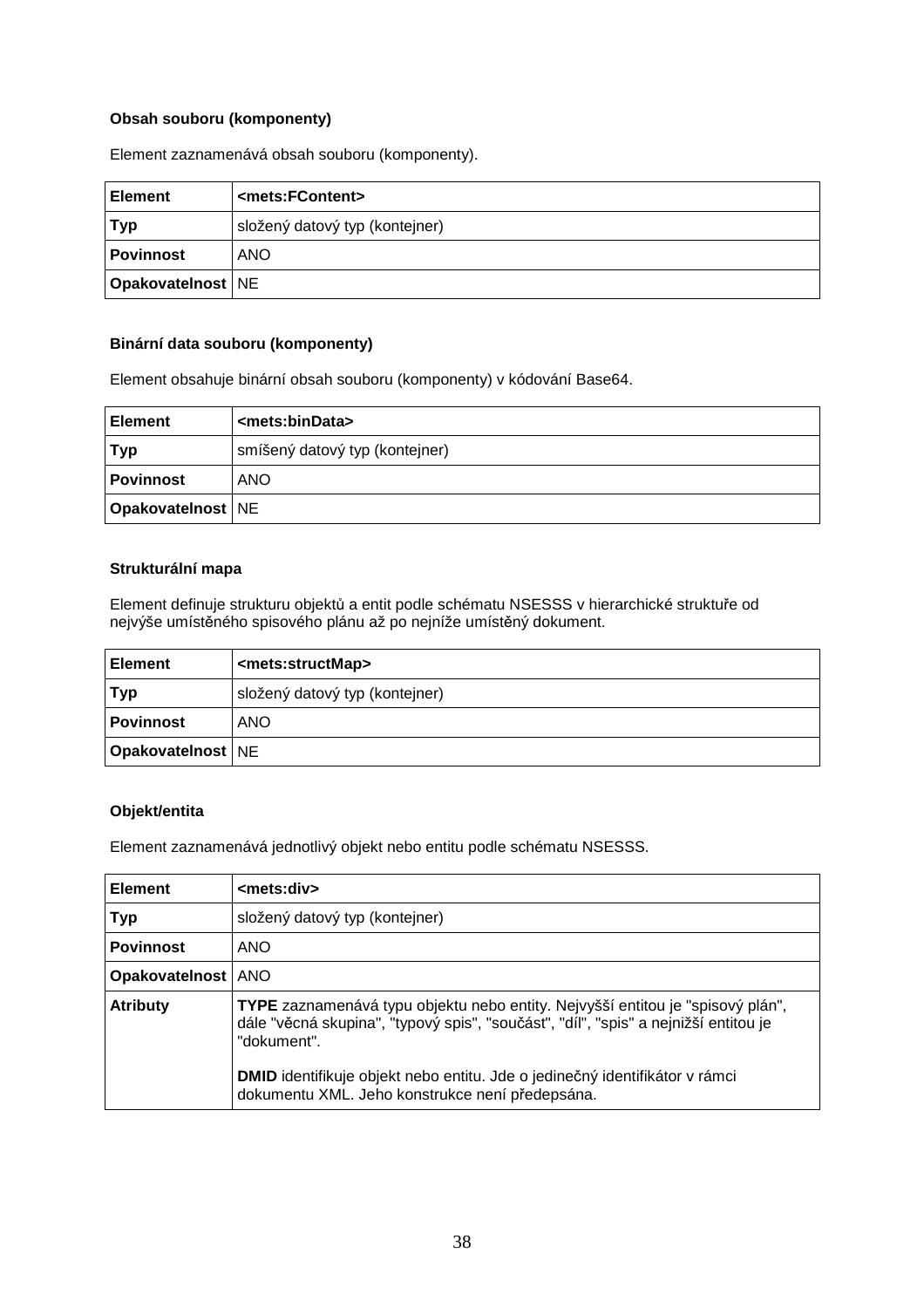# **Odkaz na soubor (komponentu)**

Element zaznamenává odkaz na soubor (komponentu) přiřazenou k příslušnému dokumentu. Uvádí se jen u dokumentů, které obsahují komponenty.

| <b>Element</b>       | <mets:fptr></mets:fptr>                                                                                                  |
|----------------------|--------------------------------------------------------------------------------------------------------------------------|
| Typ                  | složený datový typ (kontejner)                                                                                           |
| <b>Povinnost</b>     | <b>NE</b>                                                                                                                |
| Opakovatelnost   ANO |                                                                                                                          |
| <b>Atributy</b>      | FILEID identifikuje komponentu. Jde o jedinečný identifikátor v rámci dokumentu<br>XML. Jeho konstrukce není předepsána. |